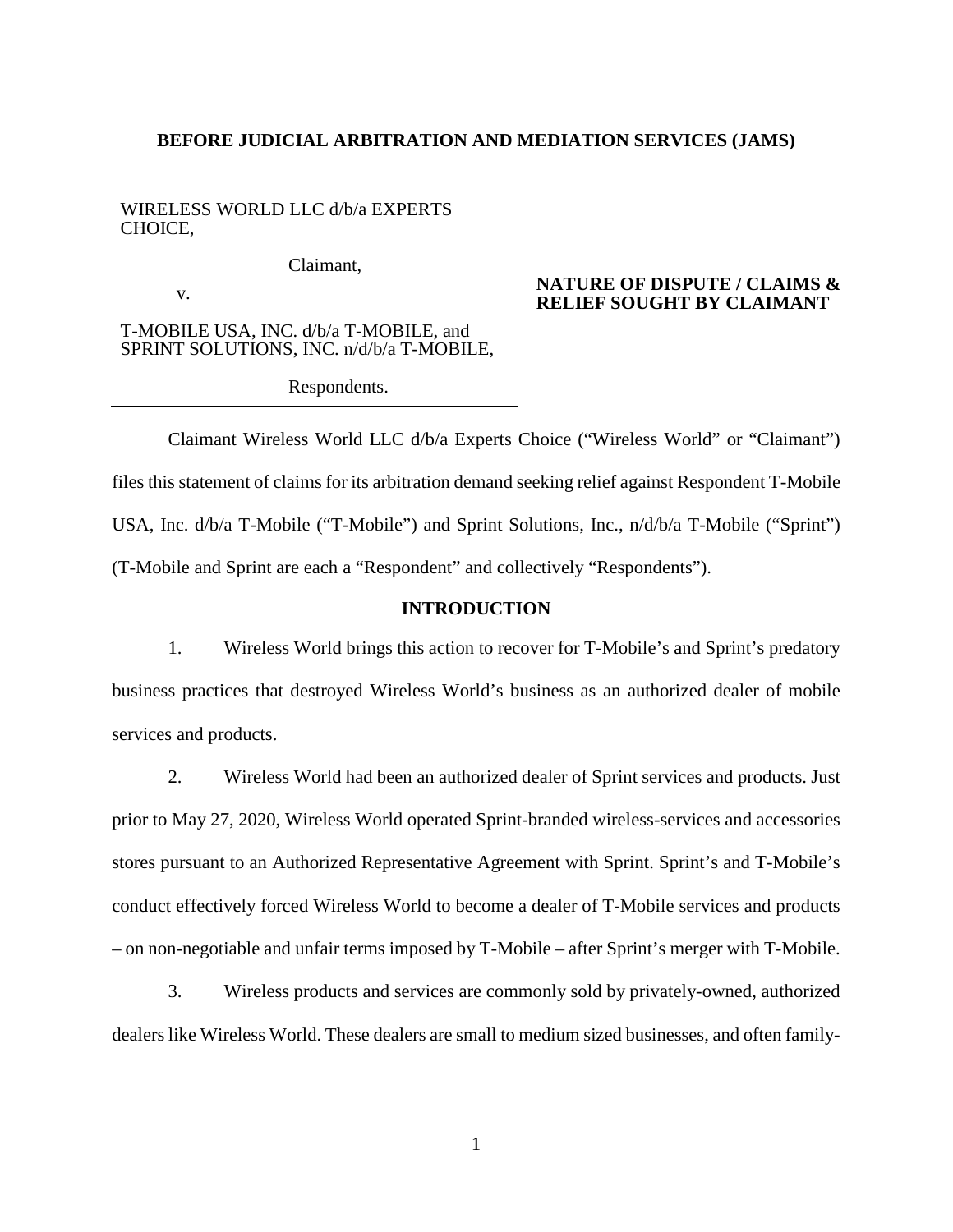owned businesses and businesses opened by friends, which provide jobs in the communities in which they are located – a high percentage of which are jobs for minorities and persons of color.<sup>1</sup>

4. Unfortunately for Wireless World and other comparably-situated dealers, T-Mobile wanted Sprint's cellular network and customers, but not, as a general rule, Sprint's distribution, which T-Mobile representative Doug Chartier stated directly on a call with Wireless World on December 10, 2020 (after the merger and signing of contracts between Wireless World and T-Mobile). Rather, T-Mobile generally preferred to work with the existing T-Mobile dealers with which it had existing relationships, and wanted to reduce the compensation, size, and market share of the legacy Sprint dealers like Wireless World without paying full value for the store reductions and lost value T-Mobile caused, and indeed, mandated.

5. Accordingly, after the merger, T-Mobile forced Wireless World and other dealers out of their existing Sprint contracts, which had years remaining on their terms and which were more favorable than T-Mobile's contracts. Indeed, even though T-Mobile had acquired the Sprint contracts as a successor and was legally bound to follow them, T-Mobile told the legacy Sprint dealers, including Wireless World, that it did not have to and would not honor those contracts, and it would not permit them to sell any wireless products and services (thereby condemning their businesses) unless those dealers signed unfavorable contracts with T-Mobile replacing the still valid Sprint contracts that T-Mobile assumed through the merger. If Wireless World or other legacy Sprint dealers refused, T-Mobile told them they would still be bound by the restrictions and burdens under their Sprint contracts (although they would not be allowed to sell any products or

<sup>&</sup>lt;sup>1</sup> T-Mobile touts its pro-diversity positions, but contrary to these representations (and the promises it made to be permitted to merge with Sprint), its post-merger decimation of legacy Sprint dealers has resulted in a disproportionately large loss of jobs held by minorities and persons of color.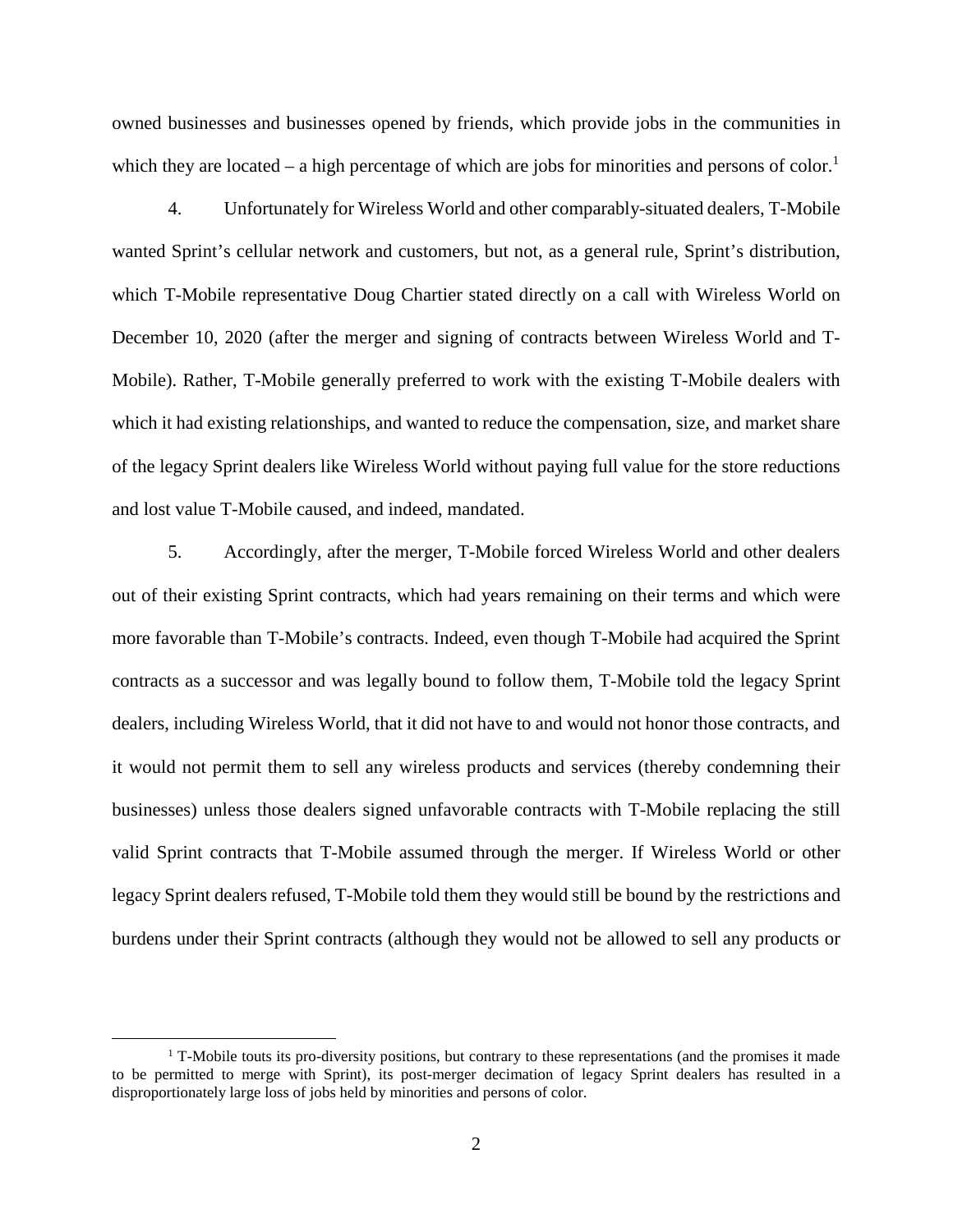services), including the non-compete provisions that forbid the dealers from leaving T-Mobile and going to another carrier.

6. T-Mobile was in possession of Wireless World's (and other legacy Sprint dealers') financial information, strategic background information, and plans for the future, and was fully knowledgeable that T-Mobile's undisclosed plans to suppress Wireless World's success (and other legacy Sprint dealers) and to close a completely unreasonable number of Wireless World's stores were entirely unworkable and would cause Wireless World to be unsuccessful. T-Mobile thus fraudulently entered into agreement with Wireless World never intending to honor the letter and the spirit of those Agreements in good faith and intending instead to drive Wireless World (like other legacy Sprint dealers) out of business as a provider.

7. Wireless World and other legacy Sprint dealers faced financial devastation if they did not agree to T-Mobile's take-it-or-leave-it terms. Because the Sprint contracts included harsh non-competition clauses, Wireless World lacked the ability to go to another carrier and continue operations. Because, like all dealers, Wireless World faced significant, recurring monthly expenses for lease payments, payroll, taxes, and debt service, dealers could not afford to forego the income from selling wireless services and products. In Wireless World's case, these recurring payments amounted to approximately \$2.3 million per month.

8. T-Mobile rushed (to the point of requiring that a nearly 700-page set of important documents<sup>2</sup> be signed within one hour on May 27, 2020) Wireless World and others into unlawfully hurried contracts of adhesion that included unfair, unreasonable, and unconscionable

<sup>&</sup>lt;sup>2</sup> Not only were the documents themselves lengthy, but they also included links to other documents and terms and conditions which were not set out in the documents themselves. No reasonable person – or even a reasonable lawyer representing a dealer—could have been fully familiar with all of the documents T-Mobile was pressuring Wireless World to sign in a rushed fashion, particularly given the unfair timing restraints T-Mobile was imposing. Of course, it would have made little difference since dealers like Wireless World had no choice but to sign and T-Mobile indicated that it would accept no edits from dealers whatsoever.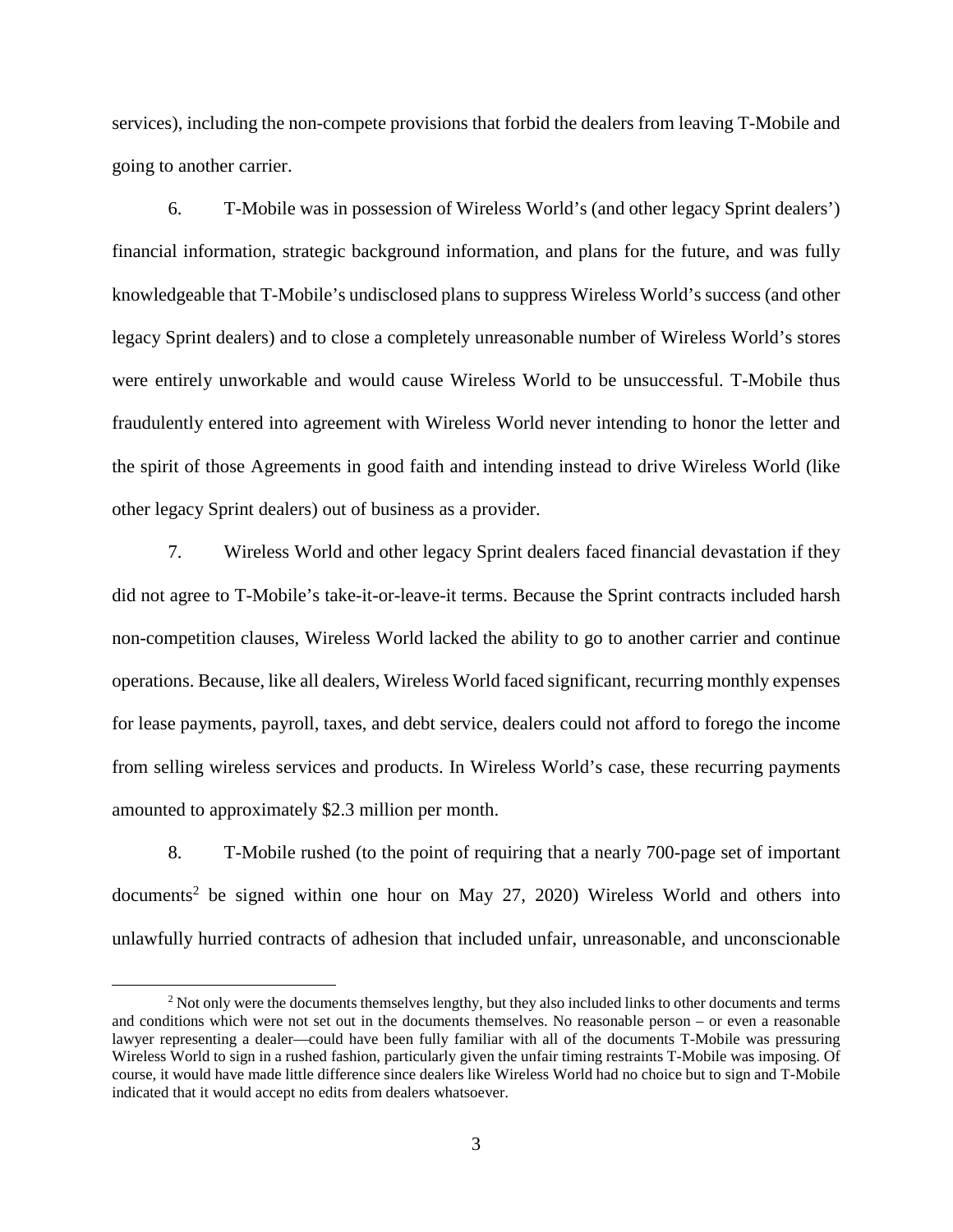terms, which were, in any event, the product of coercion, fraud, financial distress and inequality created by T-Mobile. Those contracts included:

- a. A Wind Down Addendum to the Authorized Representative Agreement between Sprint and Wireless World ("Wind Down Addendum");<sup>3</sup>
- b. Numerous, separate, lengthy Retailer Services Agreements<sup>4</sup> with T-Mobile, which in turn had numerous, lengthy exhibits – Agreements that were far less favorable than the Sprint Agreement they purported to replace; and
- c. Personal guarantees (which Sprint had not required) for Kristian Allos, Daniel Isho, and Vincent Yaldo, three of Wireless World's founders.

These documents are attached hereto as  $\overline{\text{Exhibit A}}$  and collectively referred to as the "Agreement" Package."<sup>5</sup>

9. T-Mobile then abused the putative commercial terms it imposed to suppress Wireless World, impede its success, and to force the closures of a disproportionately high number of Wireless World locations. These were the mechanisms T-Mobile employed (via the guise of exercising its purported rights under the fraudulently-obtained T-Mobile agreements) to carry out its ultimate scheme of financially crippling Wireless World — and numerous other previouslythriving legacy Sprint dealers — to such an extent that Wireless World was forced to sell its

<sup>&</sup>lt;sup>3</sup> The Wind Down Addendum was ridiculously one-sided. It provided limited "door closing benefits" for stores (referred to in the business as "doors") that Wireless World did not want to close and disproportionately took away benefits for those stores that Wireless World had always enjoyed under the Sprint Agreements. For example, the Wind Down Addendum robbed Wireless World of continuing service awards ("CSAs" or "residuals") for the doors, which were monthly amounts received by dealers for each wireless service agreement contract they sold to a customer. Under Sprint, Wireless World received residuals for a customer sale at a location even after that location closed. Under T-Mobile, Wireless World did not.

<sup>&</sup>lt;sup>4</sup> The parties executed eight Retailer Services Agreements, one for each market or "Area" where Wireless World operated retail locations. All eight agreements are virtually identical and for the purposes of this demand, will be referred to collectively as the "Agreement."

<sup>&</sup>lt;sup>5</sup> For purposes of reference to specific portions of the Agreement Package, page numbers have been applied to the combined document referred to as Exhibit A.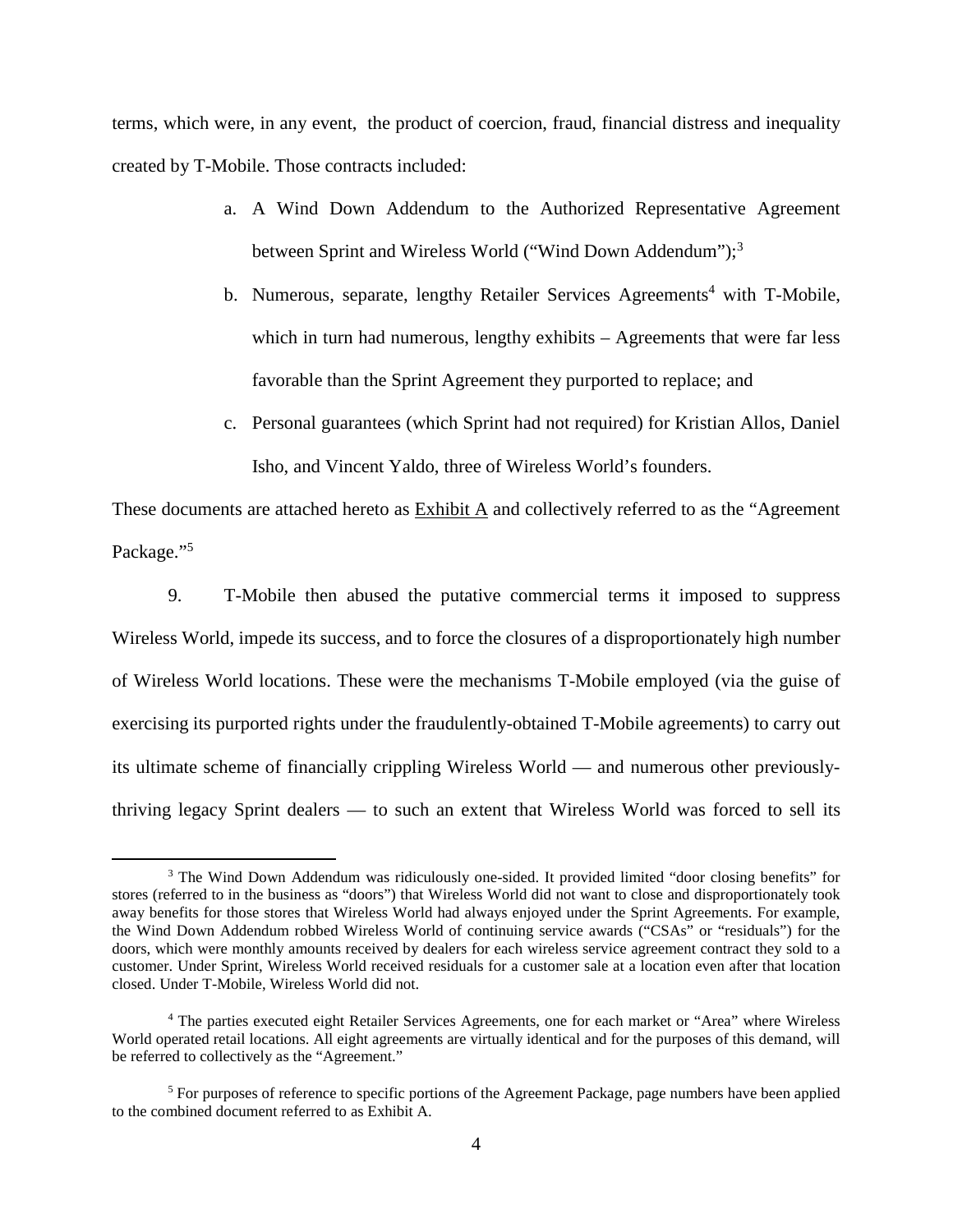remaining business to one of T-Mobile's preferred legacy dealers. Specifically, T-Mobile unlawfully weaponized the commercial relationship and used agreement terms to unfairly disadvantage Wireless World when it, without limitation:

- a. Closed Wireless World's best stores;
- b. Systematically closed Wireless World's stores at ridiculously high, unfair, and unforeseeable (to Wireless World) percentages that it effectively drove Wireless World into financial hardship and out of business;
- c. Cut stores in large geographies in a manner that made it nearly impossible for Wireless World's district managers to reasonably operate in those geographies;
- d. Took away Wireless World's CSAs or residuals, which were a significant aspect of Wireless World's compensation as a Sprint dealer;
- e. Provided deficient signage for the stores after the merger, initially providing only a banner, which was far less effective than real signage at encouraging customer traffic;
- f. Took control of internet marketing for Wireless World, but then impaired Wireless World's search engine optimization at the outset such that customer internet searches for T-Mobile services produced hits for legacy T-Mobile stores, but not Wireless World and only persons looking for Sprint Services (which had been merged out of existence) were directed to Wireless World;
- g. Cut real-time sales reporting, one of the single most important sales drivers in the retail mobile services and accessories business, which impaired Wireless World's ability to gauge its success in real time and its ability to prevent returns that undermined final sales;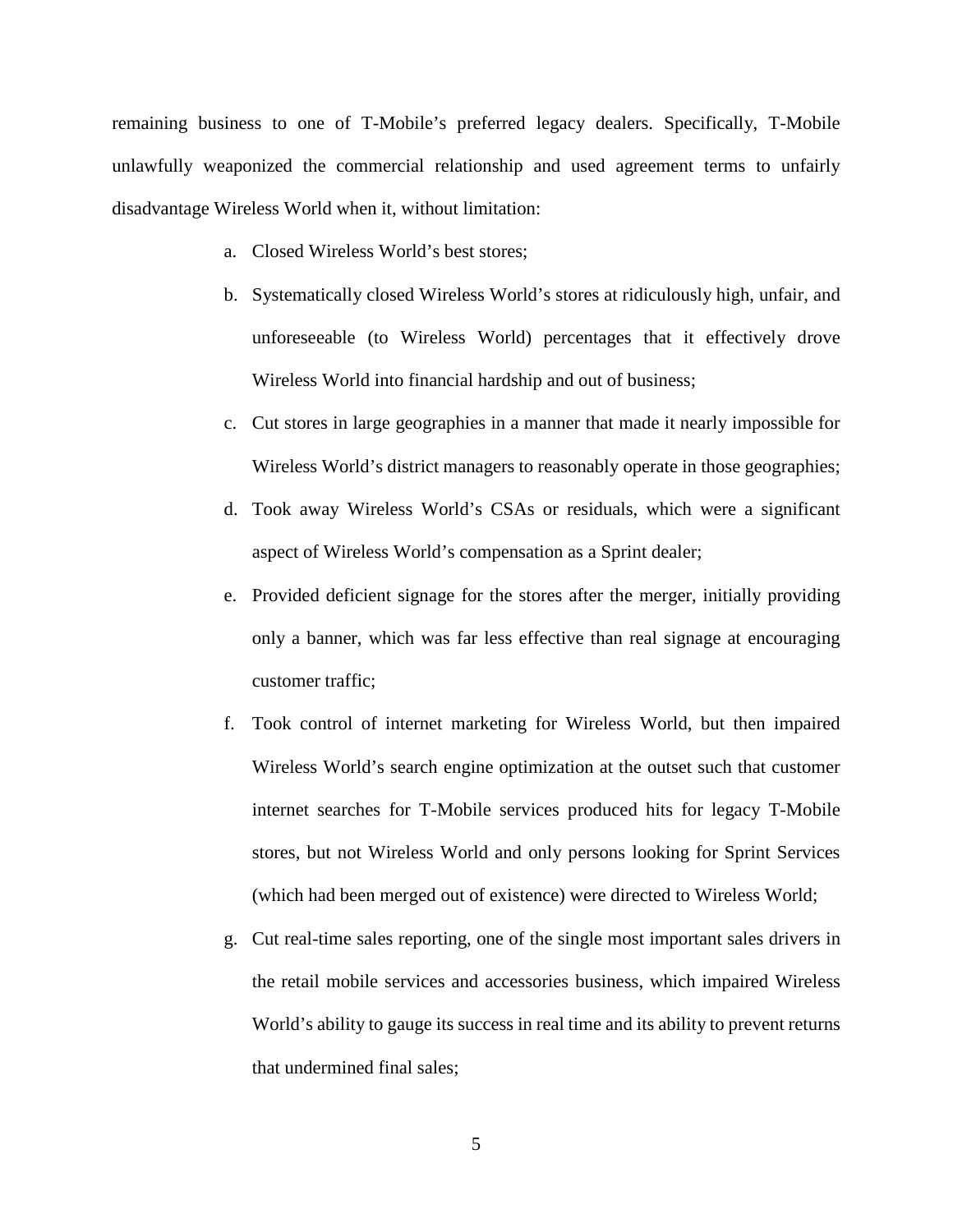- h. Limited the number of point-of-sale stations in Wireless World's stores, which reduced sales opportunities;
- i. Changed the credit class for Wireless World's upgrading, legacy Sprint customers, which prevented Wireless World from upgrading its own customers to new services or products;
- j. Created an atmosphere that depressed the sales value of dealer-dealer sales of stores, which:

(1) artificially reduced the prices that Wireless World could receive for selling its locations to other dealers when T-Mobile's misconduct was driving Wireless World out of the marketplace,

(2) improperly reduced the number of viable, successful dealers who could bid to purchase Wireless World's assets, and

(3) encouraged T-Mobile-preferred dealers to offer artificially low prices for stores being offered for sale by Wireless World and other dealers;<sup>6</sup>

k. Engaged in other actions and inactions that demoralized Wireless World's

ownership, management, and staff; and

- l. Otherwise engaged in oppressive, fraudulent, and unconscionable conduct.
- 10. Indeed, Wireless World was a top-performing Sprint dealer before the T-Mobile

merger and for months after the merger, remained a top-performing "legacy Sprint" dealer until

T-Mobile began implementing its scheme to drive out of business Wireless World and the other

<sup>&</sup>lt;sup>6</sup> T-Mobile's Dealer Financial Services had complete knowledge of the sales and purchases being contemplated among dealers and total control over which deals would be approved. The overreaching control exercised by Dealer Financial Services led to circumstances in which Wireless World encountered difficulty receiving reasonable bids for the sale of its stores earlier in 2021, and created an environment in which one bidder felt comfortable breaching an NDA to invite other dealers to collaborate with that dealer to offer Wireless World a lowball value rather than competing bids. Such unfair and anti-competitive circumstances would not have been possible had T-Mobile not destroyed the open marketplace for dealer-dealer sales through its actions and inactions complained of herein. Thus, not only was T-Mobile's conduct unlawful, unfair, and improper, but it facilitated and promoted an environment of misconduct by others.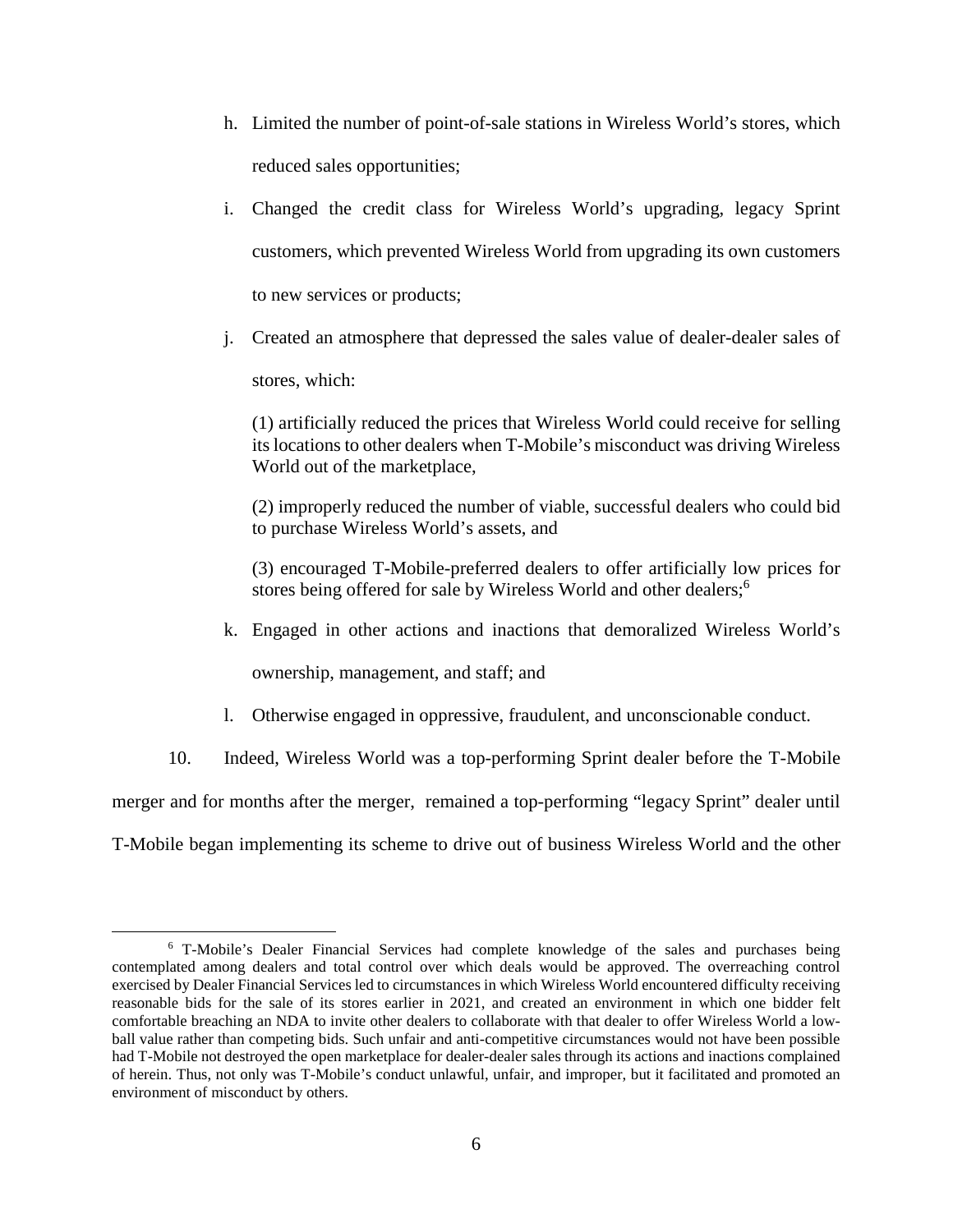unwanted Sprint dealers it acquired through the merger. This scheme included T-Mobile's announcement soon after the merger that it would close over 60% of Wireless World's store locations — reducing the size of Wireless World's business from more than 100 stores to 40 projected to remain in business as of October 31, 2021.

11. T-Mobile made affirmative misrepresentations and concealed material facts regarding its devastating intentions from dealers such as Wireless World, and these frauds induced the alleged contractual relationships that T-Mobile then abused. For instance, T-Mobile knew Wireless World and other legacy Sprint dealers would resist signing the T-Mobile agreements after the merger if they knew T-Mobile would quickly close the majority of their stores, and so T-Mobile told those dealers under no uncertain terms that it would *not* do so, despite knowing at the time that it would.

12. Further, Wireless World was in a mislabeled and fraudulently disclaimed (by Sprint) franchise relationship with Sprint. T-Mobile unlawfully terminated that franchise relationship and required Wireless World to enter into another mislabeled and fraudulently disclaimed (by T-Mobile) franchise relationship with T-Mobile. T-Mobile has acted unlawfully under franchise law.

13. Ultimately, but precisely according to T-Mobile's plan, T-Mobile's unlawful conduct forced Wireless World to exit the business of being a T-Mobile dealer after the short and commercially abusive relationship by making a significantly de-valued sale of its remaining assets in the summer of 2021.

14. But T-Mobile took one last shot at Wireless World in retaliation for Wireless World standing up to T-Mobile and serving a notice of dispute concerning T-Mobile's unlawful conduct. Specifically, after T-Mobile had already provided the contractually-required approval of Wireless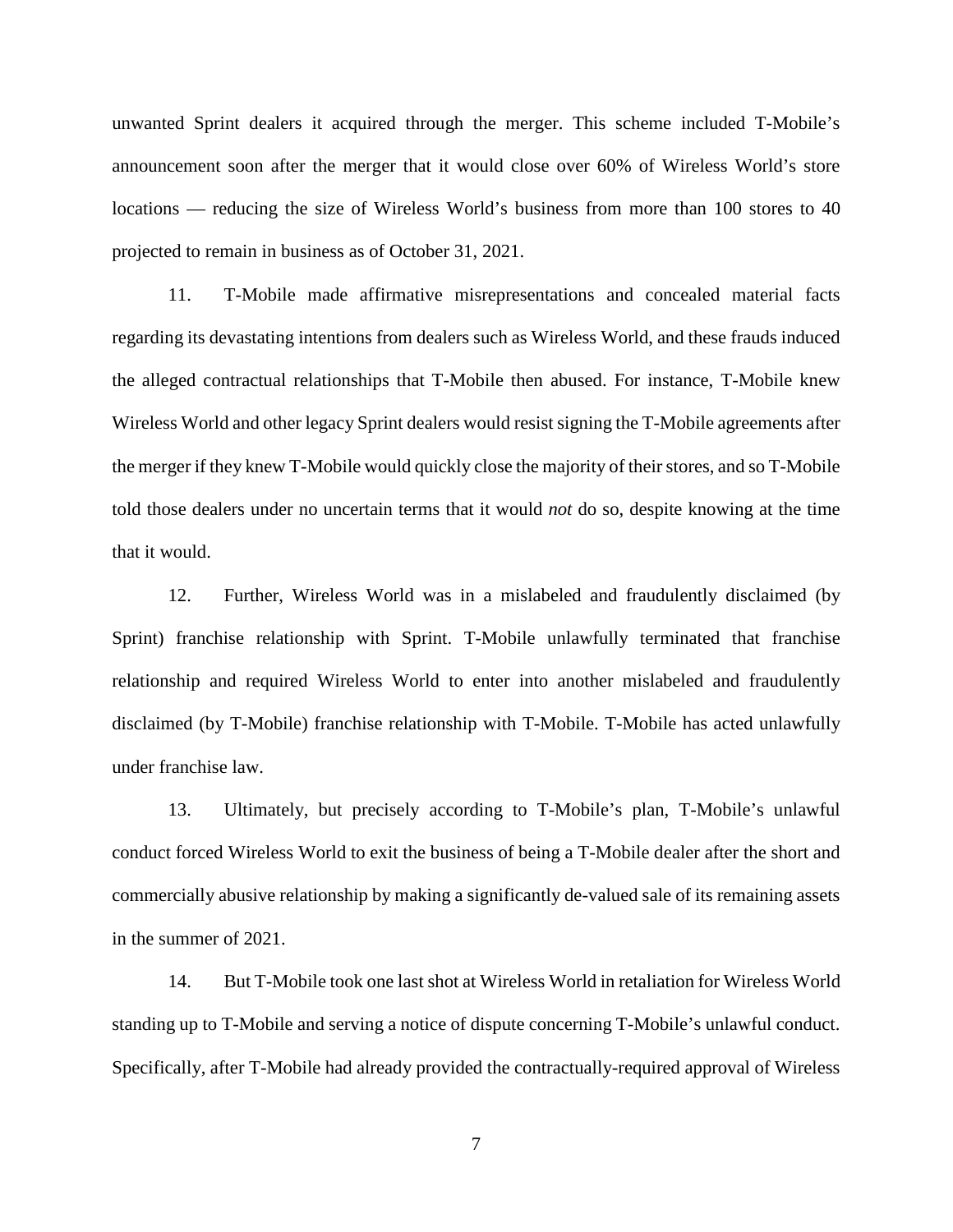World's asset sale to another T-Mobile dealer, T-Mobile provided an informal (and contractually inappropriate) indication that it would likely close another four of Wireless World's few remaining stores, and some as early as December 2022. This was a deliberate action to interfere with and drive down the price that T-Mobile's preferred dealer would have to pay to acquire Wireless World's assets. When Wireless World, through counsel, challenged this misconduct, T-Mobile further retaliated by advancing the potential closure dates forward by two months – to October 2022. Making matters worse, T-Mobile also threatened to withhold its final approval of Wireless World's asset sale unless Wireless World signed a release of all claims known and unknown against T-Mobile. Ultimately, T-Mobile insisted on a release and agreed only to a limited carveout for claims related to two notices of dispute Wireless World sent to T-Mobile. (To be clear, the claims brought herein are not subject to release.)

15. Before bringing this case, Wireless World served notices of dispute on T-Mobile and tried to resolve these issues without resorting to arbitration.<sup>7</sup> T-Mobile offered only conclusory rejections of Wireless World's valid concerns and refused to negotiate a reasonable resolution in good faith. The related correspondence is attached hereto as Exhibit B. Accordingly, Wireless World has no choice but to bring this arbitration to salvage the value of the business it lost at the hands of T-Mobile's predatory and anti-competitive conduct.<sup>8</sup>

16. Wireless World also seeks emergency, preliminary, and permanent injunctive or provisional relief to prevent T-Mobile from closing any additional stores that were part of Wireless World's asset sale, which is necessary to prevent Wireless World from losing yet more value due

 $7$  Wireless World refers to and incorporates by reference the content of the notices, (which are attached hereto as Exhibit B) and with this filing reserves the right to proceed on any claim set out therein.

<sup>&</sup>lt;sup>8</sup> T-Mobile will attempt to normalize and justify its misconduct by describing it as sound business judgment. T-Mobile's conduct was neither sound nor legitimate. The business judgments T-Mobile made were to cheat, deceive, mistreat, suppress, and effectively shut down Wireless World and other legacy Sprint dealers.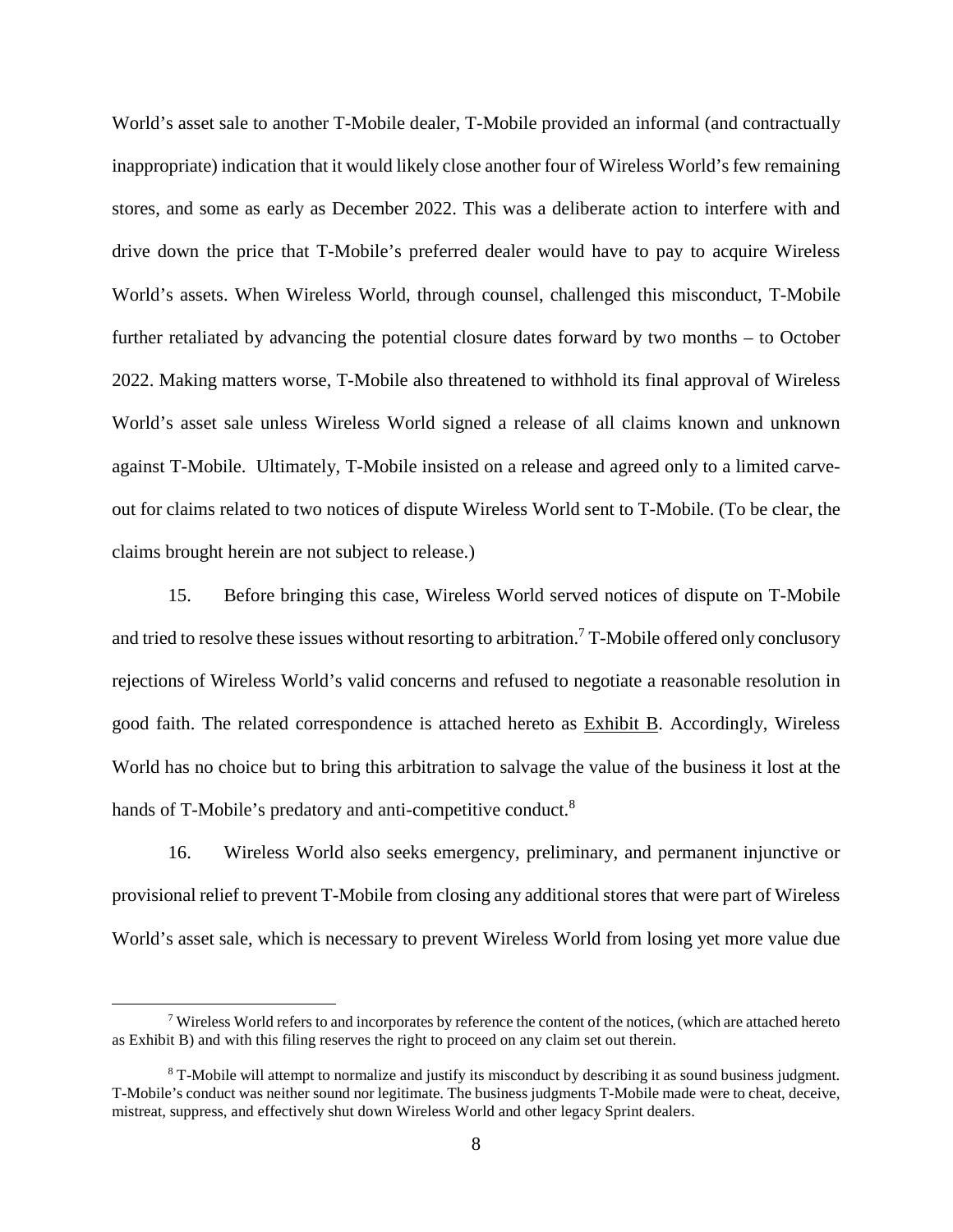to T-Mobile's total and flagrant disregard for Wireless World's rights, commercial fairness and reasonableness, and the law. Wireless World requests the appointment of an emergency arbitrator to consider its request for injunctive or provisional relief on an expedited basis.

### **PARTIES**

17. Claimant Wireless World is a limited liability company organized and existing under the laws of Nevada and with a principal place of business in California.

18. Respondent T-Mobile is a corporation organized and existing under the laws of Delaware, with a headquarters in Bellevue, Washington.

19. Respondent Sprint is a is a Missouri corporation with its principal place of business at 6200 Sprint Parkway, Overland Park, Kansas 66251.

# **JURISDICTION AND CHOICE OF LAW**

20. JAMS has jurisdiction over this dispute in accordance with the arbitration provision of the parties' Retailer Services Agreements. Section 16 of the Agreement provides that "[a]ny claims or controversies, regardless of the theory under which they arise . . . arising out of or relating to this Agreement . . . will be resolved by submission to binding arbitration. The arbitration will be administered and hearings will be held in Seattle, Washington before a single neutral arbitrator from the offices of Judicial Arbitration & Mediation Services. The arbitration will be administered pursuant to the JAMS Comprehensive Rules and Procedures then in effect." (Ex. A, pp. 34, 116, 198, 280, 362, 444, 526, 608).

21. Section 18.6 of the Agreement also provides that "[t]his Agreement and the rights and obligations of the parties under this Agreement will be construed in accordance with and will be governed by the laws of the State of Washington, without regard to the conflict of laws or choice of law provisions." (Ex. A, p. 39).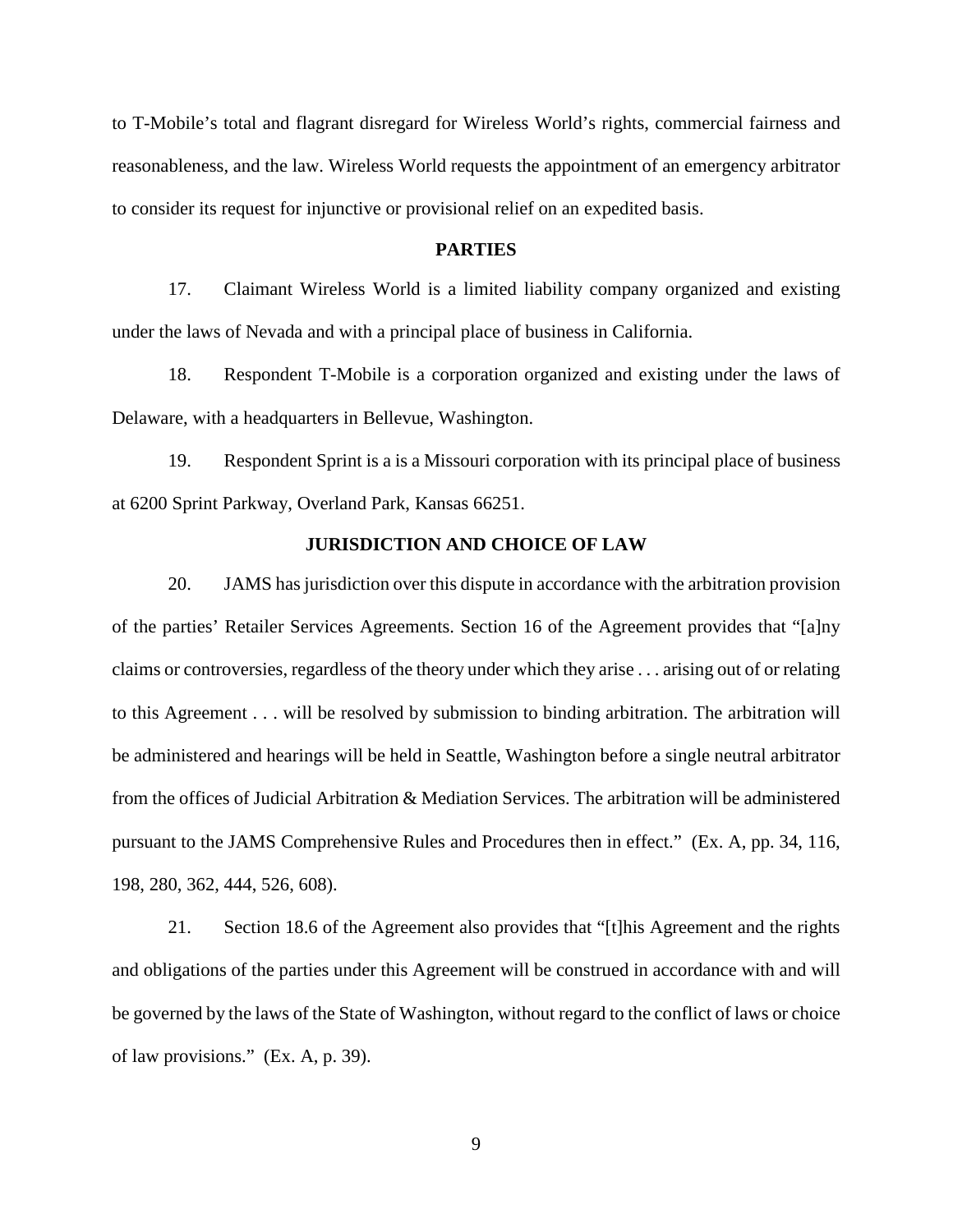22. Accordingly, this arbitration is to be resolved by JAMS, in Seattle, Washington, applying Washington law.<sup>9</sup>

# **FACTUAL BACKGROUND**

#### **A. Founding of Wireless World.**

23. Claimant Wireless World LLC d/b/a Experts Choice was formed as the result of a 2015 merger between Wireless World and Wireless Choice.

24. Prior to their merger in 2015, Wireless Choice was owned and operated by Kristian Allos and Natasha Allos, and Wireless World was owned and operated by Daniel Isho and Vincent Yaldo.

25. Kristian Allos and Natasha Allos grew Wireless Choice from the trunk of a car to a single kiosk in a San Diego State University bookstore. Eventually, they used their life savings to open their first standalone Sprint store as an authorized dealer in 2007. By 2015, they had grown Wireless Choice to 27 Sprint stores. Wireless Choice and Wireless World were thus a minorityand woman-owned business.

26. Daniel Isho and Vincent Yaldo have been best friends since they were seven years old. They started their own pre-paid wireless business together in 2001 and eventually offered wireless products and services for multiple different carriers before becoming an exclusive dealer for Sprint. Their business, Wireless World, was one of the first companies to be an exclusive provider of Sprint products and services.

27. Sprint recognized the success and promise of Wireless Choice and Wireless World – which individually and combined had received Platinum Awards for being Top dealers -- and

<sup>&</sup>lt;sup>9</sup> If the T-Mobile Agreements are set aside as fraudulent (as they should be), the Washington law provision would not apply. Wireless World fully reserves (and hereby states in the alternative) to the right to proceed on any of its claims under the companion laws of any state, including California, where Wireless World had substantial operations and a headquarters.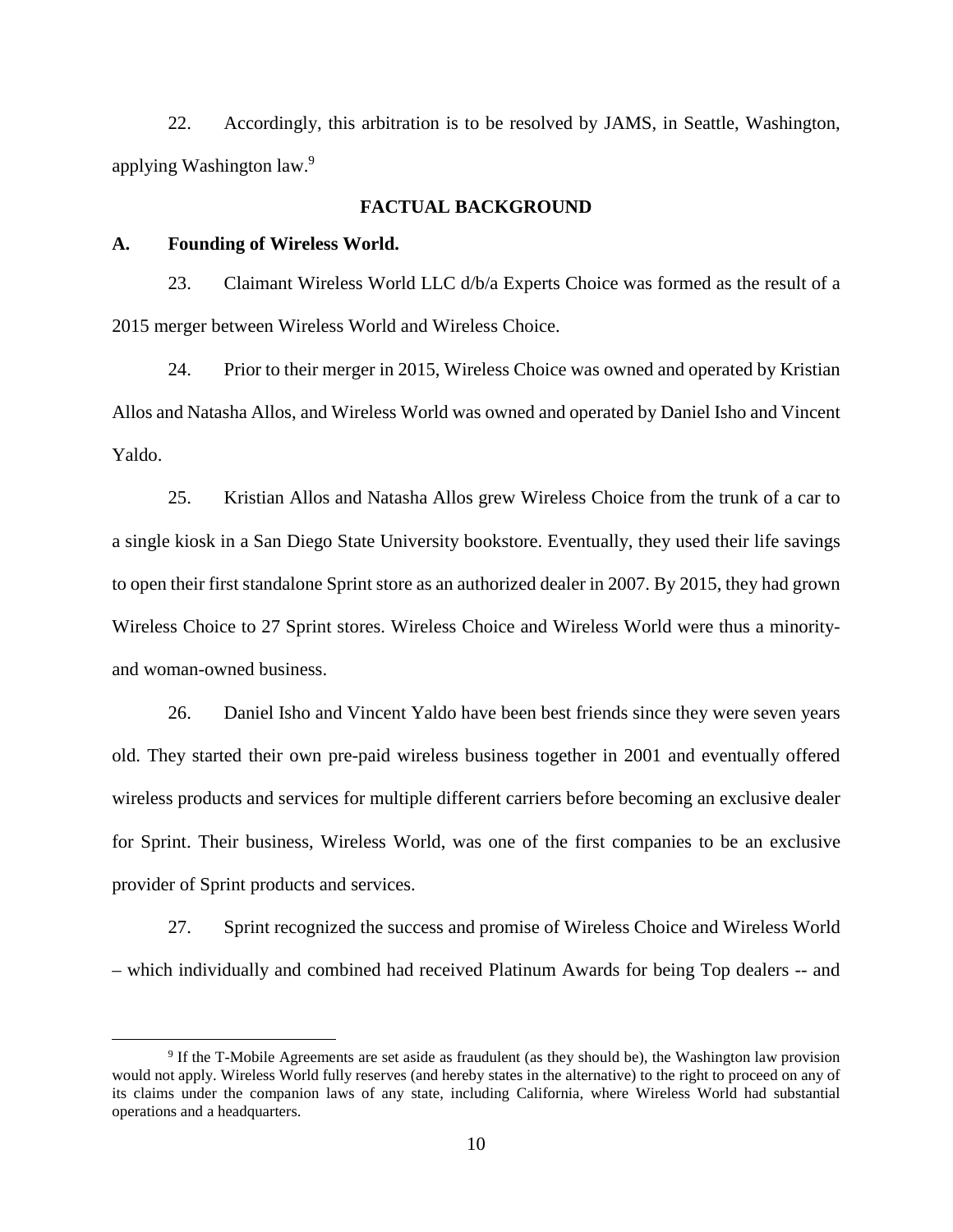encouraged their merger in 2015. The new Wireless World had a combined 47 stores at the time of the merger. Both Wireless Choice and Wireless World were top-five Sprint dealers before their merger.

28. Further, based on the success of the merged company, Sprint encouraged Wireless World to seek investors so that it could continue to grow. Accordingly, Wireless World added as an investor and a board member, JC Koinon Industries, a California-based private equity firm that builds lasting business partnerships with entrepreneurs to facilitate growth and strong financial results.

#### **B. Wireless World Exceled and Expanded its Footprint at Sprint's Behest.**

29. Wireless World continued to excel as one of Sprint's top-performing dealers. For approximately a decade preceding the Sprint-T-Mobile merger, Sprint recognized Wireless World as a top national dealer. Wireless World also received a Platinum Partner Award from Sprint. Because it was a model of the exemplary dealer, Wireless World also served on the dealer advisory board for Sprint and advised Sprint on dealer relations.

30. In light of Wireless World's track record of success, Sprint encouraged Wireless World to expand in markets that Sprint considered strategic or beneficial to Sprint.

31. In 2017, at Sprint's request, Wireless World opened a store in Las Vegas, Nevada.

32. Sprint encouraged Wireless World to expand prior to Wireless World's Las Vegas expansion. Wireless World informed Sprint that it lacked funds to expand as Sprint was requesting, and Sprint responded that Wireless World should obtain investors, and that Sprint would encourage them to invest. Wireless World (and JC Koinon, which ultimately invested) sought assurances from Sprint about the long-term prospects and plans for the Las Vegas location. Sprint assured Wireless World that it considered the Las Vegas expansion a long-term initiative. Based on that representation, Wireless World secured funding and entered into a five-year dealer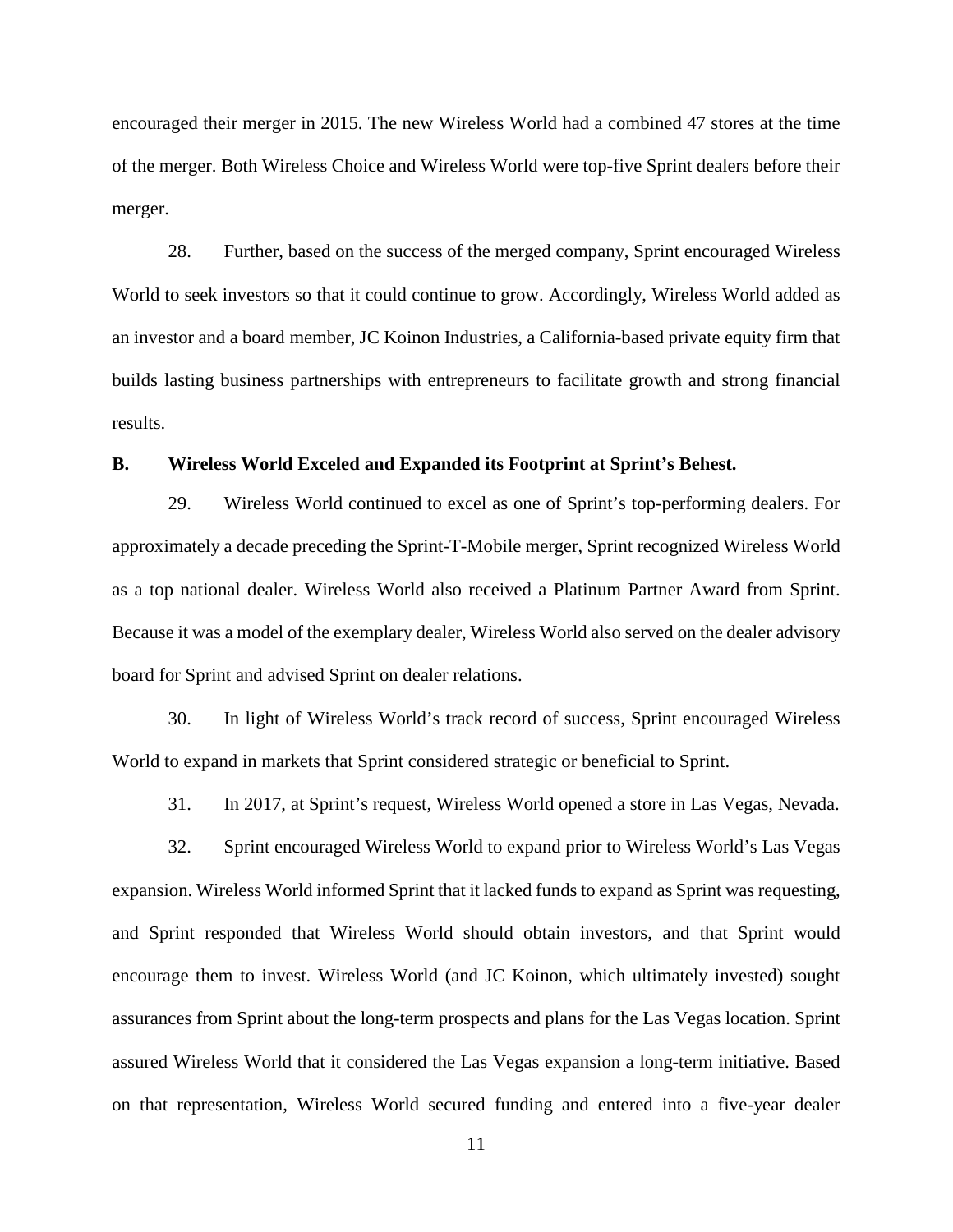agreement with Sprint that did not contain a termination for convenience clause. The parties executed the agreement in June 2017, which by its terms would not expire until June 2022.

33. That same year — again at Sprint's behest — Wireless World also expanded its footprint in Rhode Island, Massachusetts, and California.

34. Wireless World thus grew from 47 Sprint stores to 80 stores by the end of 2017.

35. At the time of the Las Vegas expansion, Sprint knew that it would soon be acquired by T-Mobile, but told Wireless World otherwise, assuring Wireless World (and other legacy Sprint dealers) that Sprint would remain "a stand-alone company." Indeed, Sprint's CEO Marcelo Claure specifically made this statement. Sprint concealed the truth about the merger from Wireless World (and other dealers) and repeatedly encouraged Wireless World to open and acquire new stores, and specifically encouraged Wireless World (and other dealers) to open stores that were in close proximity to T-Mobile stores. Upon information and belief, these misrepresentations and concealments were made to profit Sprint and its executives in the coming merger, from which they profited greatly based on the growth induced by the misrepresentations and concealments.

# **C. Sprint and T-Mobile Announced Their Merger and Promised Limited Post-Merger Closures.**

36. Prior to the merger, there were rumors that Sprint and T-Mobile might merge. When Wireless World inquired whether there would be a merger, Sprint indicated that there would not be, and Wireless World should continue to seek growth, including in close proximity to T-Mobile locations. Upon information and belief, Sprint knew its statements to be false and it made these statements to Wireless World (and other dealers) to protect Sprint's position in the merger.

37. On April 29, 2018, Sprint and T-Mobile announced that they had reached a definitive merger agreement. Wireless World immediately asked Sprint about the implications of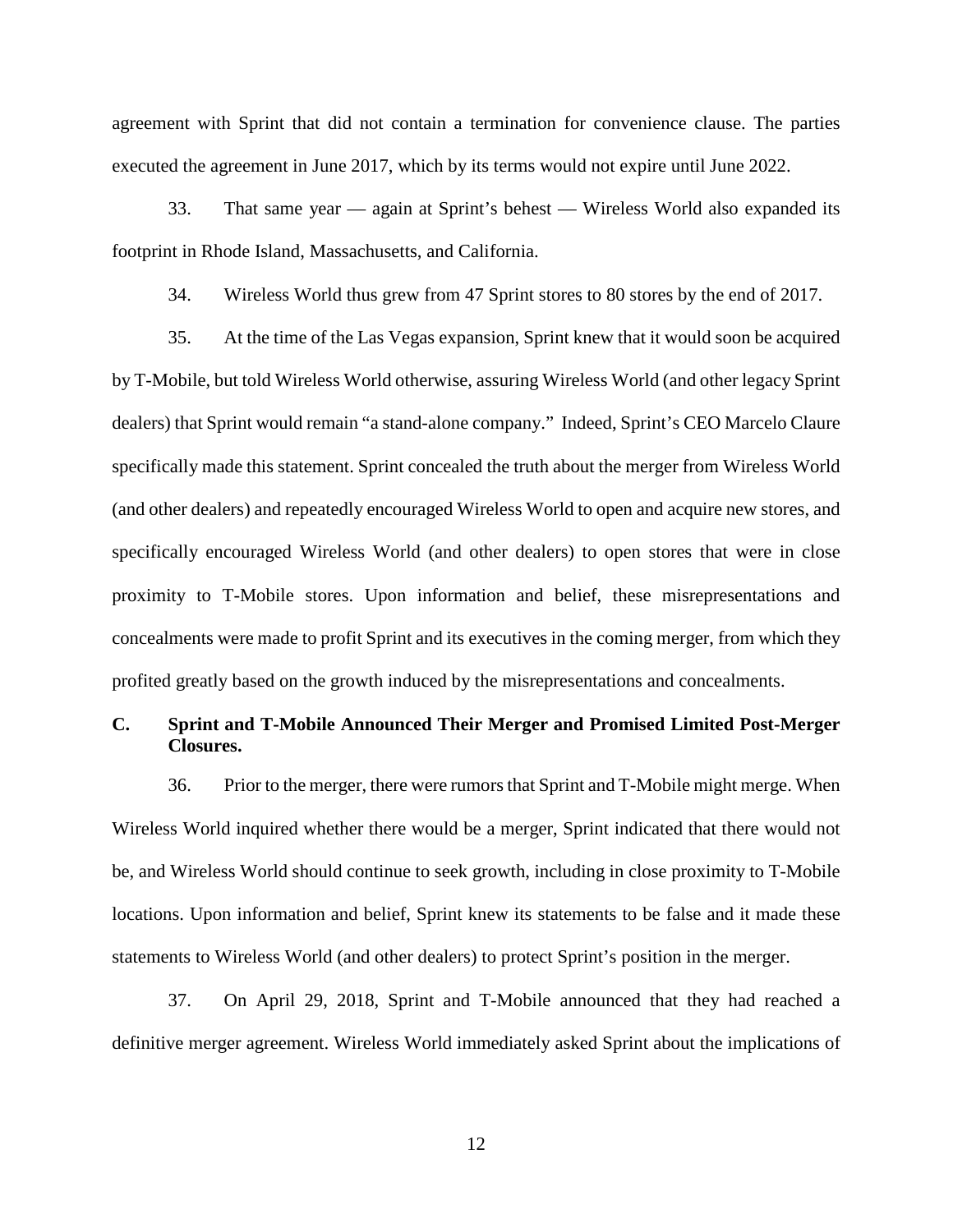the merger on Wireless World and sought merger protection in light of its recent and rapid expansion at Sprint's request.

38. Sprint provided Wireless World with merger protection in the form of 28 tokens. Each token represented an agreement from Sprint that Wireless World would be compensated \$75,000.00 for each post-merger store closure, along with payment of 80% of the balance of each store's lease agreement.

39. In acquiring 28 tokens, Wireless World was not anticipating the closure of 28 of its existing stores. Rather, based on Sprint's representations, Wireless World reasonably anticipated that it would be permitted to continue growing and acquiring additional stores to reach its goal of more than 190 stores, and that the 28 tokens could be used as necessary to address the closure of a far smaller number of future stores, consistent with the percentage of post-merger closures Sprint and T-Mobile were forecasting. Indeed, Scott Keen, Sprint's then-Director of Dealer Channels (and who later became a Director at T-Mobile), explicitly represented to Wireless World that the new T-Mobile would only close 10% to 15% of Wireless World's stores (or approximately 7 to 12 stores).

40. Because of Sprint's representations, Wireless World reasonably expected that it would only be subjected to a reduction of 10% to 15% of its stores.

41. Relying on Sprint's representation of only 10-15% post-merger closures, Wireless World acquired more stores from another Sprint dealer in March 2020 and grew to 100 stores.<sup>10</sup> Because its merger with Sprint was imminent, T-Mobile also reviewed and approved these acquisitions.

 $10$  Wireless World had two additional stores in Hawaii, acquired in early 2020, with the understanding that Sprint would regain possession of them.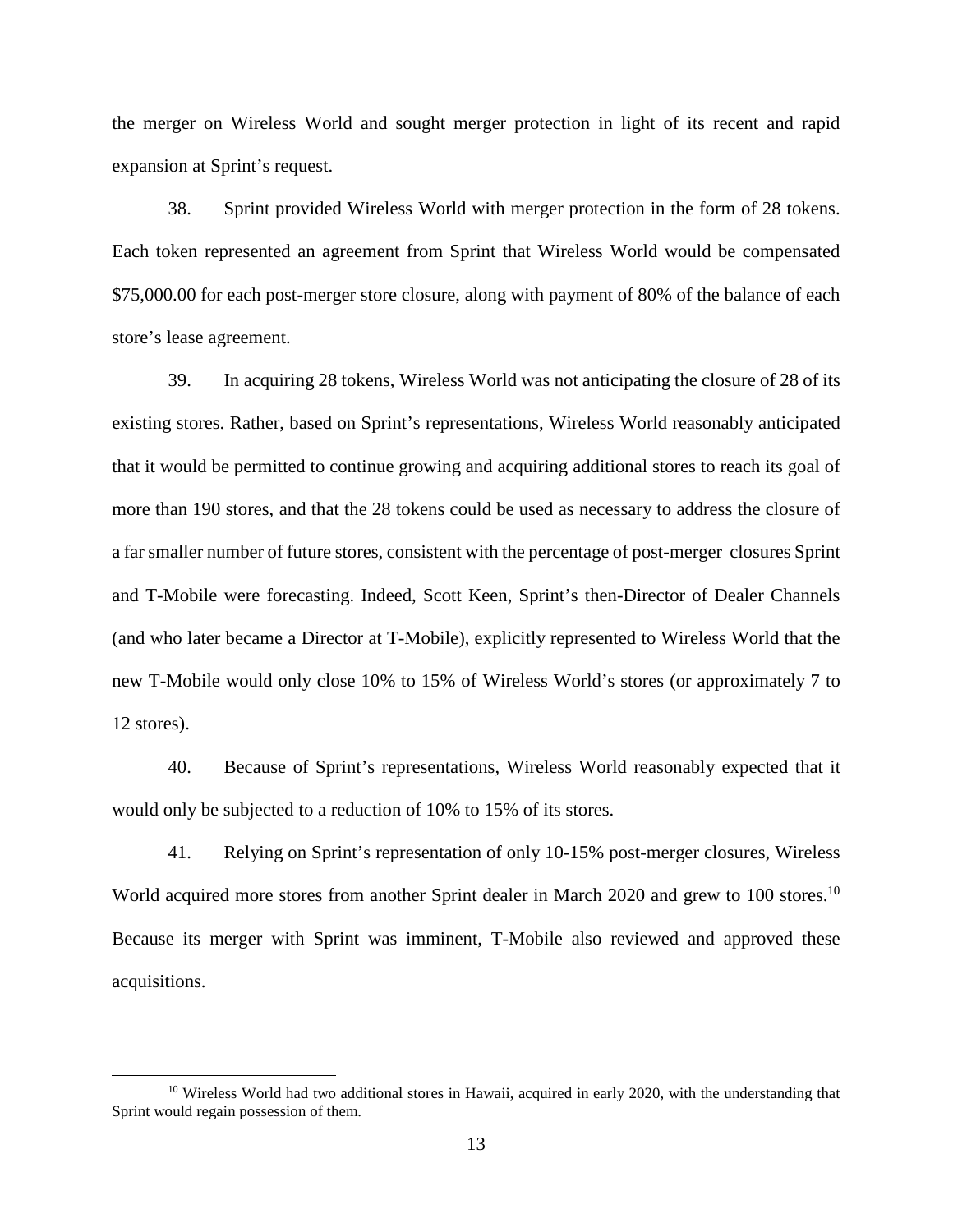42. Upon information and belief, Sprint made these misrepresentations for the purpose (among others) to prevent Wireless World and other dealers from opposing the merger or requesting that appropriate regulators deny or contest the merger.

#### **D. T-Mobile Coerced and Induced Wireless World to Enter into a New Agreement.**

43. Sprint and T-Mobile finalized the merger on April 1, 2020.

44. To obtain the necessary approvals from the Department of Justice and regulatory agencies, T-Mobile made broad, sweeping promises to the government and to the public that the merger would increase competition for consumers, result in the opening of new stores, and create more jobs and that it would not produce anti-competitive behavior.

45. On April 24, 2020, representatives from T-Mobile met with Wireless World to present T-Mobile's post-merger dealer strategy as it pertained to Wireless World.

46. In the presentation, T-Mobile announced the closure of approximately 30 Wireless World stores. T-Mobile also informed Wireless World that it would not renew the sublease for 3 stores that were currently subleasing store space from Sprint. T-Mobile represented the store closures were based on extreme proximity to other T-Mobile stores and that T-Mobile was instituting a similar number of closures for legacy Sprint and T-Mobile dealers alike.

47. The closures represented a 33% reduction of Wireless World's locations, reducing its store count from 100 to 67. This was more than double the top end of the 10-15% range that Sprint previously represented would occur. Wireless World reasonably believed that these closures were the only closures T-Mobile would institute, not only because it was approximately the amount of merger protection tokens it had been issued, but also because T-Mobile's dealer strategy presentation to Wireless World made no mention of further closures and was intentionally designed to give the impression there would be none.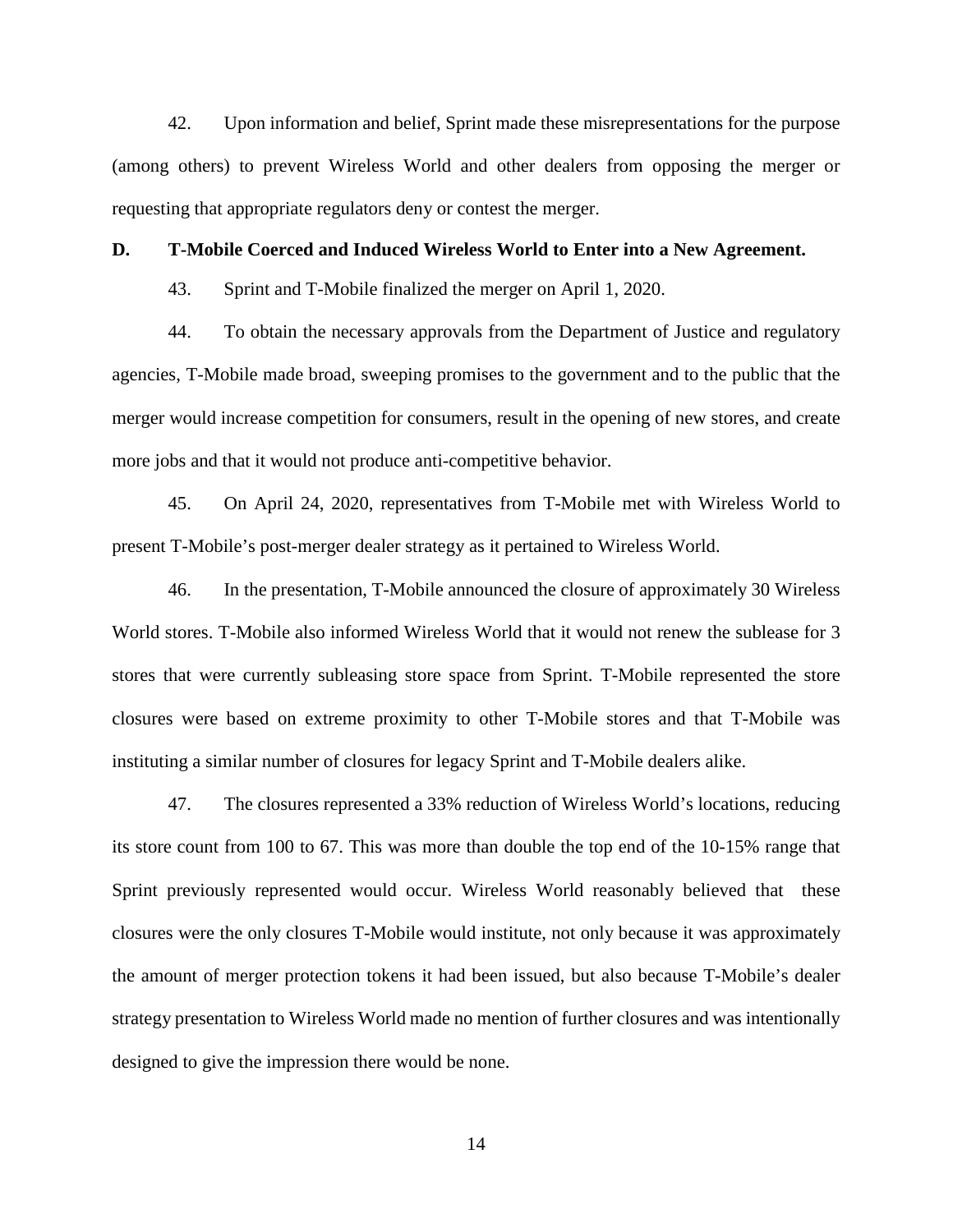48. Indeed, Wireless World told T-Mobile that it was shocked and dismayed by the number of closures (again, 33 of 100 stores) and specifically explained that this number would have a "material adverse" effect on Wireless World unless Wireless World also had opportunities to grow. T-Mobile representatives Scott Keen and Cody Welker assured Wireless World's principals that Wireless World would be "a growth partner" of T-Mobile's, that Wireless World "would be well taken care of" and that there "would not be" another round of closures. Scott Keen and Cody Welker added that Wireless World would be "one of the few chosen growth partners of T-Mobile," which they said was evidenced by T-Mobile offering the T-Mobile agreements as a 5 year contract, which, they stated, was not being offered to other dealers.

49. Following the dealer strategy presentation, T-Mobile sent Wireless World the Agreement Package on May 7, 2020, which required Wireless World to wind down its existing agreements with Sprint, enter into eight Retailer Services Agreements, enter two bill of sales, and submit three individual guaranties executed by Mr. Allos, Mr. Isho, and Mr. Yaldo. (Ex. A). The Agreement Package consisted of nearly 700 pages of legal documents. T-Mobile pressured Wireless World to sign these documents quickly and repeatedly emphasized that terms were nonnegotiable and that to be a T-Mobile agent, Wireless World must sign these agreements."<sup>11</sup> Then, without explanation, T-Mobile indicated that new documents would be issued for signature.

50. Contemporaneously with its transmission of the Agreement Package, T-Mobile falsely represented to Wireless World that it did not have to honor and would not honor Sprint's

<sup>&</sup>lt;sup>11</sup> Wireless World had no legitimate option of suing T-Mobile to avoid signing these Agreements, because, if it did not sign them, Wireless World would lack the cash flow from selling wireless services and products that it would have needed to fund litigation against T-Mobile and Sprint, which were, conversely, well capitalized to resist a challenge (and draw it out and punish Wireless World). Indeed, T-Mobile has an unlawful pattern and practice of retaliating against dealers that stand up to it.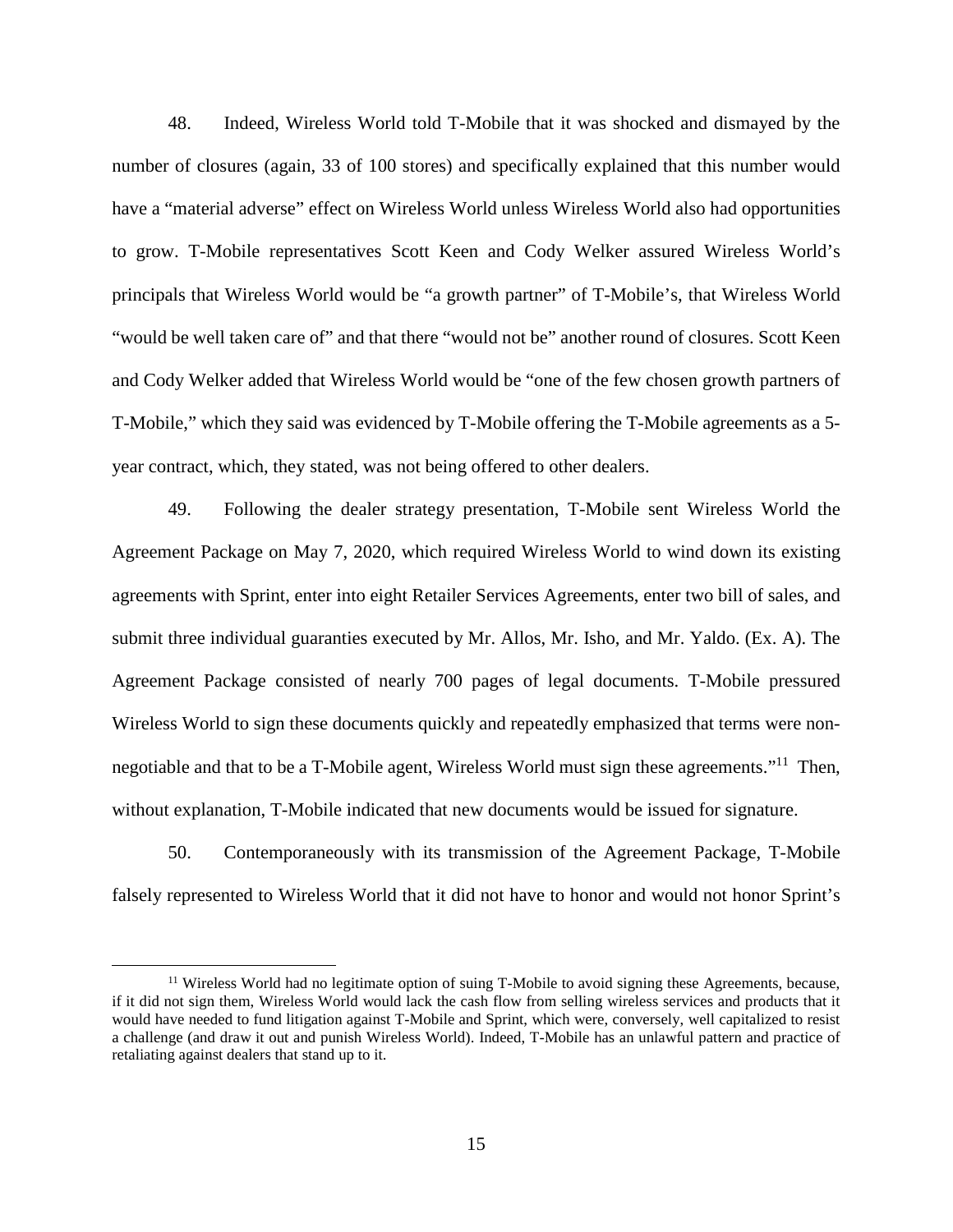obligations under Wireless World's existing dealer agreements, which obligations T-Mobile had assumed via the merger and by their terms were effective for approximately 2 more years. T-Mobile also disclaimed any obligation to honor the merger protection agreement and tokens for store closure reimbursements that were specifically intended to protect dealers like Wireless World from rapid post-merger store closures.

51. T-Mobile further advised Wireless World that, because Sprint no longer existed, T-Mobile was not obligated to provide any benefits under the existing contracts and would not allow Wireless World to sell any T-Mobile phones or services unless it signed the Agreement Package. T-Mobile took the entirely opposite position with respect to Wireless World's burdens under the existing Sprint contracts, stating it would continue to enforce those burdens against Wireless World until it signed the T-Mobile Agreement Package.

52. On May 17, 2020, T-Mobile sent Wireless World a revised (but still nearly 700 page) Agreement Package with an execution deadline of May 27, 2020 — ten days. Wireless World did not understand why it was being sent a new package and asked for explanation, but T-Mobile disregarded this request and refused to provide an explanation.

53. Due to the size of the Agreement Package and the expedited deadline, Wireless World asked T-Mobile to disclose the revisions it made to the original Agreement Package. T-Mobile again refused and further stated that it would not negotiate on any terms.

54. T-Mobile also stated that if Wireless World did not execute the Agreement Package by May 27, 2020, it would withhold store remodeling funds. T-Mobile required all legacy Sprint dealers, including Wireless World, to remodel their stores under the new T-Mobile brand at a cost to the dealer of an undisclosed amount at the time, but which later information revealed would cost approximately \$130,000 per store. At the time, T-Mobile misrepresented that it would allocate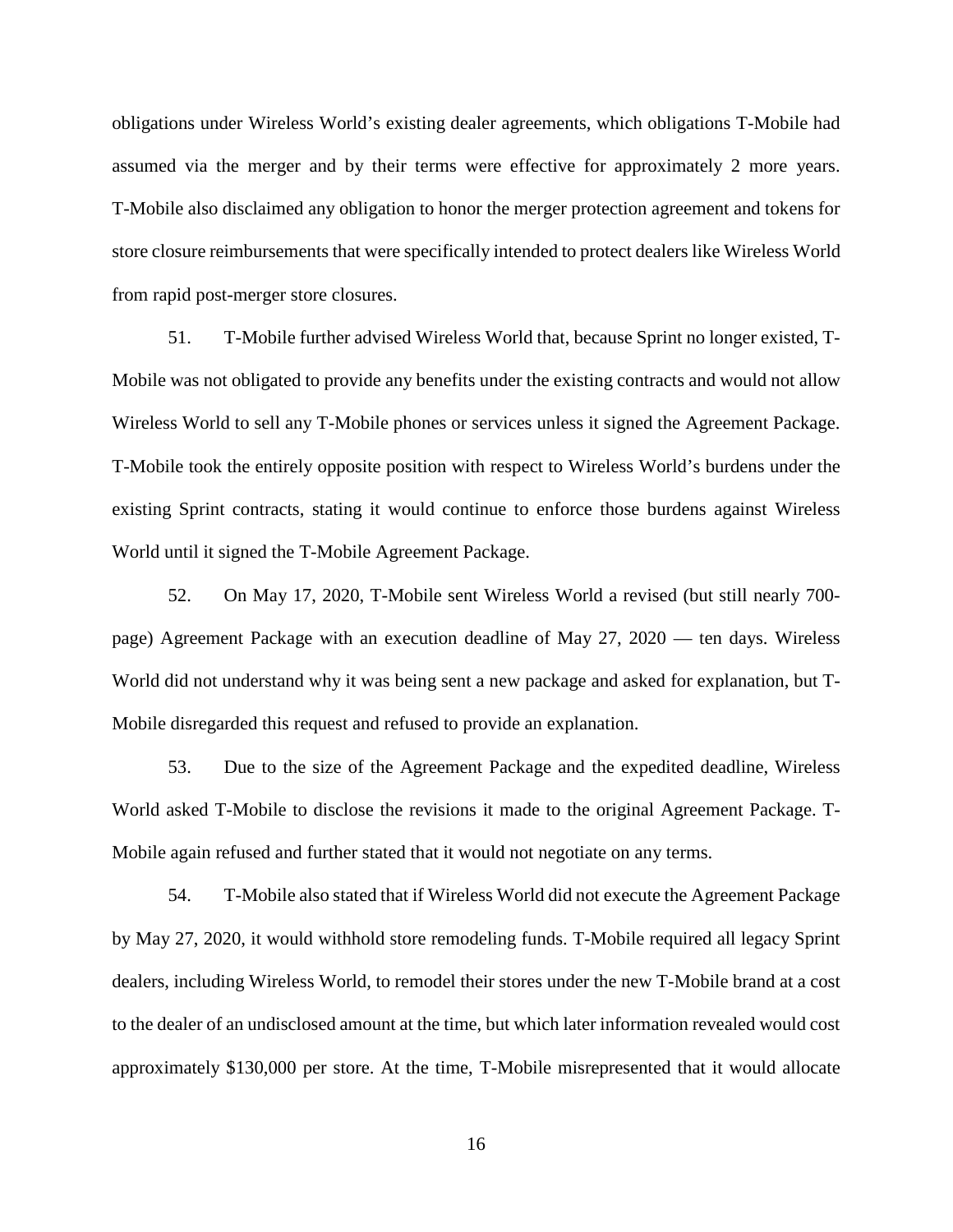cooperating legacy Sprint dealers \$15,000 to "refresh" their stores, which concealed the true cost of remodeling.

55. Wireless World therefore had a rushed timeline to review and execute nearly 700 pages of non-negotiable agreements to be eligible to receive the remodel funds and continue operating its business.

56. As a practical matter, T-Mobile knew that Wireless World had no choice but to sign the new T-Mobile agreements. T-Mobile would hold Wireless World and other dealers to the restrictions in the Sprint contracts (e.g., non-competition clauses), but would not allow Wireless World to sell T-Mobile branded products and services unless Wireless World signed the new Agreement Package. This combination of circumstances would entirely deprive Wireless World of the ability to meet its expenses of approximately \$2.3 million per month in lease payments, payroll, taxes, and debt service.

57. Prior to executing the Agreement Package, Wireless World spoke with Mr. Keen, who had been promoted to a director at the new T-Mobile. Specifically, in the second half of May 2020, Wireless World directly asked Mr. Keen whether T-Mobile would institute any additional rounds of store closures.

58. Mr. Keen assured Wireless World that T-Mobile would not engage in another round of closures.

59. Mr. Allos of Wireless World repeatedly informed Mr. Keen of T-Mobile that another round of closures, if it occurred, would certainly have a "material adverse effect" on Wireless World, particularly without growth (i.e., the ability to acquire more stores).

60. According to T-Mobile's representatives, the closures were part of a "shrink to grow" strategy, pursuant to which T-Mobile would close – on a fair and reasonable basis – stores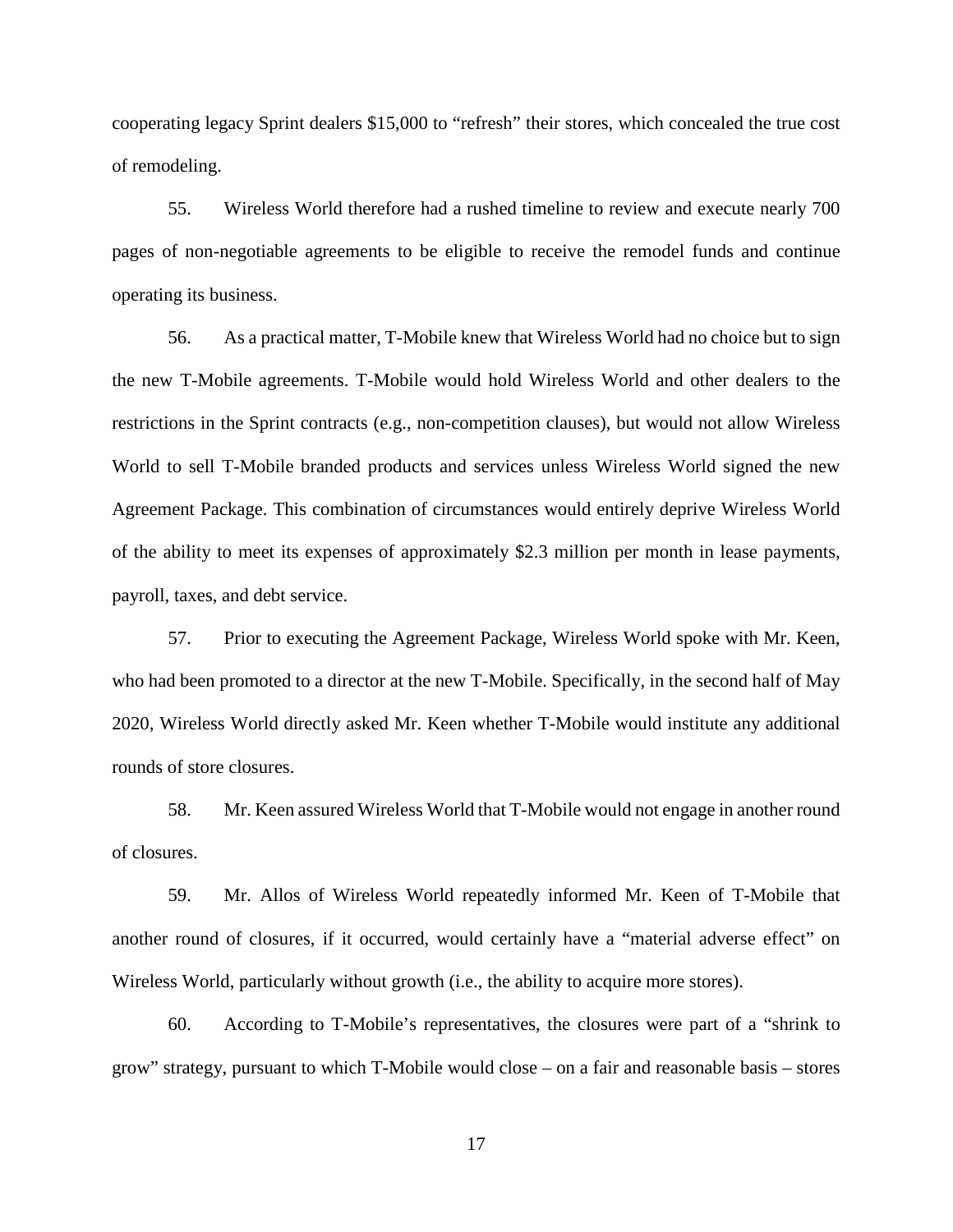that were in close proximity to one another and then allow dealers, like Wireless World, to grow by adding new locations in new areas. Indeed, multiple different T-Mobile representatives repeatedly assured Wireless World that T-Mobile was going to facilitate expansion and growth by Wireless World.

61. T-Mobile knew, but concealed from Wireless World, that unless a dealer was a favored T-Mobile dealer, one would only be allowed to shrink, but never to grow. As Wireless World was not a favored legacy T-Mobile dealer, Wireless World experienced a mandated "shrink, but not grow" strategy forced by T-Mobile.<sup>12</sup>

62. Upon information and belief, at that time T-Mobile knew that it would make multiple additional closures of Wireless World stores and there would be additional rounds of closures, and T-Mobile fraudulently concealed this fact from Wireless World, including by instructing personnel, like Messrs. Keen and Welker, not to disclose this fact to Wireless World and other dealers.<sup>13</sup>

63. Sprint's and T-Mobile's fraudulent misrepresentations and concealments were intended to, and did, induce Wireless World to sign the T-Mobile contracts.

64. Wireless World specifically informed T-Mobile that it needed several weeks to review such extensive documents. Cody Welker indicated that Wireless World must accept the current terms of T-Mobile's Agreement Package without edits if it planned to be a T-Mobile dealer. T-Mobile referenced its contracts being entirely non-negotiable time and time again.

 $12$  Indeed, in a pattern of behavior that was quite inconsistent with "shrink to grow," T-Mobile and Sprint approved Wireless World's acquisition of Elite Wireless stores, required Wireless World to pay the related debt incurred from the transaction, and then shut the majority of the acquired stores down completely. Stated differently, T-Mobile subjected Wireless World to a "shrink and shrink" strategy.

<sup>&</sup>lt;sup>13</sup> Upon information and belief, T-Mobile disregarded the advice of the real estate advisors upon which it normally relied in deciding which stores to slash.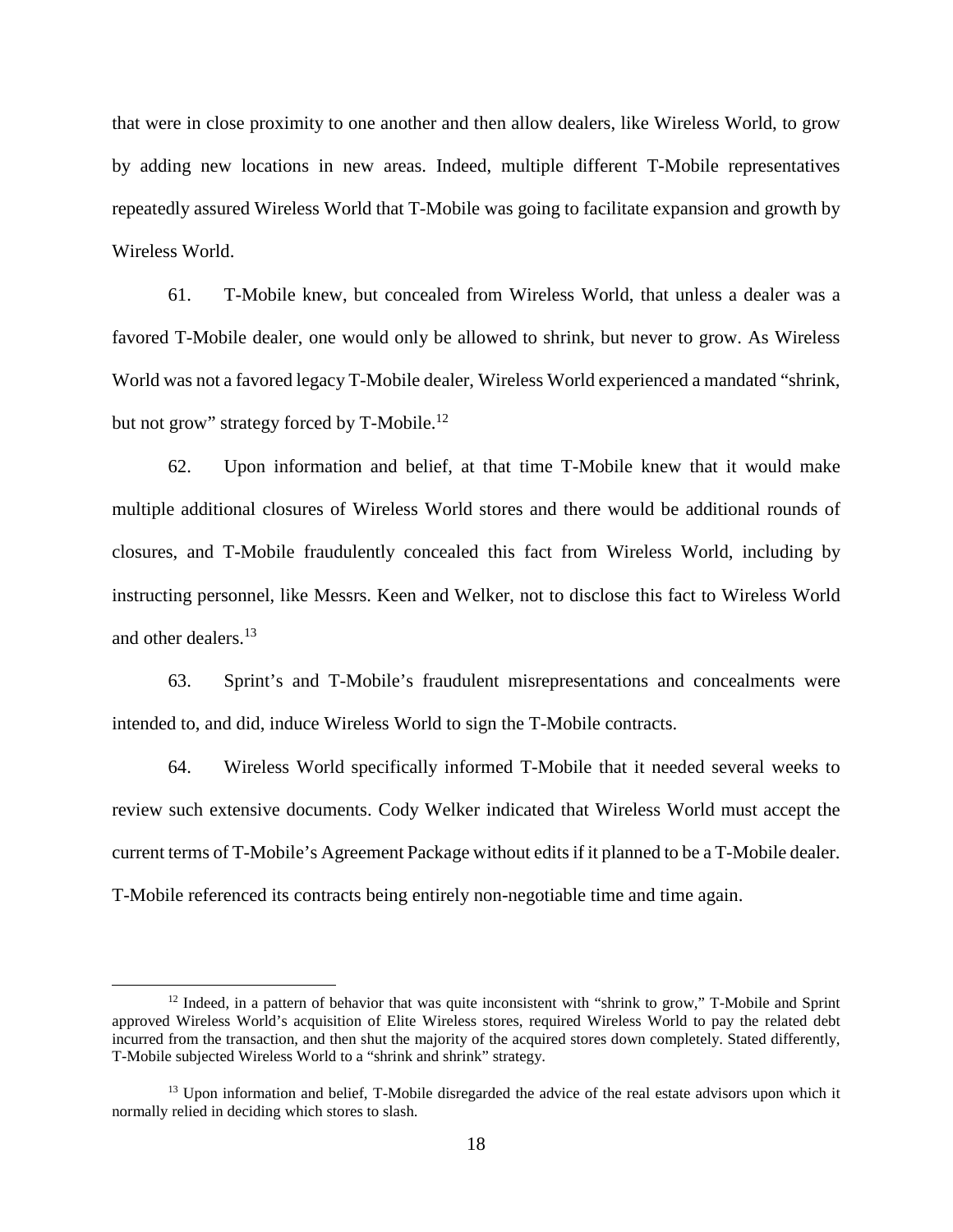65. Faced with the direct threat of having 67 stores with nothing to sell at them, having no ability to negotiate terms, and in reliance on T-Mobile's representation that it would not engage in another round of closures, Wireless World executed the Agreement Package on May 27, 2020, which included the Agreement and the Wind Down Addendum. (*See* Ex. A).

#### **E. A Non-Exhaustive Listing of the Agreement's Oppressive Terms.**

66. Section 10.2 of the Agreement provides that the Agreement is effective for 5 years. (Ex. A, pp. 24, 106, 188, 270, 352, 434, 516, 598, ¶10.2). T-Mobile represented that it was providing Wireless World with a 5-year agreement instead of the 6-month agreement it was offering other legacy Sprint dealers because Wireless World was a top performing dealer.

67. Pursuant to Section 10.4.1 of the Agreement, the parties can only terminate the Agreement for cause, and not convenience. Specifically, the Agreement can only be terminated due to a "material and uncured default," and to terminate, the non-defaulting party must provide written notice describing the default and allow "at least 30 days to cure." (Ex. A, pp. 25, 107, 189, 271, 353, 435, 516, 599, ¶ 10.4.1).

68. While the Agreement can only be terminated for cause, pursuant to Section 5.2.3.1, the parties can close down or eliminate any Wireless World store "for any reason or no reason" with at least 120-days written notice. (Ex. A, pp. 15, 97, 179, 261, 343, 425, 507, 589, ¶ 5.2.3.1). However, Wireless World could only exercise this right if it found another dealer approved by T-Mobile to acquire the store before its closing, or if T-Mobile in its discretion chose to acquire the store itself. (Ex. A, pp. 16, 98, 180, 262, 344, 426, 508, 590, ¶ 5.2.3.1.2). In all cases, Wireless World's ability to voluntarily close a store was ultimately subject to T-Mobile's approval.

69. Under Section 5.2.3, T-Mobile had "sole discretion" to approve or reject new store locations as well as the renewal of any existing store locations. (Ex. A, pp. 14, 96, 178, 260, 342, 424, 506, 588, ¶ 5.2.3).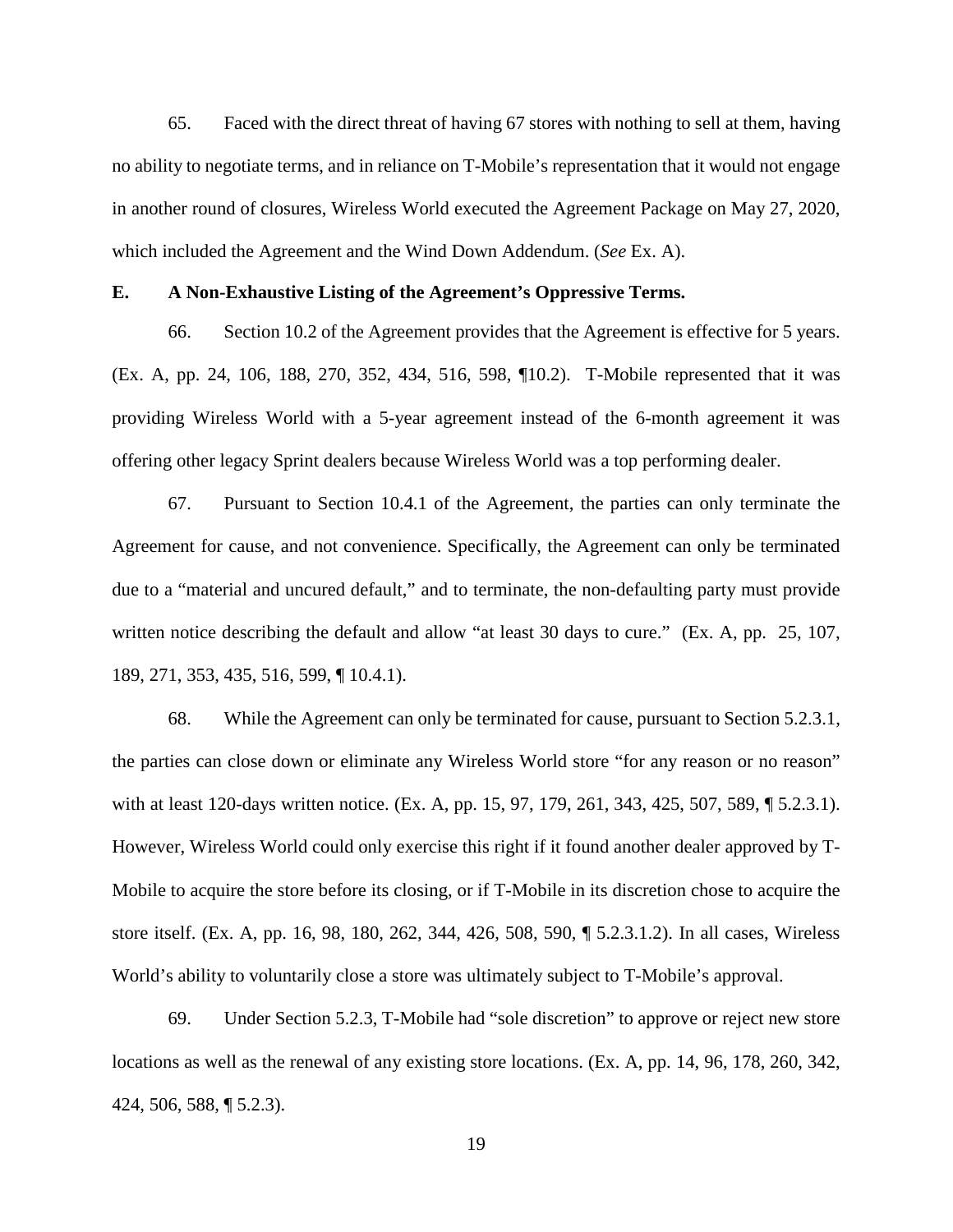70. The Agreement also contains a broad covenant not to compete, which applies during the term of the Agreement and for 1-year afterwards and prohibits Wireless World, its principals and owners, and any successor entity, from competing with T-Mobile or its dealers in virtually any capacity. (Ex. A, pp. 28, 110, 192, 274, 356, 438, 520, 602 ¶ 13.1).

71. Thus, while placing a "for cause" limitation on Wireless World's ability to terminate the non-negotiable 5-year Agreement, T-Mobile purported to give itself the discretion to eliminate as many Wireless World stores as it wants for any or no reason, to prevent Wireless World from voluntarily closing a store even if the store is operating at a loss, and to unilaterally reject Wireless World's requests to open new profitable locations or even continue operating existing profitable locations.

72. Moreover, if T-Mobile exercises this discretion as part of a deliberate scheme to eliminate an unwanted dealer acquired via the Sprint merger by, for example, eroding the dealer's footprint to such an extent that its once-thriving business reaches the brink of financial ruin (which as explained below is exactly what T-Mobile did to Wireless World), the non-compete forecloses any opportunity for the dealer to save itself by taking its services to a competing carrier that would support its growth.

73. Further, the Agreement (and the Sprint Wind Down Addendum) include provisions that were false and oppressive, including: provisions that reduced Wireless World's compensation, releases that were induced by financial coercion and distress,<sup>14</sup> and misrepresentations that Messrs. Allos, Isho, and Yaldo wanted to provide personal financial guarantees for the benefit of T-Mobile.

<sup>&</sup>lt;sup>14</sup> T-Mobile had a pattern and practice of applying financial and other pressure to sign releases. Upon information and belief, T-Mobile even sent them to low-level managers and were constantly applying pressure to dealers to sign such items as part of an obvious attempt to tie up loose ends and to try to avoid – under duress and without adequate consideration – consequences for fraudulent, unfair, and anti-competitive conduct.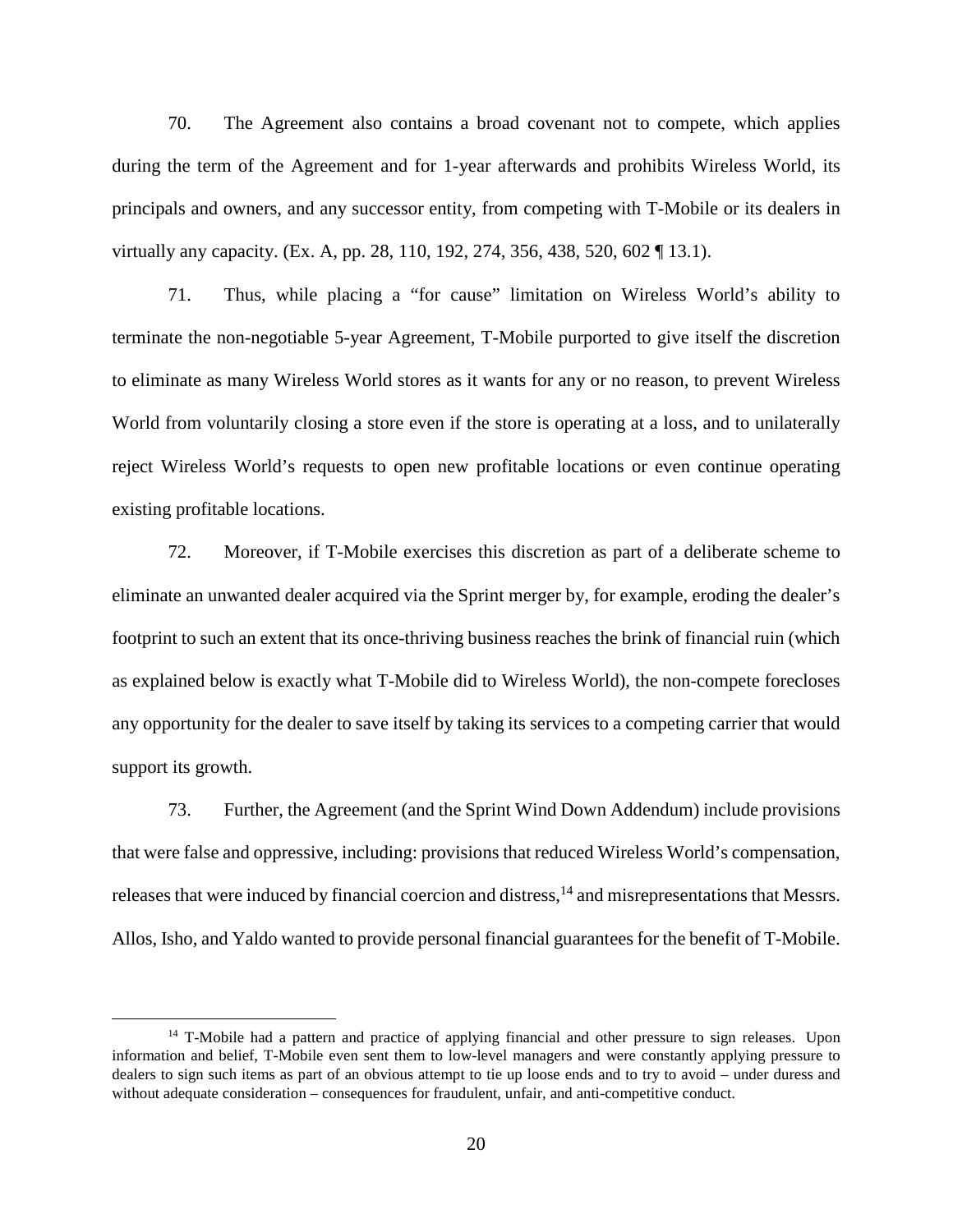**F. T-Mobile Engaged in a Pattern and Practice of Anti-Competitive Behavior to Destroy Wireless World and Instituted Additional Closures Despite Representations to the Contrary.** 

74. After executing the Agreement Package, Wireless World initially continued to thrive. In September 2020, it was recognized as a Big 5 Overall Leader; in October 2020, Wireless World was ranked as a top 10 T-Mobile dealer and the number 1 legacy Sprint dealer; Wireless World was once again recognized as the number 1 legacy Sprint dealer in November 2020.

75. Shortly after the Sprint-T-Mobile merger, however, T-Mobile began engaging in a litany of anti-competitive, unfair and deceptive behavior aimed at driving Wireless World and other legacy Sprint retailers out of the marketplace.

76. T-Mobile manipulated search engine results to divert internet traffic and potential business away from Wireless World and instead to preferred legacy T-Mobile retailers and corporate stores. Specifically, T-Mobile was suppressing search engine results for Wireless World locations so that they would not appear at the top of or at all in a search engine query even though the internet user was located in close or closest proximity to a Wireless World store location.

77. T-Mobile also refused to approve acquisition requests by Wireless World under the guise of a purported company-wide acquisition freeze while, upon information and belief, simultaneously approving substantially similar acquisitions for T-Mobile-favored retailers and further opening new T-Mobile-owned corporate stores in close proximity to Wireless World locations.

78. Specifically, in August 2020, Wireless World requested approval to add new store locations by submitting a letter of intent ("LOI") to T-Mobile as required under the Agreement. T-Mobile did not respond to the LOI and was evasive when Wireless World requested status updates on the LOI.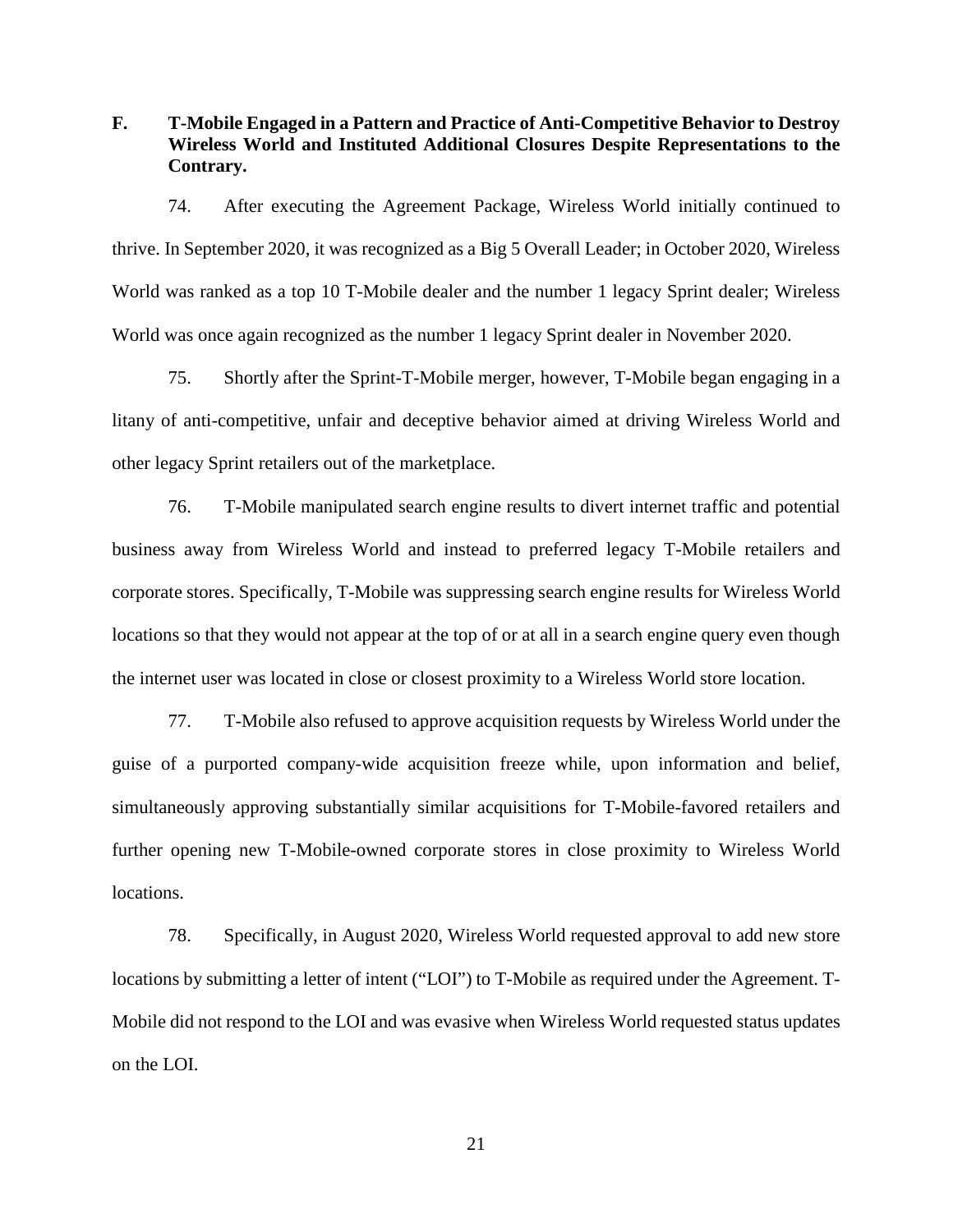79. Moreover, when the supposed acquisition freeze was over, T-Mobile continued to ignore or push off Wireless World's requests for location and acquisition approval, despite continuing to approve acquisitions for favored dealers and opening new T-Mobile-owned corporate stores. In short, T-Mobile not only reduced Wireless World's size, but also prevented it from recovering while supporting the growth of legacy T-Mobile dealers.

80. T-Mobile also engaged in a series of actions to hinder the performance of Wireless World's existing stores and later, upon information and belief, used those same performance metrics it suppressed as rationale to eliminate those stores.

81. Finally, after the Agreement Package was executed, T-Mobile began reducing or eliminating revenue streams that previously existed under the Sprint contracts and that T-Mobile never represented would be impacted or changed under the Agreement. Specifically, T-Mobile reduced or eliminated residual payments, rural spiffs, and other forms of payment to Wireless World. T-Mobile also inequitably determined chargebacks and took an inordinate amount of time to resolve chargeback issues, which hamstrung Wireless World's ability to accurately document/forecast cash flow.

82. Upon information and belief, T-Mobile planned to institute these changes prior to the execution of the Agreement Package but concealed this fact from Wireless World to induce it to execute the Agreement Package.

83. Against this backdrop, on November 17, 2020, approximately 5 months after T-Mobile assured Wireless World that it would not be subject to additional closures, T-Mobile announced that it was instituting a second round of store closures consisting of at least 28 store closures over the next 12 months. T-Mobile also hinted that an additional 21 stores may be in jeopardy of closure during yet a third round of closures.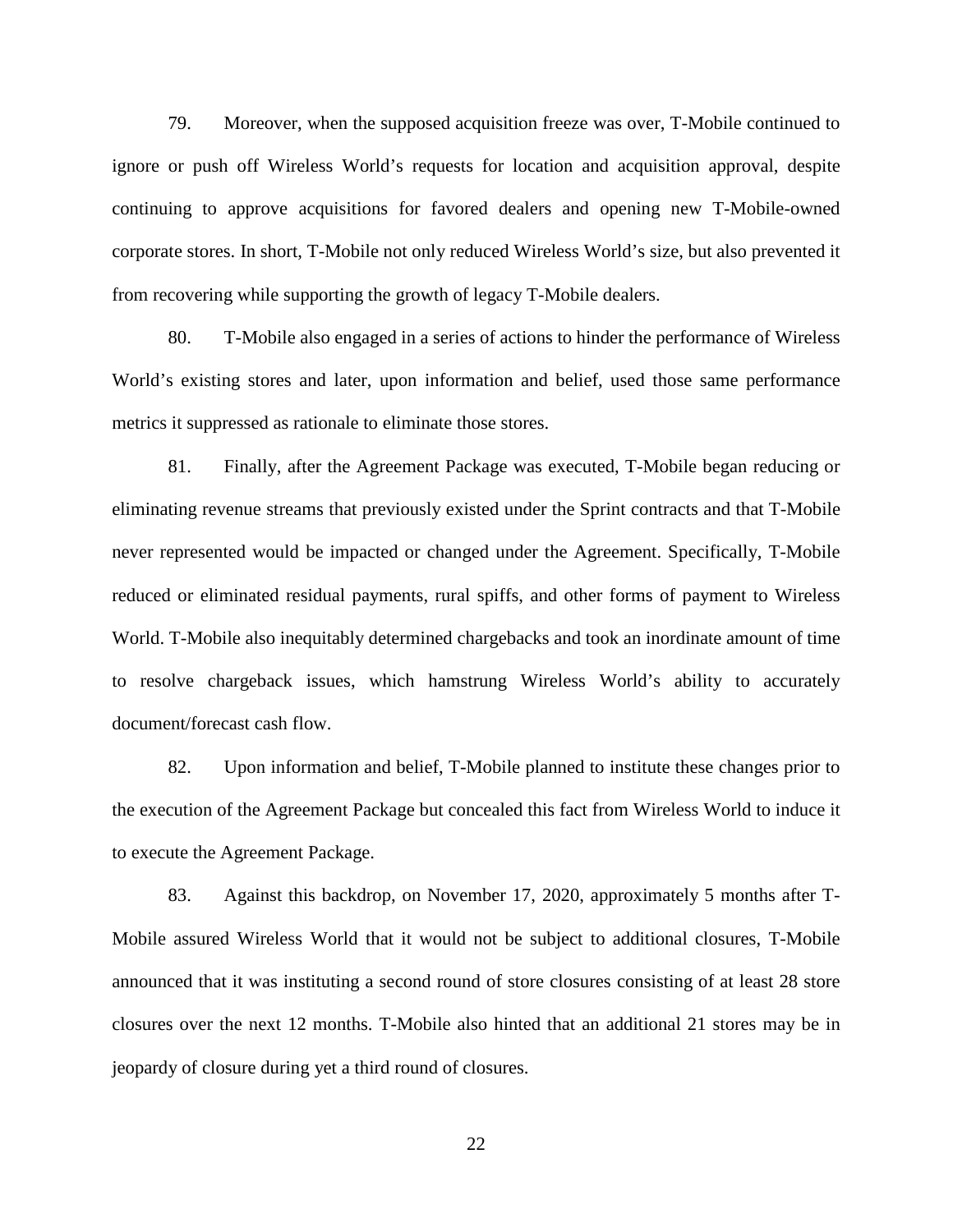84. T-Mobile's announcement was contrary to its explicit representations via its Director Scott Keen in May 2020 (in verbal communication with Mr. Allos and in a PowerPoint presentation T-Mobile provided to Wireless World) that there would be no further Wireless World store closures after the 33 closures.

85. T-Mobile stated that the additional closures were related to business judgment. However, the basis for any judgments T-Mobile made were its own improper and anti-competitive behavior, which prevented Wireless World from performing to its potential, deflated its performance metrics, impeded its ability to operate existing stores optimally, and precluded any realistic opportunity for expansion or growth.

86. According to T-Mobile's announcement, Wireless World's store count would be reduced from 100 stores at the time it executed the Agreement Package in May 2020 to a meager 18 stores, or an 83% elimination, within the first 2 years of signing the new Agreement. Upon information and belief, T-Mobile disproportionately imposed the majority of closures upon legacy Sprint dealers as part of its plan to eliminate, and have its preferred legacy T-Mobile dealers subsume, the unwanted Sprint dealers it acquired via the merger.

87. In short, T-Mobile relied on the Agreement (which it coerced and fraudulently induced Wireless World to sign) to eliminate almost all of Wireless World's stores while simultaneously prohibiting Wireless World from opening new locations (because T-Mobile withheld its approval) or opening stores for a competing carrier (because the fraudulently induced Agreement prohibited competition in any form). Consistent with its intent and design, T-Mobile's anti-competitive, unfair, and deceptive conduct also ensured that Wireless World's remaining stores would not operate at the levels they did prior to the Sprint-T-Mobile merger.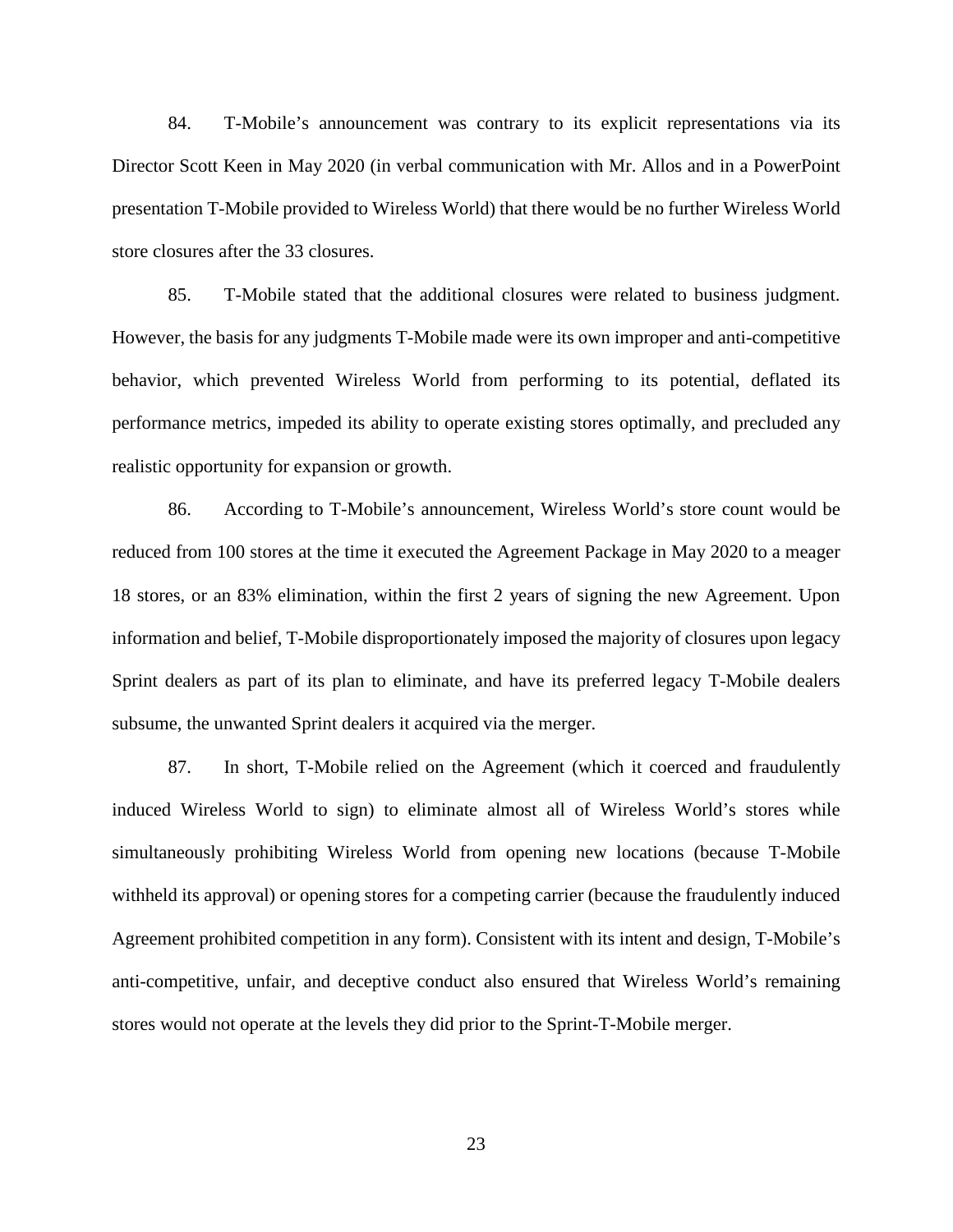88. Prior to Wireless World executing the Wind Down Addendum and Agreements with T-Mobile, T-Mobile and Sprint stated that a dealer's performance would be "the number 1 factor" for T-Mobile's future plans. But with its unreasonable and one-sided Agreement in place, T-Mobile representative Doug Chartier admitted the truth in a December 10, 2020 call with Wireless World, stating: "T-Mobile only acquired Sprint for its network assets, not real estate or dealer distribution." This was a new, completely different, and contradictory message than any that T-Mobile or Sprint had previously communicated.

89. Faced with the devastating impacts of T-Mobile's fraud, deception, unfairness, and hostility, Wireless World attempted to reason with T-Mobile. Wireless World sent 3 letters to T-Mobile identifying the problems and requesting resolution. T-Mobile willfully failed and refused to acknowledge its misconduct – much less undertake any reasonable steps to correct it. (*See* Exhibit B).

90. In the wake of T-Mobile's destructive, business-impairing conduct, several of Wireless World's potential lenders declined to move forward on letters of intent for financing on favorable terms for Wireless World, which ultimately increased the expense to operate Wireless World.

91. Throughout its relationship with Wireless World (and other legacy Sprint dealers), T-Mobile engaged in a pattern and practice of ant-competitive, unscrupulous, and unethical conduct, which it then sought to cure with unfairly induced releases which were the product of misrepresentations, treachery, lack of consideration, and financial duress created by T-Mobile. For example, in February and March of 2021, while Wireless World was reeling from the alreadyunwarranted and unreasonably high number of store closures, T-Mobile attempted to induce Wireless World to sign a release in exchange for approximately \$295,000 in connection with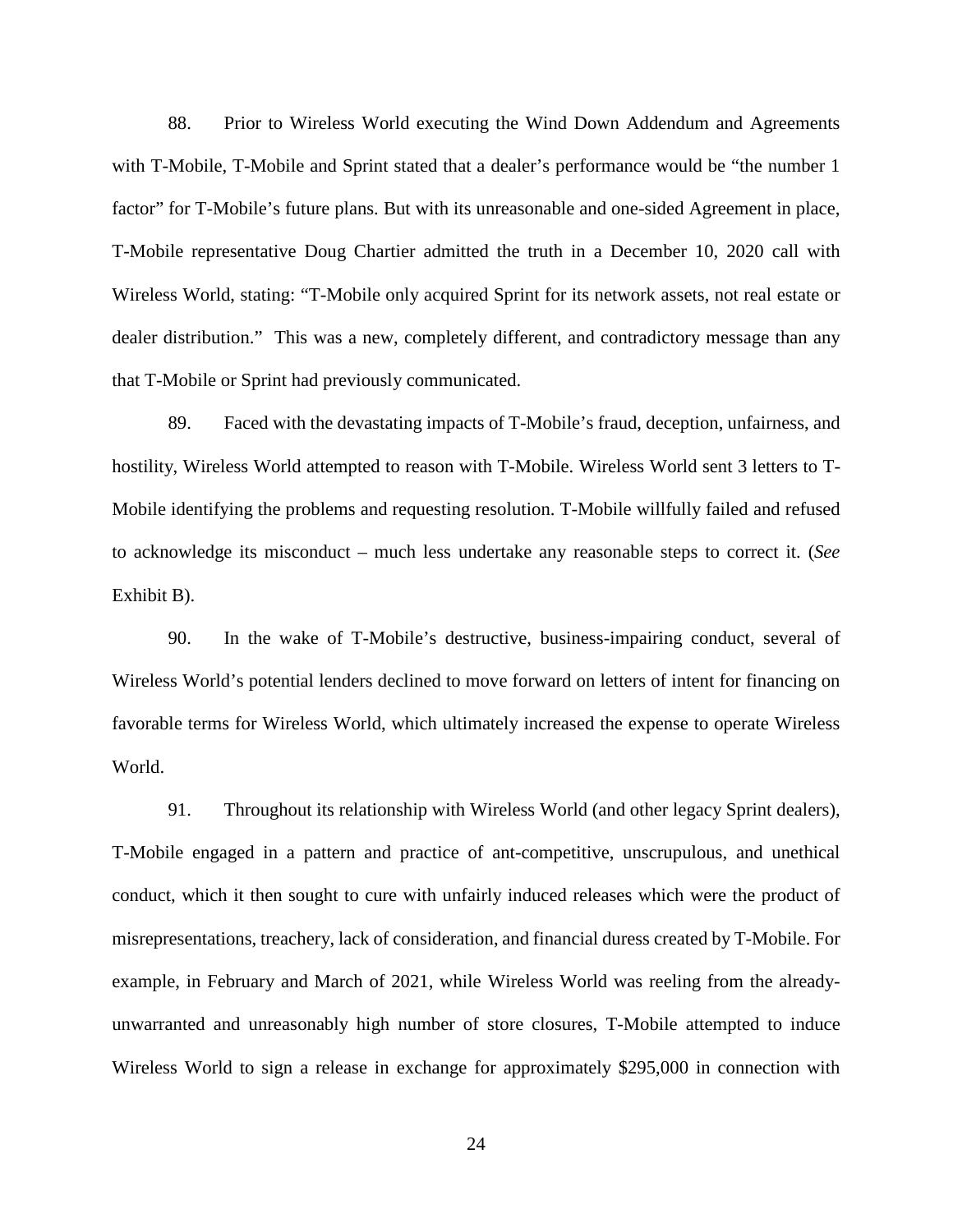closing stores earlier than their lease termination dates. Wireless World asked that it receive the money (to which it was entitled), but be permitted to reserve its rights. T-Mobile's representatives indicated that the company's contracts were take-it-or-leave it and entirely non-negotiable. Upon information and belief, T-Mobile consistently obtained similar releases from other legacy Sprint dealers under duress and unfair and deceptive acts and practices.

### **G. Wireless World is Pressured to Exit a Business in Which it Had Flourished, and Even Then, T-Mobile Takes One Last Unfair and Unscrupulous Shot at Wireless World.**

92. Before they were forced to do business with T-Mobile, the owners intended to grow and either maintain Wireless World as a closely-held, essentially family business or to grow the business and sell it for a profit. T-Mobile ruined either path for Wireless World's future.

93. Once it became clear that T-Mobile's actions would make it difficult and virtually impossible for Wireless World to survive, let alone succeed or grow, Wireless World had little choice but to exit the marketplace and sell its remaining business.

94. The only buyers who expressed interest in purchasing Wireless World's stores were, not surprisingly, preferred T-Mobile retailers. T-Mobile exercised total control over who it could approve to acquire Wireless World. On information and belief, T-Mobile encouraged these specific retailers to acquire Wireless World's assets by representing they could do so at a far lower price than those assets were worth.

95. On July 9, 2021, Wireless World signed an asset purchase agreement with Verge Mobile, LLC ("Verge"). By that time, Wireless World only had 59 stores remaining, with 19 of those set for forced closure by T-Mobile on or before October 31, 2021. Accordingly, Verge would only pay for 40 of the stores (at a steeply discounted price), and even then, Verge demanded an escrow of \$1.5 million to shield against further arbitrary and improper T-Mobile-forced closures. Verge agreed to pay (a steeply discounted price) for the remaining 19 stores only if T-Mobile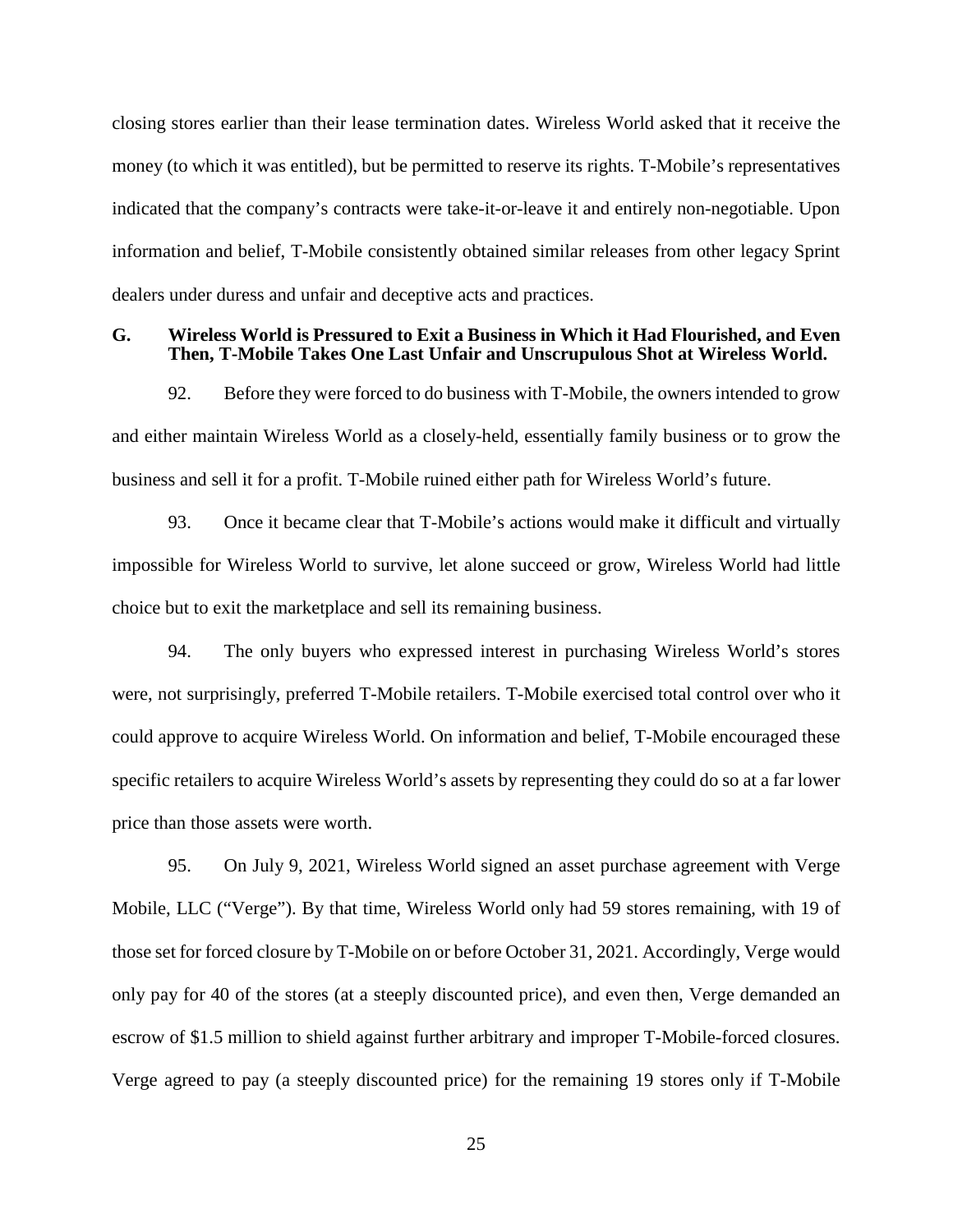agrees or an arbitrator requires that the remaining approximately 20 stores remain open for certain durations. As of this filing, only 17 of the 19 set-for-closure stores remain open, and they are set to close in October 2021.

96. Notably, the sale to Verge was for an amount that is far less than the value of Wireless World before T-Mobile effectively destroyed Wireless World's business and reduced Wireless World from a top dealer to a company whose principals have no legitimate choice aside from exiting the business.

97. T-Mobile verbally approved the transaction without condition on July 30, 2021. Having reviewed the proposed terms of the deal, T-Mobile was also aware that the price Wireless World would receive could be reduced by up to a \$410,000-per-store differential if T-Mobile issued any further notices of Wireless World store closures before the deal closed.

98. On August 16, 2021, without any prior notice to Wireless World, T-Mobile inserted a provision into the Wireless World / Verge agreement indicating that four more Wireless World stores might be closed starting in December  $2022 - 16$  months in the future  $-$  despite its contractual obligation to only provide 120 days' notice of such closures. When asked why T-Mobile did this, its representative stated that "[T-Mobile] felt it was appropriate" to make Verge aware of these plans, despite doing precisely the opposite when Wireless World, just months earlier (when it was considering whether to sign T-Mobile's Agreements), asked T-Mobile if there would be further rounds of store closures.

99. When Wireless World, through its counsel, challenged this needless, discriminatory, and vindictive action, T-Mobile doubled-down on its retaliation by stating it had made an error and the four stores would actually be closed two months earlier, in October 2022.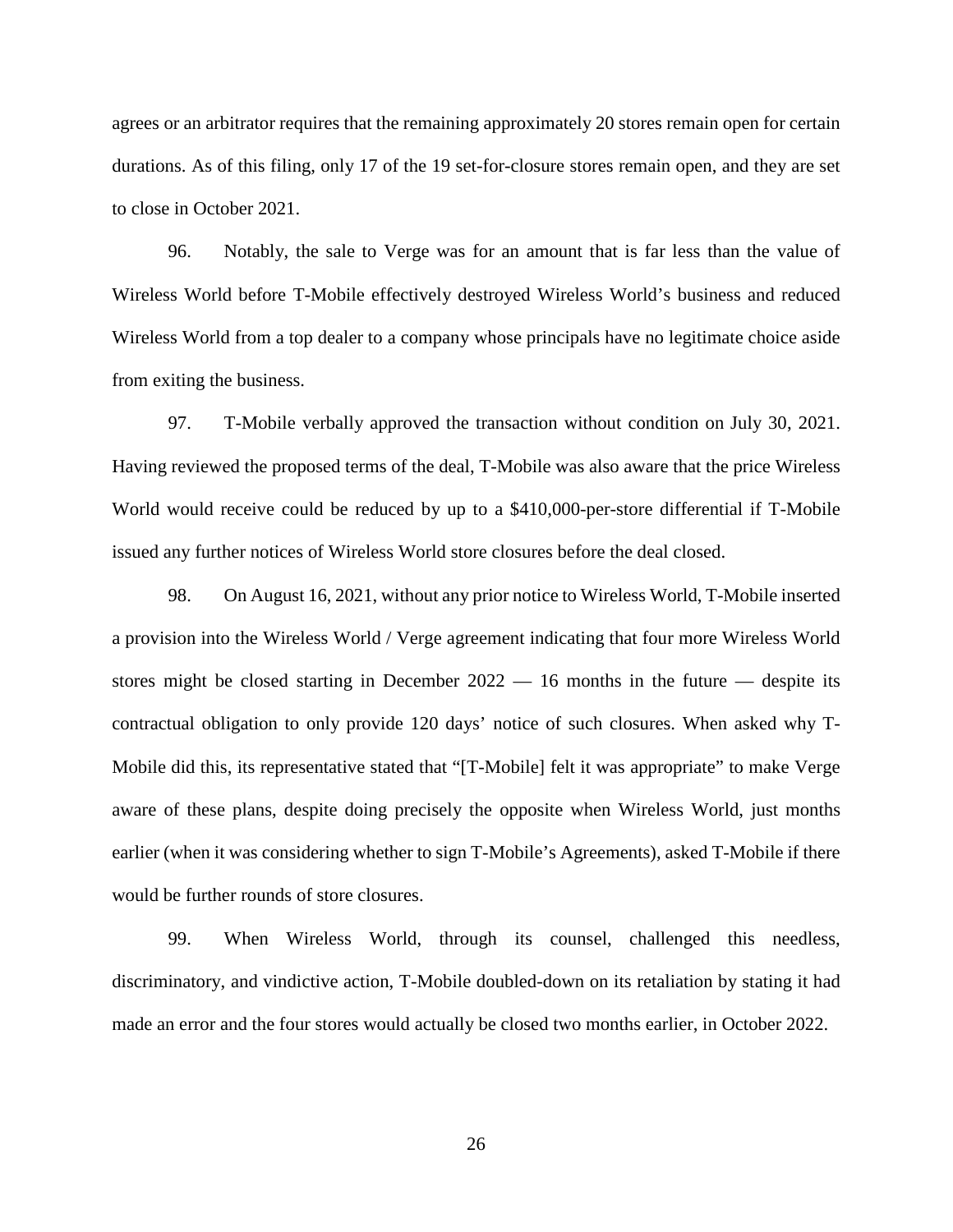100. As the final insult in its plan to eliminate Wireless World and get off scot-free, T-Mobile reversed course on its prior approval of the Verge acquisition and conditioned its formal approval on the deal on Wireless World's execution of a general release of all claims against T-Mobile.

101. T-Mobile intentionally waited to spring the release on Wireless World until just prior to the scheduled closing of the sale, knowing that Wireless World could not afford to refuse to sign the release and risk losing the deal, and had no time to do so.

102. T-Mobile refused to alter the language of its overbroad release, except to exempt claims related to or arising out of the Notices of Dispute referenced below.

## **H. Sprint, and Then T-Mobile, Maintained a Mislabeled Franchise Arrangement with Wireless World.**

103. Prior to the Sprint-T-Mobile merger, Sprint's relationship with T-Mobile was a mislabeled franchise relationship.

104. Sprint's agreement with Wireless World included a false statement that the relationship was not a franchise.

105. After acquiring Sprint in the merger, T-Mobile unlawfully terminated the franchise with Sprint.

106. Thereafter, T-Mobile's relationship with Wireless World was a mislabeled franchise relationship.

107. T-Mobile's agreement with Wireless World included a false statement that the relationship was not a franchise.

108. Both Sprint and T-Mobile engaged in unlawful conduct directed at Wireless World that constituted violations of applicable law, including the Washington Franchise Act.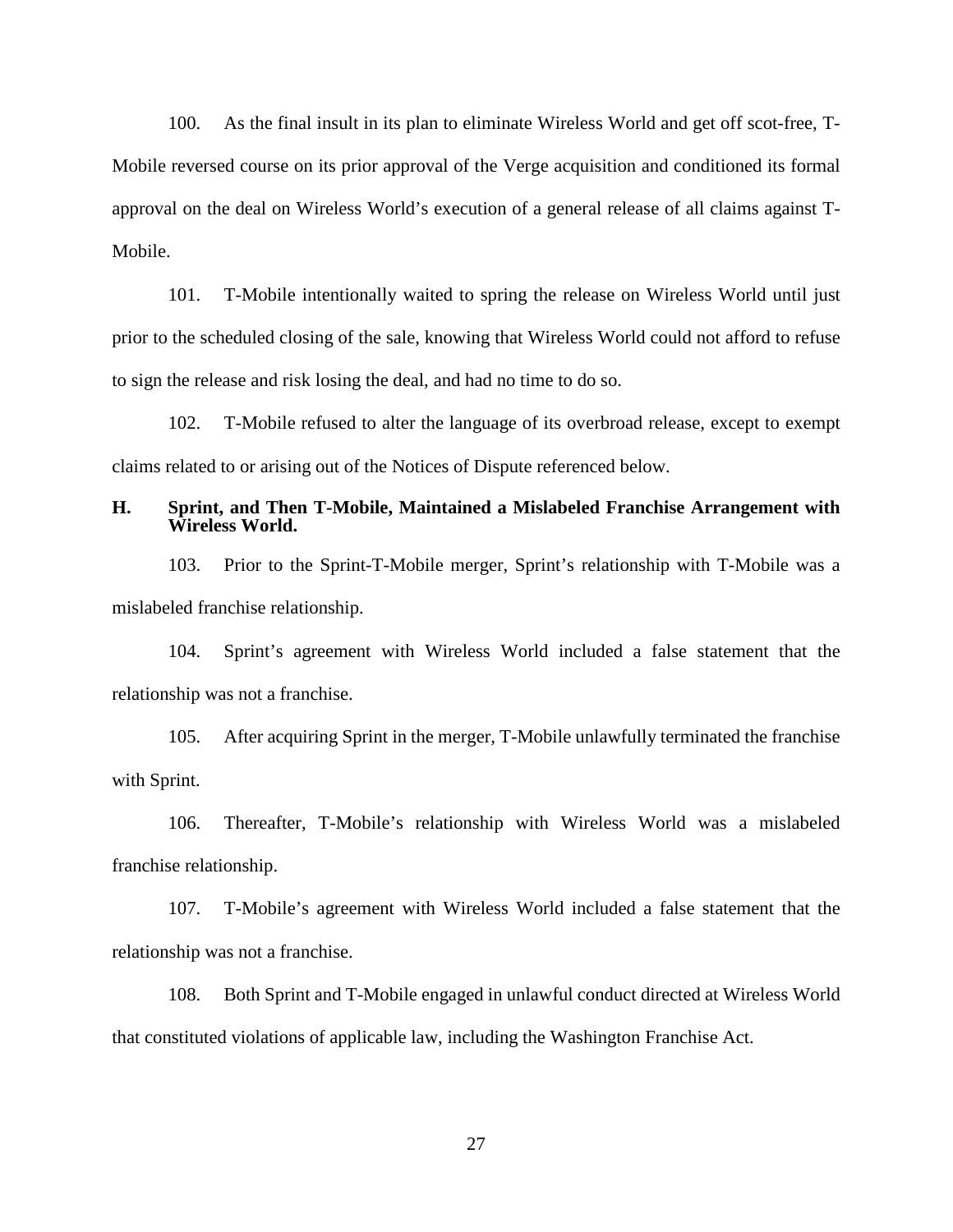109. Both Sprint and T-Mobile granted Wireless World and its locations the right to offer, sell, or distribute goods and services – specifically Sprint and T-Mobile wireless services and associated cellular phone products – under a marketing plan or system prescribed in substantial part by Sprint and T-Mobile.

110. That marketing plan included, without limitation, sales of Sprint- and T-Mobilebranded goods and services through a network of independent authorized retailers, of which Wireless World was one, established by Sprint and T-Mobile in territories established by Sprint and T-Mobile to create a distribution grid for Sprint and T-Mobile. Wireless World and other dealers were required to invest and take on substantial risk to commit them to the retailer and distribution programs established by Sprint and T-Mobile. Further, after the merger, T-Mobile forbade Wireless World from making independent sales of accessories, which reduced Wireless World's profitability by hundreds of thousands of dollars (approximately \$200,000) on a monthly basis.

111. Wireless World's operation was substantially associated with the trademarks, service marks, trade names, advertising, or other commercial symbols designating, owned by, or licensed by Sprint, T-Mobile, and their affiliates. Indeed, to a customer visiting a Wireless World store, the store appeared to be a Sprint- or T-Mobile-owned store because of the extensive Sprint or T-Mobile signage and their logos appearing on the employee uniforms -- all of which were mandated by Sprint and T-Mobile.

112. Wireless World was required to pay to Sprint, and then to T-Mobile, directly or indirectly, franchise fees. Those fees included, without limitation:

> a. improper and unauthorized chargebacks against Wireless World's commissions due from Sprint and T-Mobile;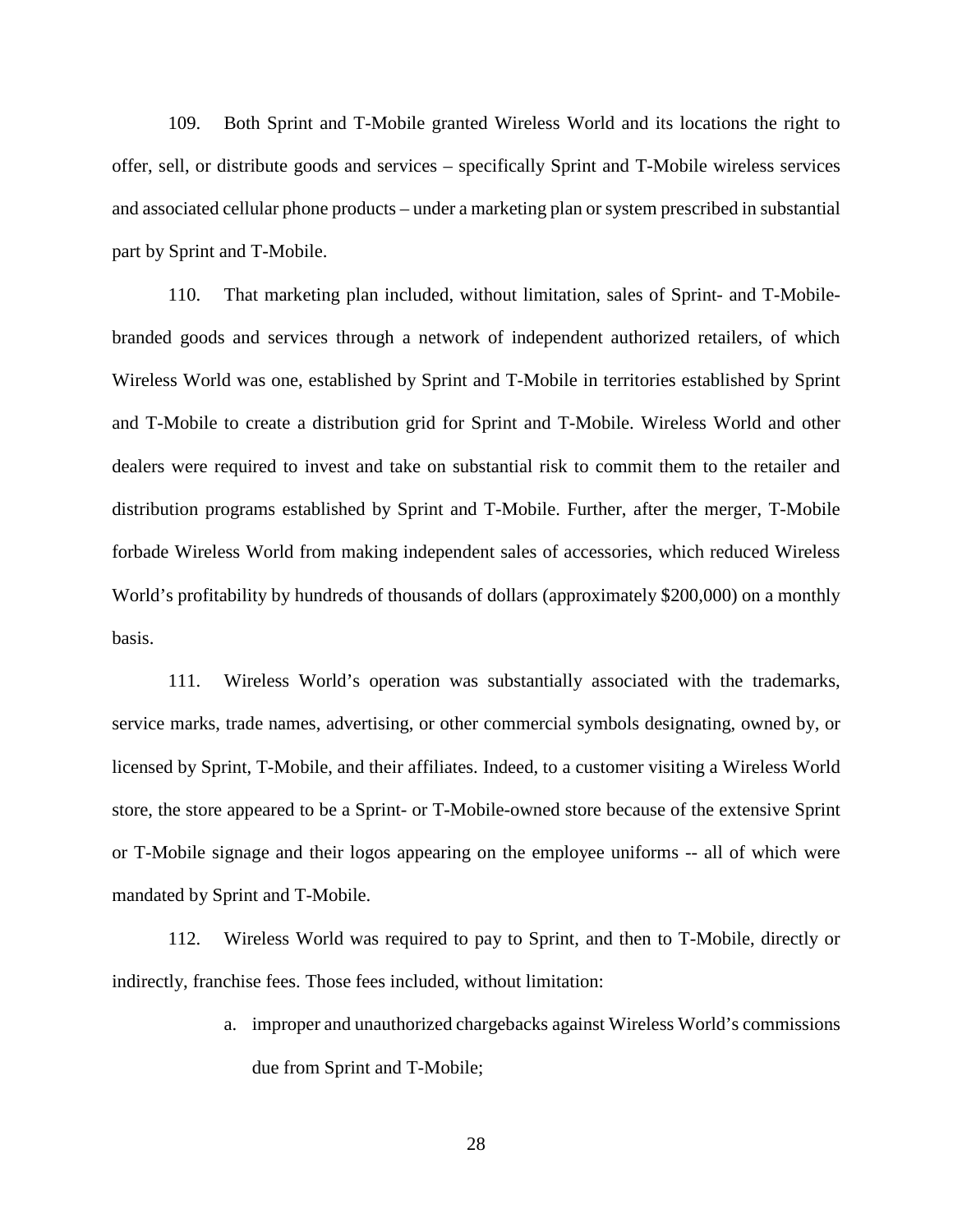- b. the improper withholding of Wireless World's earned CSAs or residuals postmerger;
- c. the forced-purchase of furniture, uniforms, services, phones, and accessories from Sprint- and T-Mobile-selected vendors, including Granite Communications and Brightstar, which vendors, upon information and belief, provided these goods and services to Wireless World at a substantial mark-up that was directly passed on to Sprint or T-Mobile;
- d. the assessment of charges labeled as "penalties" or "fines" for items such as missed training for employees, staff shortages, or findings in audits conducted by or on behalf of Sprint or T-Mobile;
- e. the required surrender of returned phones to Sprint or T-Mobile without any refund to Wireless World for any portion of the phones;
- f. Sprint's and T-Mobile's receipt of funds from vendors in return for allowing those vendors to advertise in Wireless World stores;
- g. charges for Wireless World's sales of accessories (which did not reflect mere wholesale sales of accessories to Wireless World by Sprint and T-Mobile at wholesale);
- h. markups on shipping fees; and
- i. backend charges for co-op parts.

113. Both Sprint and T-Mobile failed to properly register as required for franchise relationships and abused the franchise relationship. Further, Respondents unlawfully terminated the Sprint franchise to Wireless World when they created the less favorable T-Mobile franchise relationship.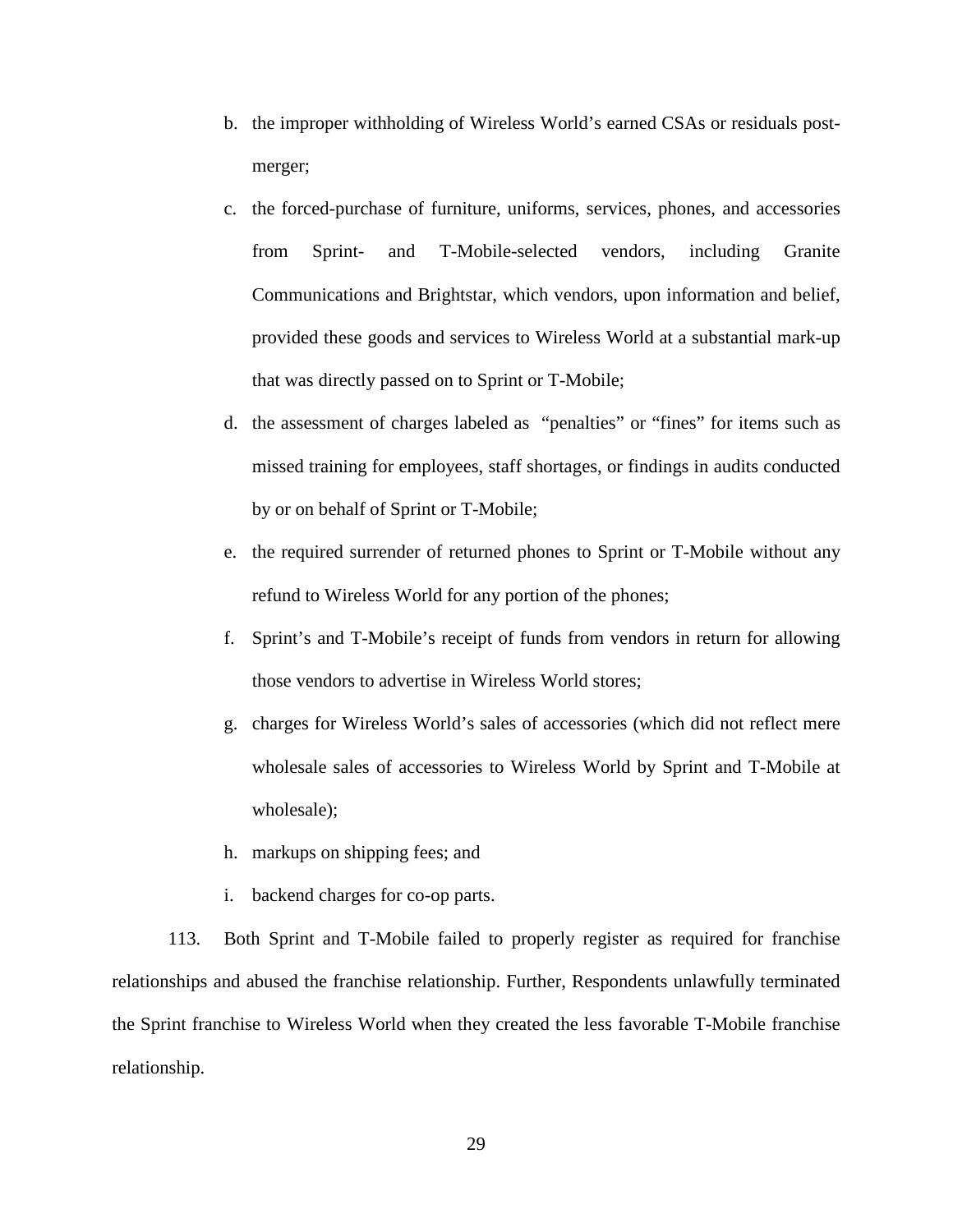## **I. T-Mobile is Liable for the Acts of Sprint.**

114. T-Mobile (or a parent company of T-Mobile) is the successor entity or parent of Sprint.

115. As the acquiring entity, T-Mobile is liable for action or inactions of Sprint occurring before or in connection with the Sprint-T-Mobile merger.

116. Further, as between Sprint and T-Mobile, there was a commingling of property rights or interests, and it was apparent that they were intended to function as one, and, further, to regard them as separate would aid the consummation of a fraud or wrong upon others.

117. Moreover, Sprint and T-Mobile conspired together and aided and abetted one another to perpetrate the unlawful and wrongful actions and inactions that are the subject of this arbitration.

#### **J. Arbitration is Proper.**

118. Pursuant to Section 16.3 of the Agreement, before initiating a JAMS Arbitration, Wireless World submitted Notices of Dispute to T-Mobile. Specifically, this arbitration follows Wireless World's Notices of Dispute sent on May 13, 2021, and August 20, 2021 (Ex. B), and claims arising from or related to each Notice are excluded from a Release.

#### **CAUSES OF ACTION**

# **FIRST CLAIM FOR RELIEF: FRAUD AND FRAUDULENT INDUCEMENT**

119. Wireless World realleges, as if fully set forth herein, each and every allegation contained in the preceding paragraphs.

120. T-Mobile knowingly made the false representations to Wireless World that it would not subject Wireless World to another significant reduction of its stores after the initial closure of 33 stores and would allow Wireless World to expand and grow.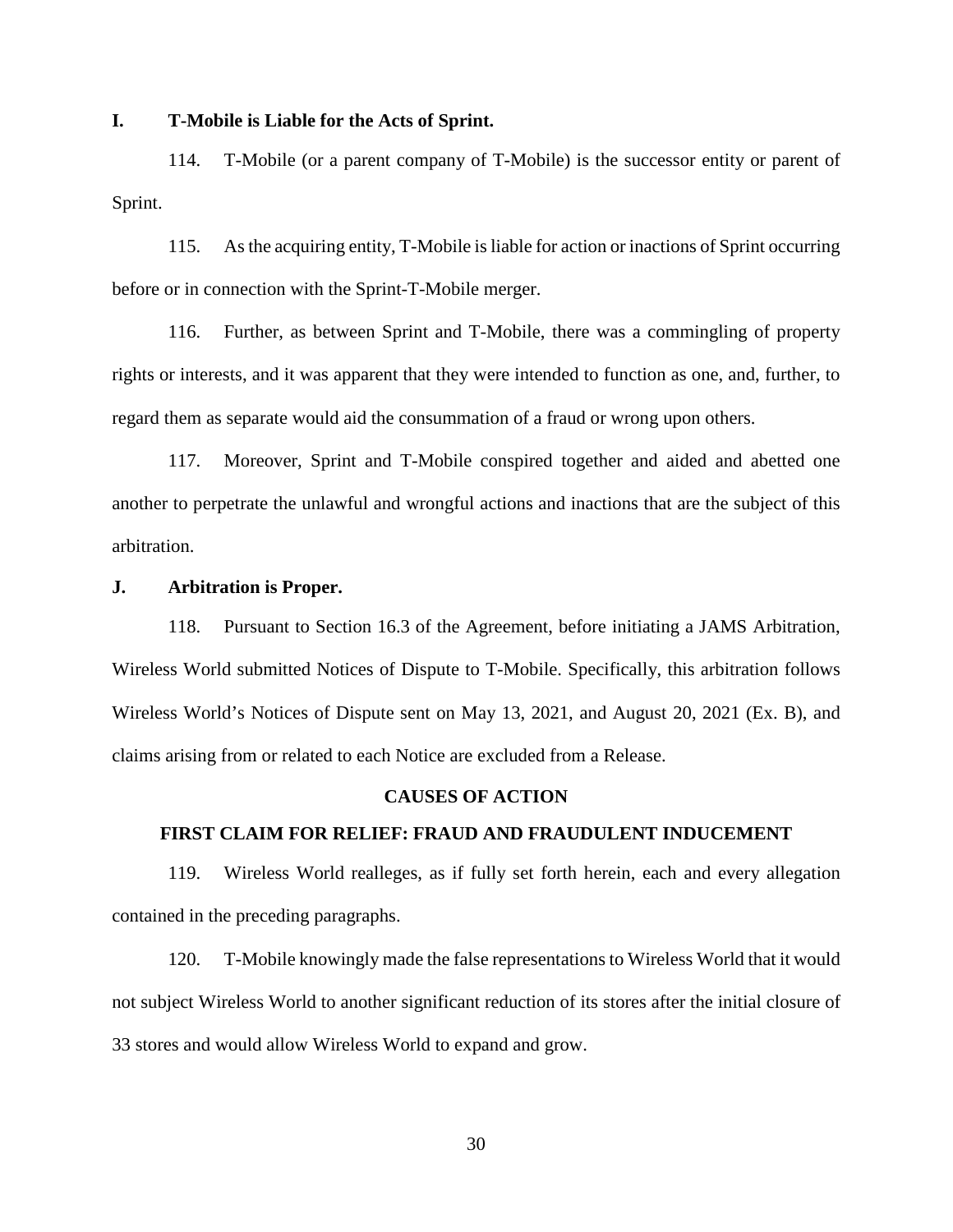121. T-Mobile further concealed its plans to massively cut Wireless World's number of locations, suppress its ability to succeed, and stifle its growth.

122. These representations and concealments were material and false.

123. Wireless World entered into the Agreement based on T-Mobile's representations that it would not subject Wireless World to additional store closures based on T-Mobile's misrepresentations and concealment.

124. T-Mobile knew that the representations were false and it acted in reckless disregard as to the truth or falsity of the representations.

125. T-Mobile knew at the time it made the representations that it intended to close an unreasonable percentage of Wireless World's stores within the first 2 years of the Agreement.

126. T-Mobile made these misrepresentations and concealments of material facts with the intent to deceive Wireless World, and they were made as a material inducement to Wireless World to enter into the Agreement.

127. Wireless World was deceived by the misrepresentations and would not have entered into the Agreement for the agreed-to consideration but for the misrepresentations.

128. Wireless World could not have learned the true facts through reasonable diligence, and as a result, its reliance on T-Mobile's misrepresentations was justified and reasonable.

129. T-Mobile's fraudulent misrepresentations and concealments of material fact induced Wireless World to forego the more beneficial terms of the Sprint contract and cheated Wireless World out of compensation to which Wireless World was entitled under the Sprint contract.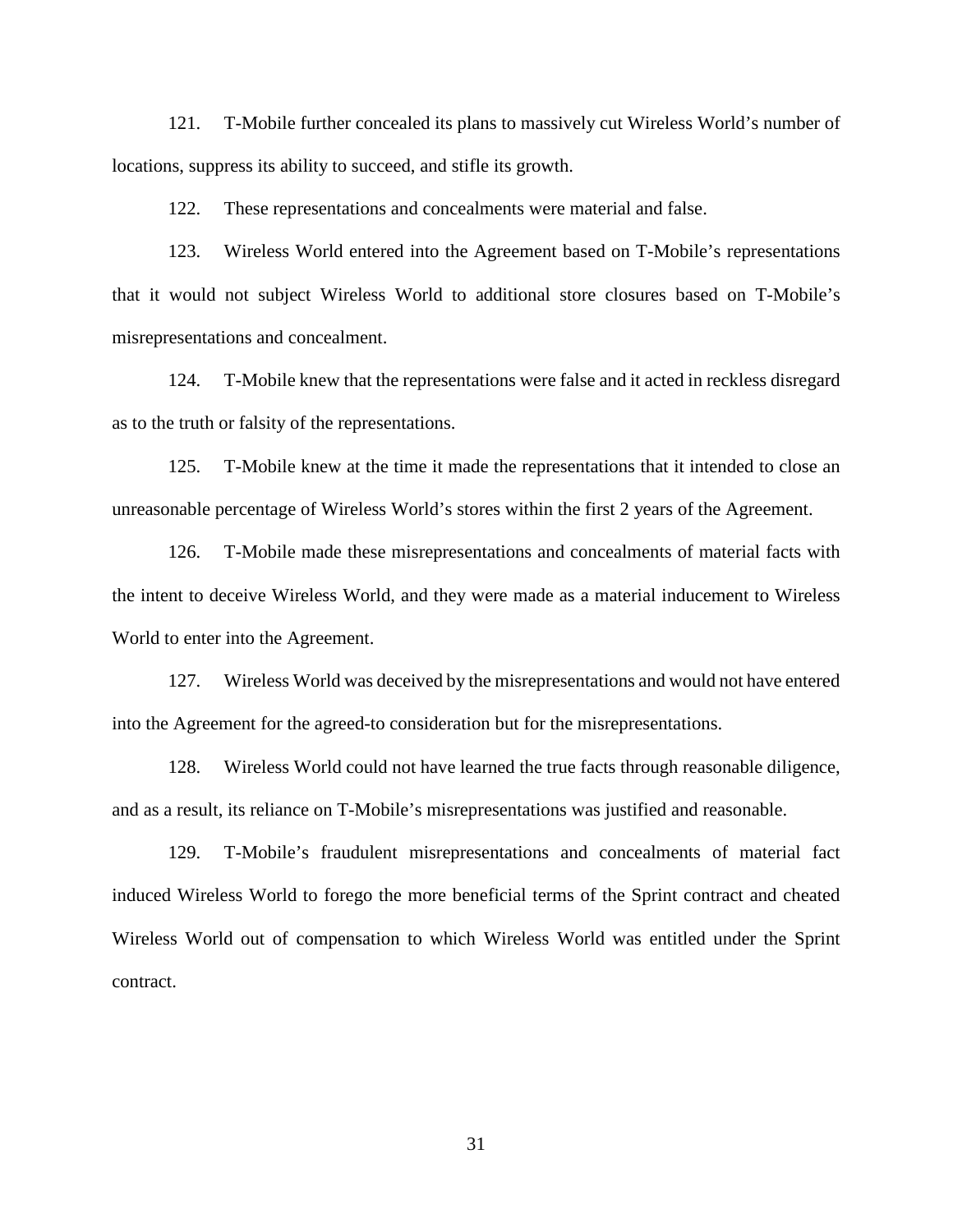130. As a direct and proximate result of T-Mobile's fraudulent misrepresentations, Wireless World has suffered damages in an amount to be determined at the final hearing, but certainly in excess of \$50 million.

## **SECOND CLAIM FOR RELIEF: NEGLIGENT MISREPRESENTATION (IN THE ALTERNATIVE)**

131. Wireless World realleges, as if fully set forth herein, each and every allegation contained in the preceding paragraphs.

132. Wireless World pleads negligent misrepresentation in the alternative to fraud and fraudulent inducement.

133. As alleged herein, T-Mobile supplied misinformation (by direct statement and concealment that misled Wireless World concerning the nature of the T-Mobile-Wireless World relationship), including regarding future growth and store closures, which information was material, false, and misleading.

134. T-Mobile knew that supplying this information to Wireless World was done to induce Wireless World to enter into business transactions, particularly in executing the Agreement.

135. T-Mobile was negligent in obtaining and communicating this false information to Wireless World.

136. Wireless World reasonably relied on this false information in deciding whether to execute the Agreement.

137. T-Mobile's false information proximately caused damages to Wireless World.

138. As a result of T-Mobile's negligent misrepresentations, Wireless World has suffered damages in an amount to be determined at the final arbitration hearing, but certainly in excess of \$50 million.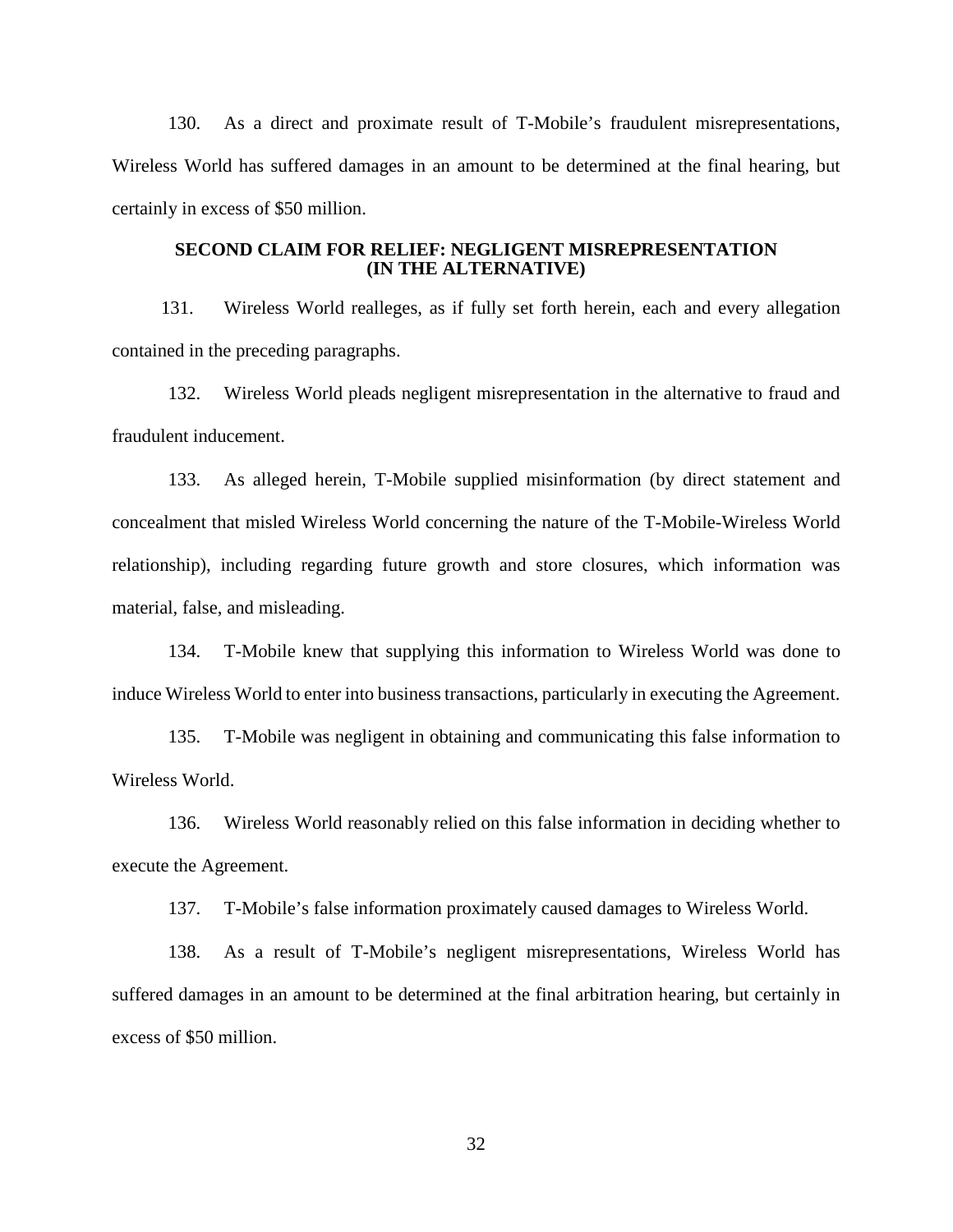#### **THIRD CLAIM FOR RELIEF: DECLARATORY JUDGMENT**

139. Wireless World realleges, as if fully set forth herein, each and every allegation contained in the preceding paragraphs.

140. There is an actual and justiciable controversy among the parties regarding the matters set forth in this arbitration.

141. The law, justice, and equity require a determination and declaration that, as a result of Sprint's and T-Mobile's fraudulent inducement of the Agreements, they are invalid, void, and of no effect, and Wireless World remains in contract with Sprint and is entitled to the rights, privileges, and payments, and is limited to the obligations set out in the Authorized Representative Agreement between Sprint and Wireless World.

142. The law, justice, and equity require a determination and declaration that the relationships between Sprint and T-Mobile and Wireless World were franchise relationships, such that Sprint and T-Mobile are entitled to the benefits of a franchisee under applicable law.

# **FOURTH CLAIM FOR RELIEF: BREACH OF SPRINT CONTRACT**

143. Wireless World realleges, as if fully set forth herein, each and every allegation contained in the preceding paragraphs.

144. If the arbitrator determines that the Sprint contract remains in place, T-Mobile's and Sprint's conduct as alleged herein breached that contract.

145. T-Mobile's and Sprint's conduct is the actual and proximate cause of damages to Wireless World.

146. Wireless World has suffered damages in an amount to be determined at the final hearing, but certainly in excess of \$50 million.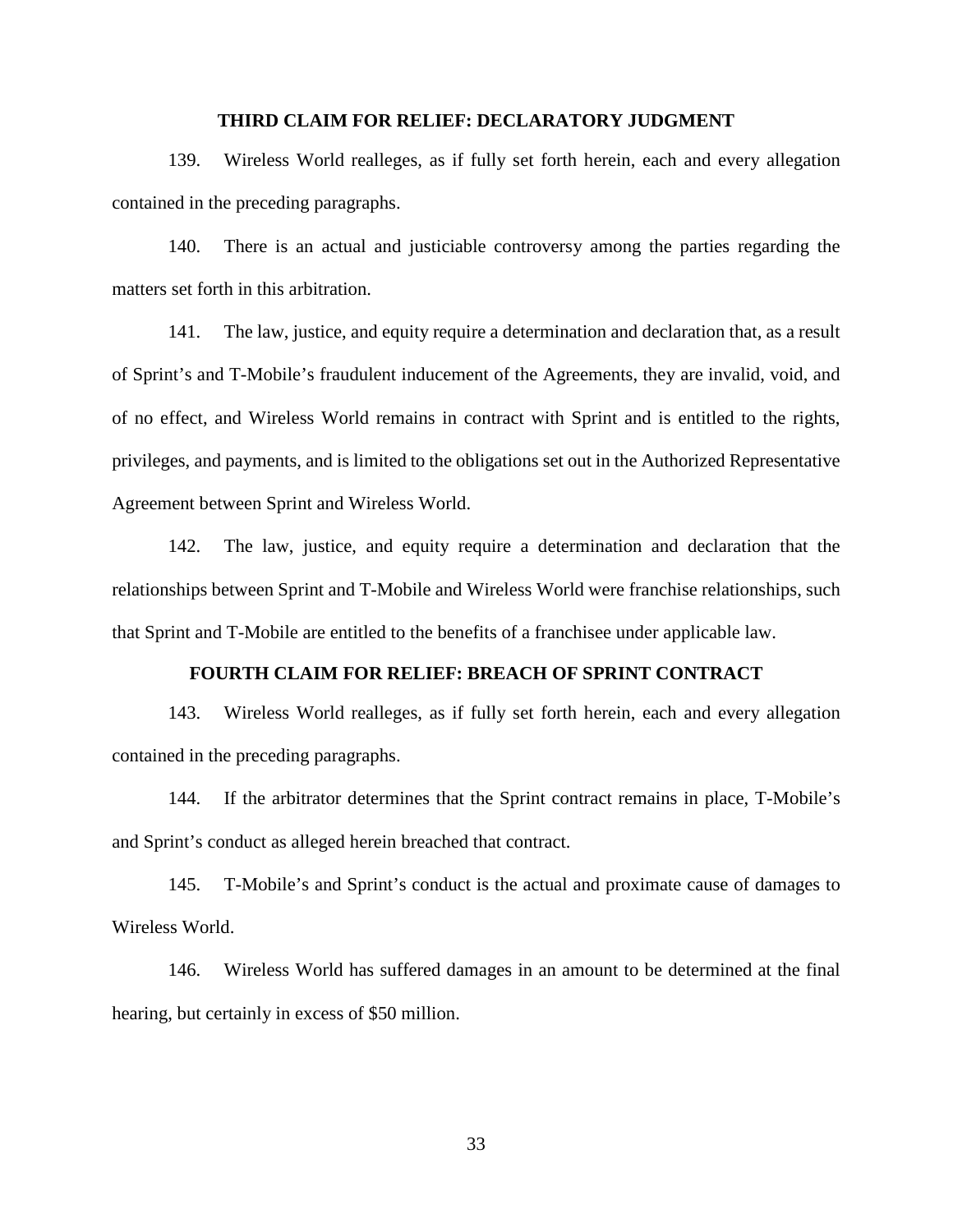## **FIFTH CLAIM FOR RELIEF: BREACH OF THE T-MOBILE AGREEMENTS AND WIND DOWN ADDENDUM**

147. Wireless World realleges, as if fully set forth herein, each and every allegation contained in the preceding paragraphs.

148. If the arbitrator determines that the Agreement remains in place, T-Mobile's and Sprint's conduct as alleged herein breached that contract.

149. T-Mobile's and Sprint's conduct is the actual and proximate cause of damages to Wireless World.

150. Wireless World has suffered damages in an amount to be determined at the final hearing, but certainly in excess of \$50 million.

## **SIXTH CLAIM FOR RELIEF: BREACH OF THE COVENANT OF GOOD FAITH AND FAIR DEALING**

151. Wireless World realleges, as if fully set forth herein, each and every allegation contained in the preceding paragraphs.

152. To the extent the Agreement is deemed to be a valid contract that was not fraudulently induced, then T-Mobile is obligated by contract and common law to act in good faith and to not do anything to deprive Wireless World of the fruits and benefit of the Agreement.

153. T-Mobile breached this implied covenant of good faith and fair dealing and injured Wireless World's right to receive the benefits of the Agreement by engaging in the conduct described herein, including, without limitation:

- a. Systematically eliminating a disproportionate share of Wireless World's stores within the first 2 years of the Agreement;
- b. Refusing to approve additional Wireless World stores and building corporate stores in proximity to existing Wireless World locations; and
- c. Otherwise suppressing Wireless World's ability to succeed as described herein.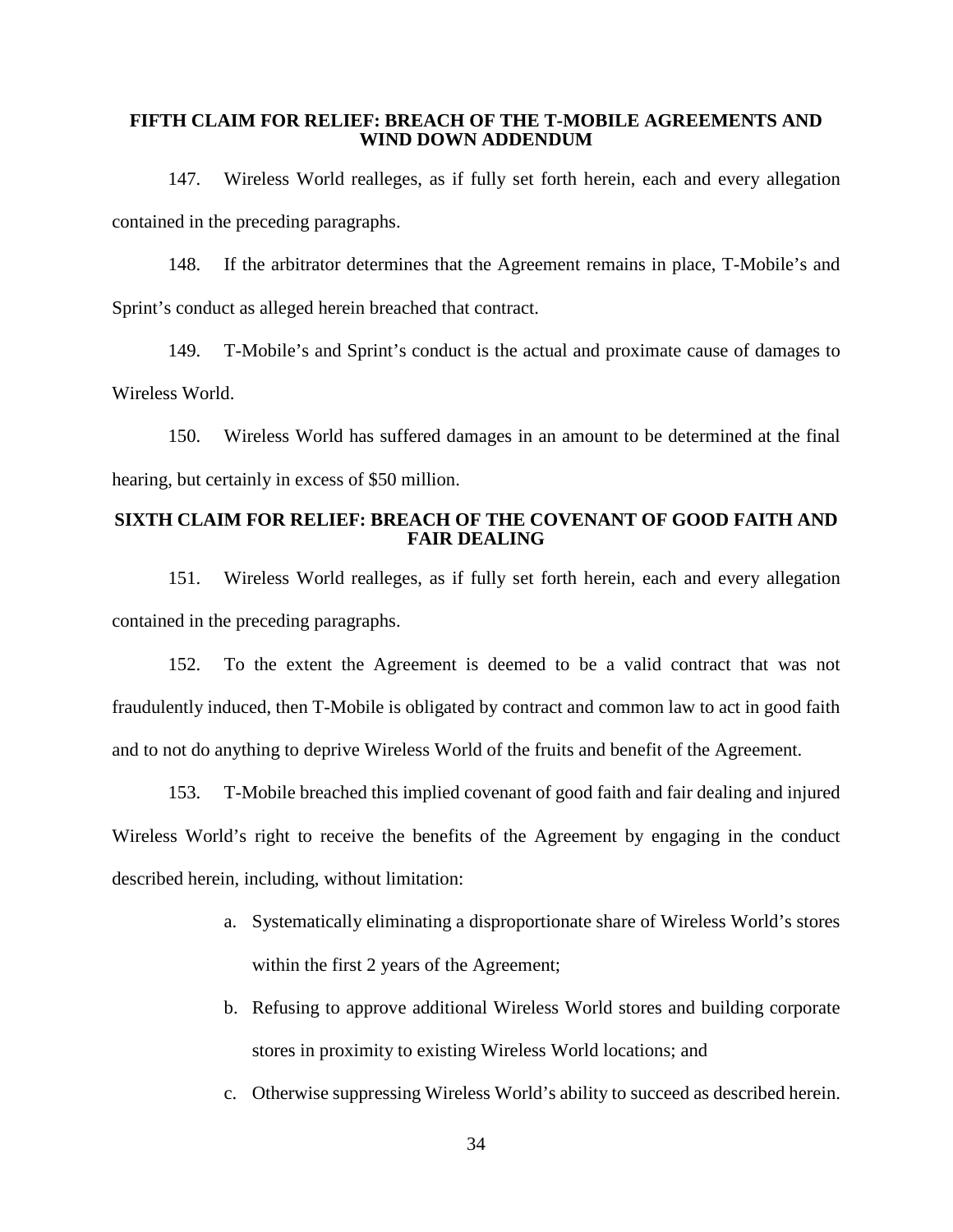154. T-Mobile's actions are contrary to Wireless World's reasonable and justified expectations under the Agreement.

155. T-Mobile's sweeping reduction of Wireless World's stores and refusal to approve additional stores frustrate the essential purpose of the Agreement and Wireless World is unable to obtain its full and expected benefits of the Agreement, including without limitation, operating as a dealer of T-Mobile services and goods.

156. T-Mobile used the Termination of Locations provision to constructively gut the essential purpose of the Agreement and to bind Wireless World and its owners to a non-compete agreement where they could not compete in the marketplace all while T-Mobile continued to systematically eliminate Wireless World stores, refused to allow it to open new stores, and engaged in anti-competitive, unfair, and deceptive trade practices to guarantee that Wireless World's remaining stores failed.

157. T-Mobile never intended to work with Wireless World. It only wanted signed Agreements that would constrain Wireless World and hopefully obviate Wireless World's ability to defend itself. Further, as T-Mobile possessed Wireless World's financial information, it knew before Wireless World signed the Agreement that its actions would effectively close down Wireless World.

158. T-Mobile's abrupt and systematic reduction of Wireless World's stores, refusal to approve additional store acquisitions, and anti-competitive conduct to destroy Wireless World's remaining stores have already caused and will continue to cause Wireless World to suffer damages in an amount to be determined at the final hearing, but certainly in excess of \$50 million.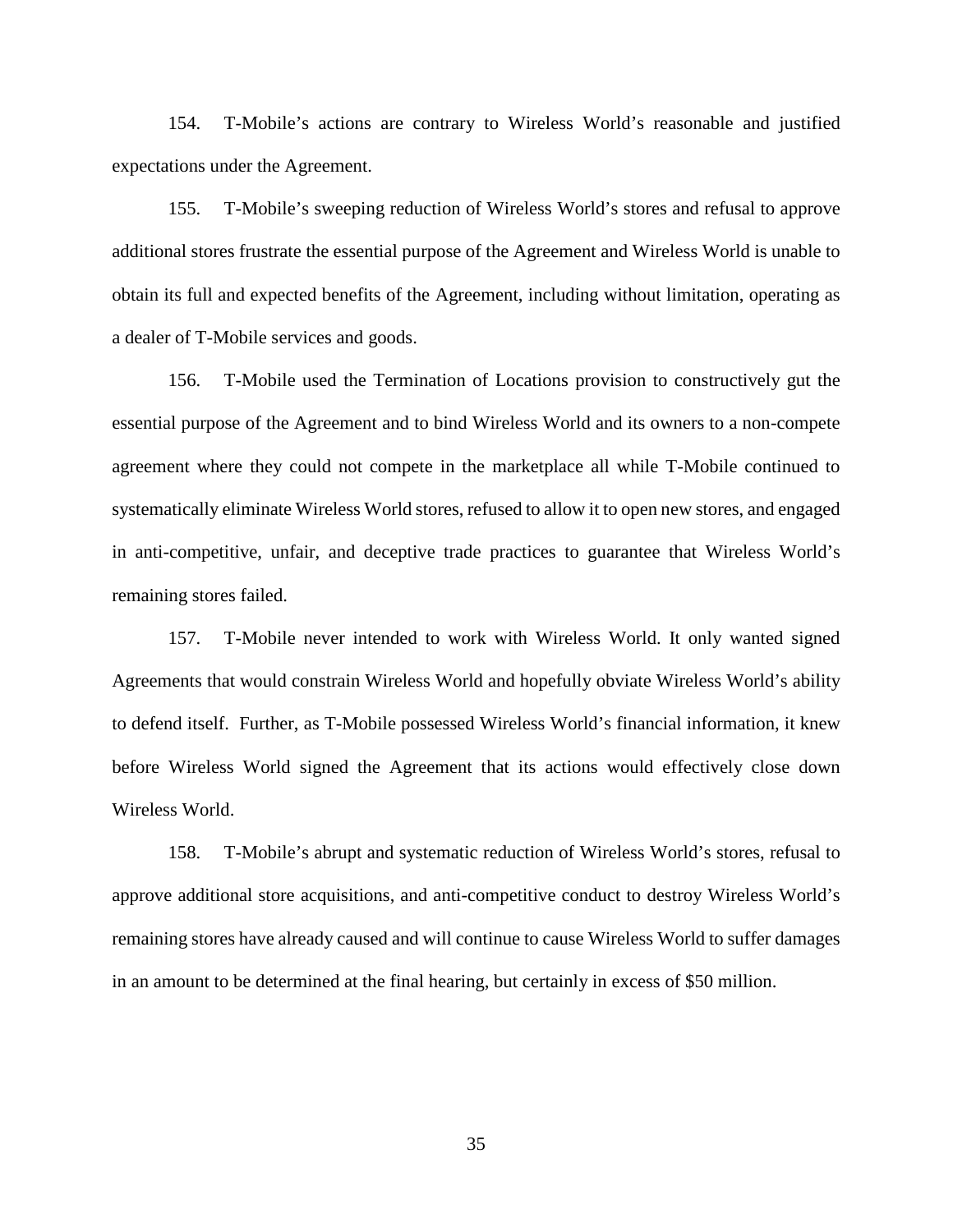## **SEVENTH CAUSE OF ACTION: VIOLATION OF WASHINGTON UNFAIR BUSINESS PRACTICES—CONSUMER PROTECTION ACT, RCW §§ 19.86.010 ET SEQ.**

159. Wireless World realleges, as if fully set forth herein, each and every allegation contained in the preceding paragraphs.

160. T-Mobile engaged in unfair and deceptive trade practices including, among other things, the following:

- a. Making false representations to induce Wireless World to sign the Agreement and coercing Wireless World to do so or else forego the ability to sell any T-Mobile phones or services;
- b. Engaging in anti-competitive conduct to disadvantage and drive out Wireless World (and other legacy Sprint dealers) while not subjecting legacy T-Mobile dealers to such conduct;
- c. Weaponizing the commercial relationship and using contractual terms to state misrepresentations and to reading and applying terms to improperly operate in an unfair fashion and contrary to the language and spirit of the contracts, read completely in context, to cheat Wireless World, suppress it, and effectively drive it out of business; and
- d. Representing in the Agreement that no franchise relationship would be created but in fact, creating such a franchise relationship with Wireless World, thereby manipulating the contractual relationship and abusing Wireless World as a franchisee.

161. T-Mobile's unfair and deceptive trade practices affect trade and/or commerce given that T-Mobile is engaged in the sale of assets, services, and commerce that directly or indirectly affect the people of Washington state.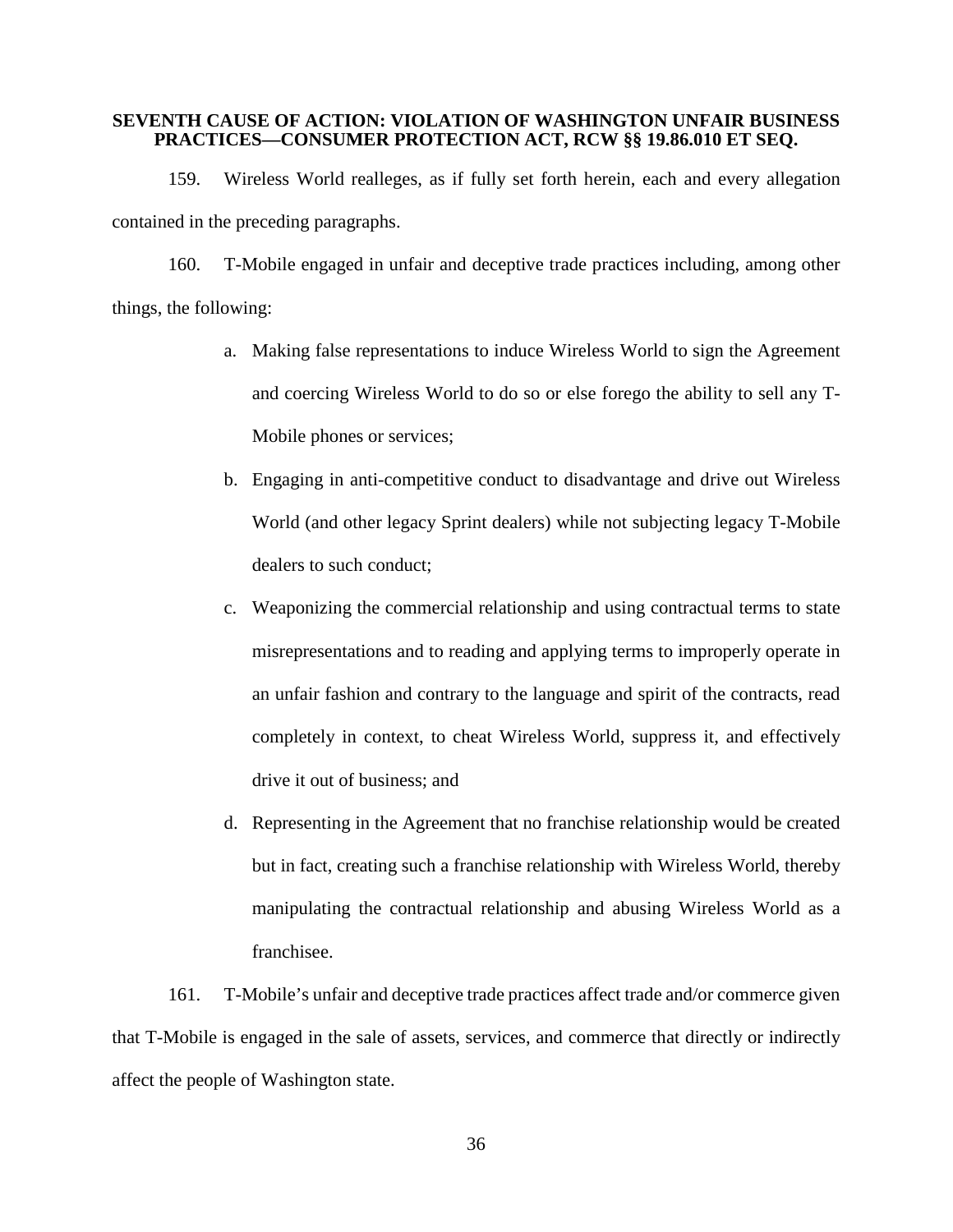- 162. T-Mobile's unfair and deceptive trade practices affect the public because:
	- a. T-Mobile committed its anti-competitive acts in the course of its business;
	- b. T-Mobile's actions were part of a pattern or generalized course of conduct which involved the intentional devastation of dealers like Wireless World;
	- c. T-Mobile's conduct is not isolated it has engaged in a pattern and practice of committing the wrongful actions and inactions addressed in this Demand – and is harmful to wireless dealers, employees, and customers;
	- d. T-Mobile has driven several viable and successful businesses out of the marketplace;
	- e. T-Mobile has not complied with the letter and spirit of the representations that it made to state and federal authorities to obtain approval of the Sprint-T-Mobile merger;
	- f. Given T-Mobile's pattern, there exists an ongoing potential for T-Mobile to continue its unlawful conduct; and
	- g. T-Mobile's actions have affected and continue to affect a large number of consumers.

163. T-Mobile's unfair and deceptive conduct is the actual and proximate cause of injury to Wireless World and has caused damages to Wireless World in an amount to be determined at the final hearing, but certainly in excess of \$50 million.

164. Wireless World is entitled to an award of damages caused by T-Mobile's unlawful conduct, including reasonable attorneys' fees and statutory treble damages as provided by RCW 19.86.090.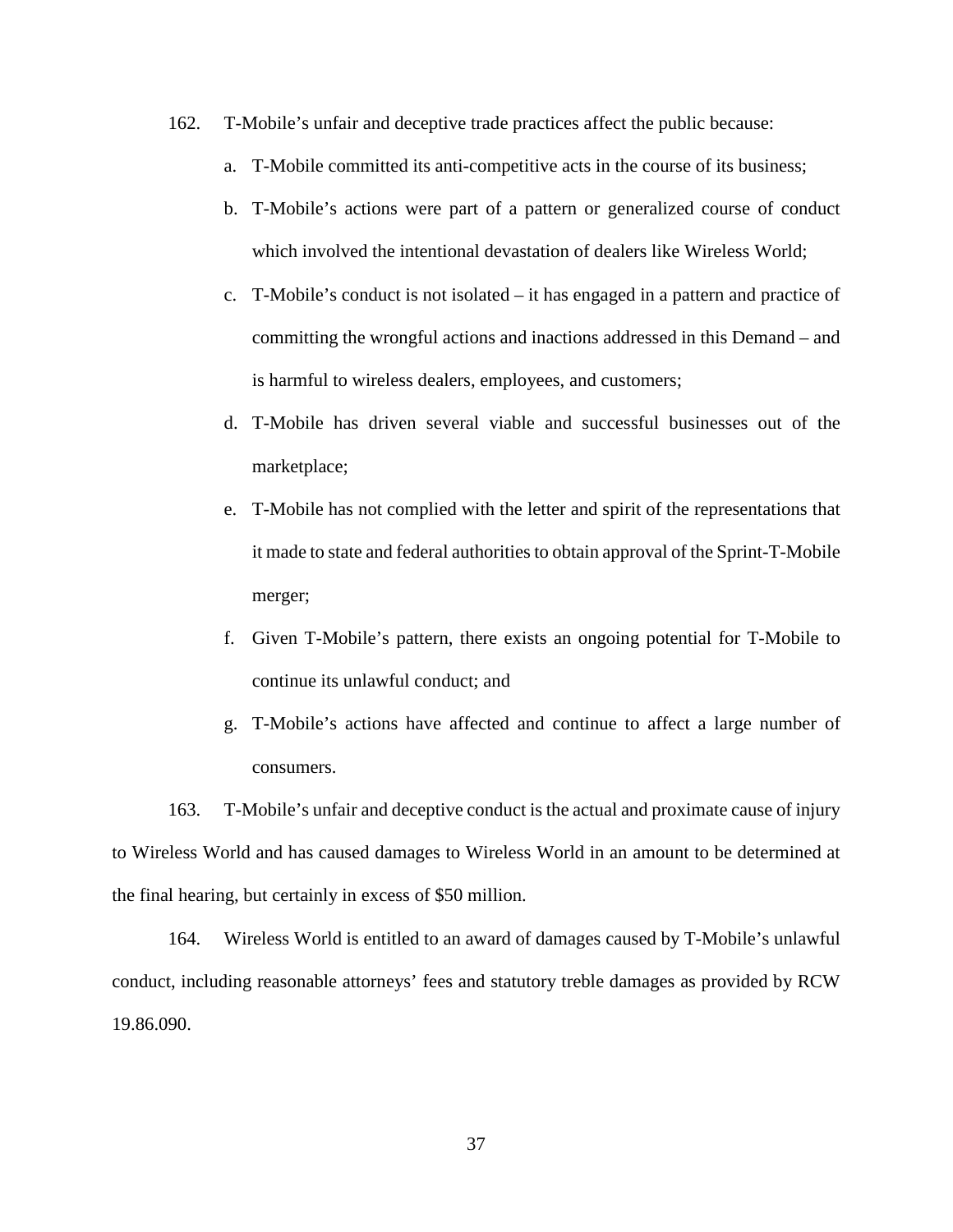### **EIGHTH CAUSE OF ACTION: VIOLATION OF WASHINGTON FRANCHISE INVESTMENT PROTECTION ACT, RCW §§ 19.100.010 ET SEQ.**

165. Wireless World realleges, as if fully set forth herein, each and every allegation contained in the preceding paragraphs.

166. Sprint was a franchisor and unlawfully sold an unregistered franchise in the State of Washington in contravention of RCW 19.100. Upon information and belief, Sprint failed to file a Notice of Claim for Exemption under WAC 460-80-100 and, in any event, was not exempt from registration requirements.

167. Likewise, T-Mobile is a franchisor and T-Mobile unlawfully sold an unregistered franchise in the State of Washington in contravention of RCW 19.100. Upon information and belief, T-Mobile has failed to file a Notice of Claim for Exemption under WAC 460-80-100 and, in any event, is thus not exempt from registration requirements.

168. As the acquiring entity, T-Mobile assumed Sprint's liabilities.

169. T-Mobile's business model and mode of operation is in fact a "franchise" as defined in RCW 19.100.010(6)(a) in that:

- a. T-Mobile granted Wireless World rights to engage in the business of offering, selling, and distributing goods and services under marketing plans pre-designed by T-Mobile;
- b. the business opportunity granted to Wireless World was substantially associated with a trademark, trade name, and other commercial symbols owned by T-Mobile; and
- c. T-Mobile collected disguised franchise fees from Wireless World, which included, *inter alia*, forcing Wireless World into a consignment model whereby Wireless World was forced to buy accessories from a particular vendor and then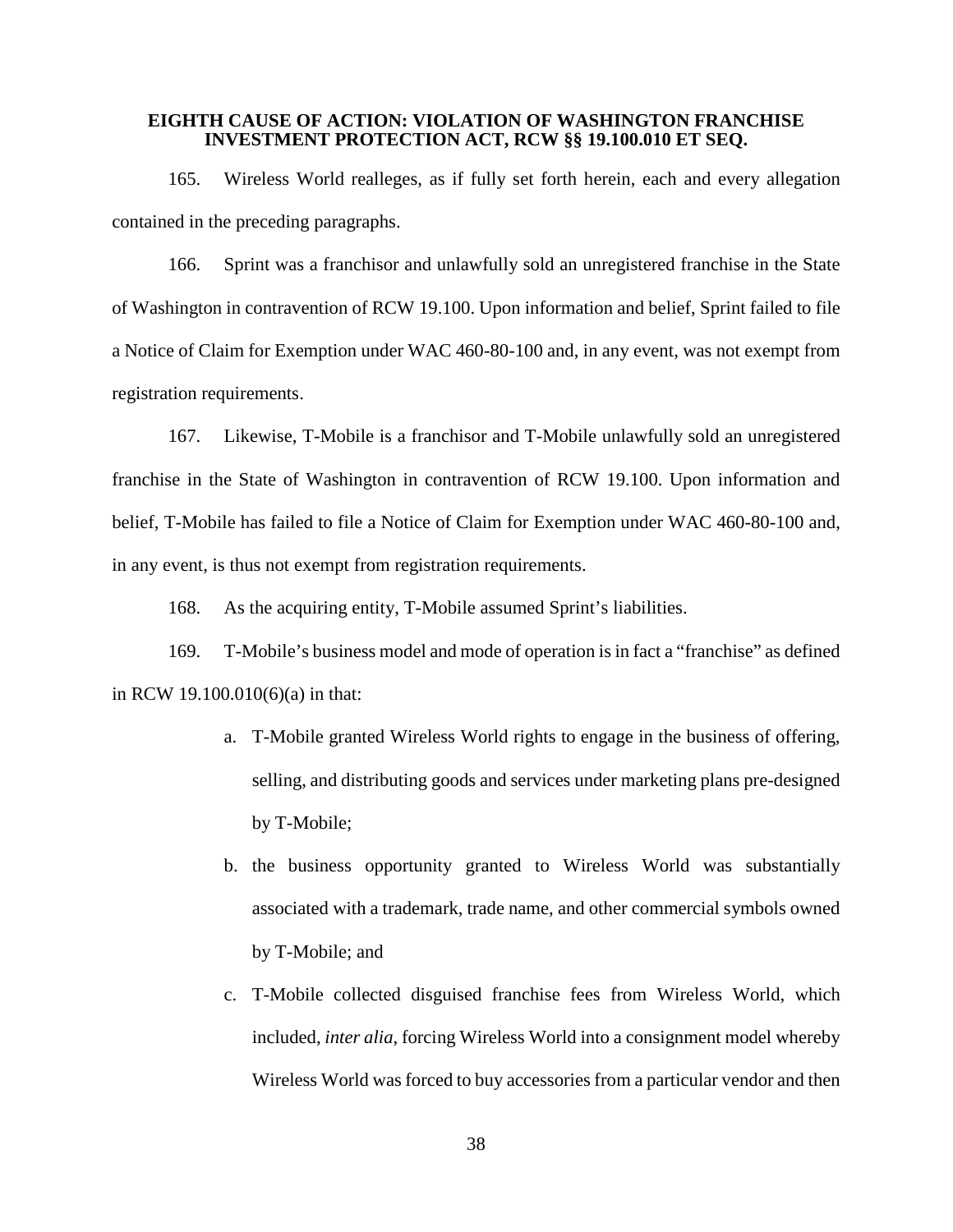sell at T-Mobile's prices with substantially reduced margins and forcing Wireless World to buy phones from T-Mobile and no other source.

170. Specifically, and without limitation, T-Mobile acted unfairly and deceptively and engaged in an unfair method of competition in violation of RCW 19.100.180, by:

- a. Failing to deal with Wireless World in good faith;
- b. Requiring Wireless World to purchase goods or services from T-Mobile or from an approved source of supply in the absence of any lawful purpose justified on business grounds;
- c. Unreasonably and arbitrarily discriminating between legacy T-Mobile dealers and legacy Sprint dealers, such as Wireless World, in business dealings;
- d. Requiring Wireless World to assent to a release or waiver which would relieve T-Mobile from liability imposed by RCW 19.100.180;
- e. Unreasonably and unnecessarily imposing on Wireless World standards of conduct such as forcing Wireless World to purchase security equipment that complied with only T-Mobile's specifications, mandating that new hires be approved by T-Mobile, and mandating a minimum number of people on sales floors at all times;
- f. Refusing to renew without fairly compensating Wireless World for the fair market value and good will;
- g. Threatening to and actually terminating Wireless World's stores before the expiration of its terms without good cause; and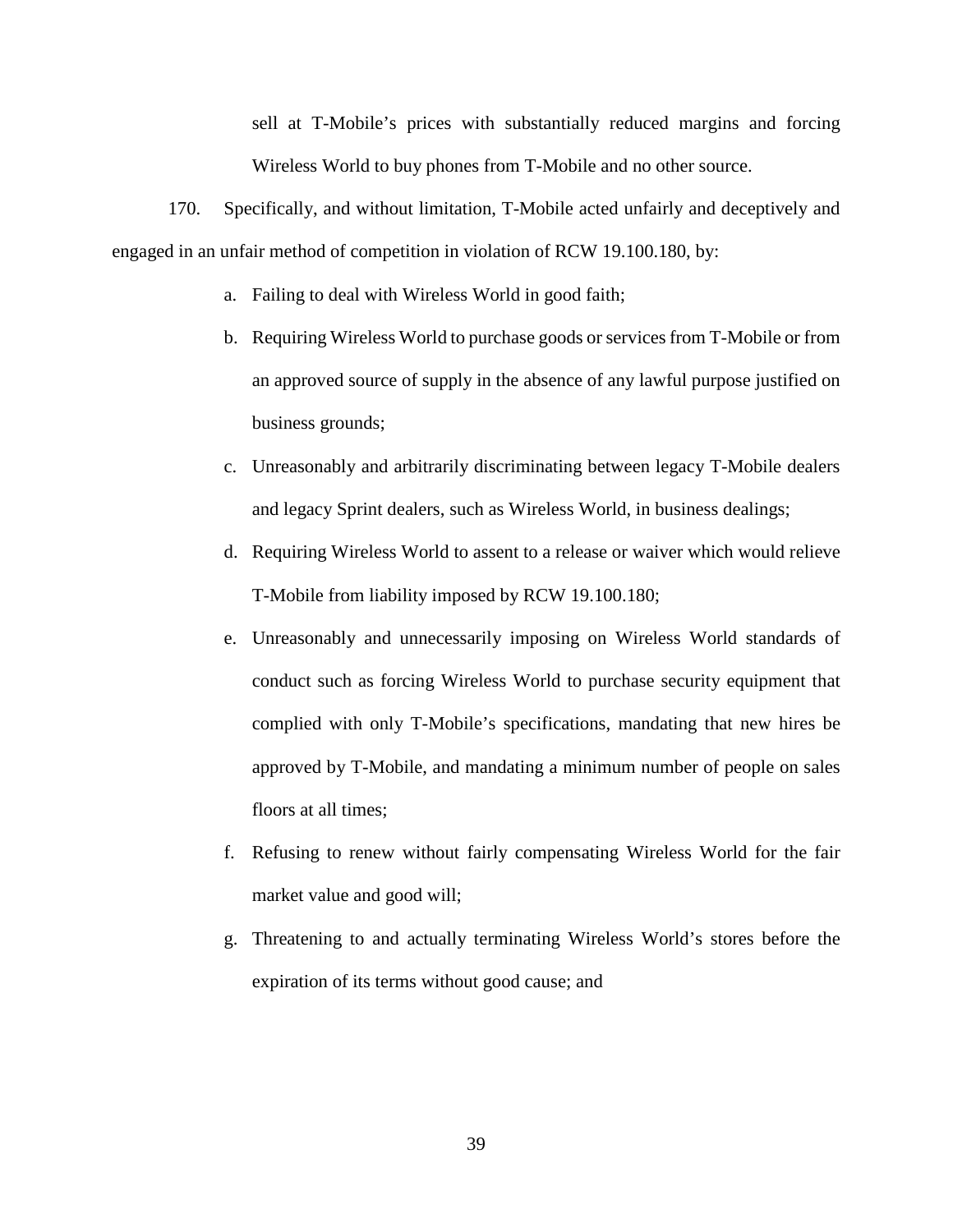h. Acting inconsistent with representations made to federal and state authorities concerning commitments not to shut down productive stores or reduce employment.

171. As a result of T-Mobile's violations of franchise law, Wireless World has suffered damages in an amount to be determined at the final hearing, but certainly in excess of \$50 million.

172. Wireless World has suffered damages by reason of T-Mobile's violation of RCW 19.100 and is entitled to an award of damages thereof, including statutory treble damages as provided by RCW 19.100.190(3).

## **NINTH CAUSE OF ACTION: UNJUST ENRICHMENT, QUANTUM MERUIT, OR DISGORGEMENT**

173. Wireless World realleges, as if fully set forth herein, each and every allegation contained in the preceding paragraphs.

174. To the extent a contractual relationship is found to no longer exist between Respondents and Wireless World (because the Sprint contract has expired and the T-Mobile contracts are invalid), the arbitrator should compensate Wireless World for its services, and the loss of its stores under the theories of unjust enrichment, quantum meruit, and disgorgement.

175. Respondents received a benefit from the operation of stores and sales of Respondents' goods and services and in forcing Wireless World to close its stores.

176. These benefits were conferred at Wireless World's expense.

177. Under the circumstances, it would be unjust for Respondents to retain the benefit without fairly compensating Wireless World.

178. Further, T-Mobile should have to disgorge benefits flowing from its fraud.

179. Wireless World is entitled to compensation or disgorgement in an amount to be determined at the final hearing, but certainly in excess of \$50 million.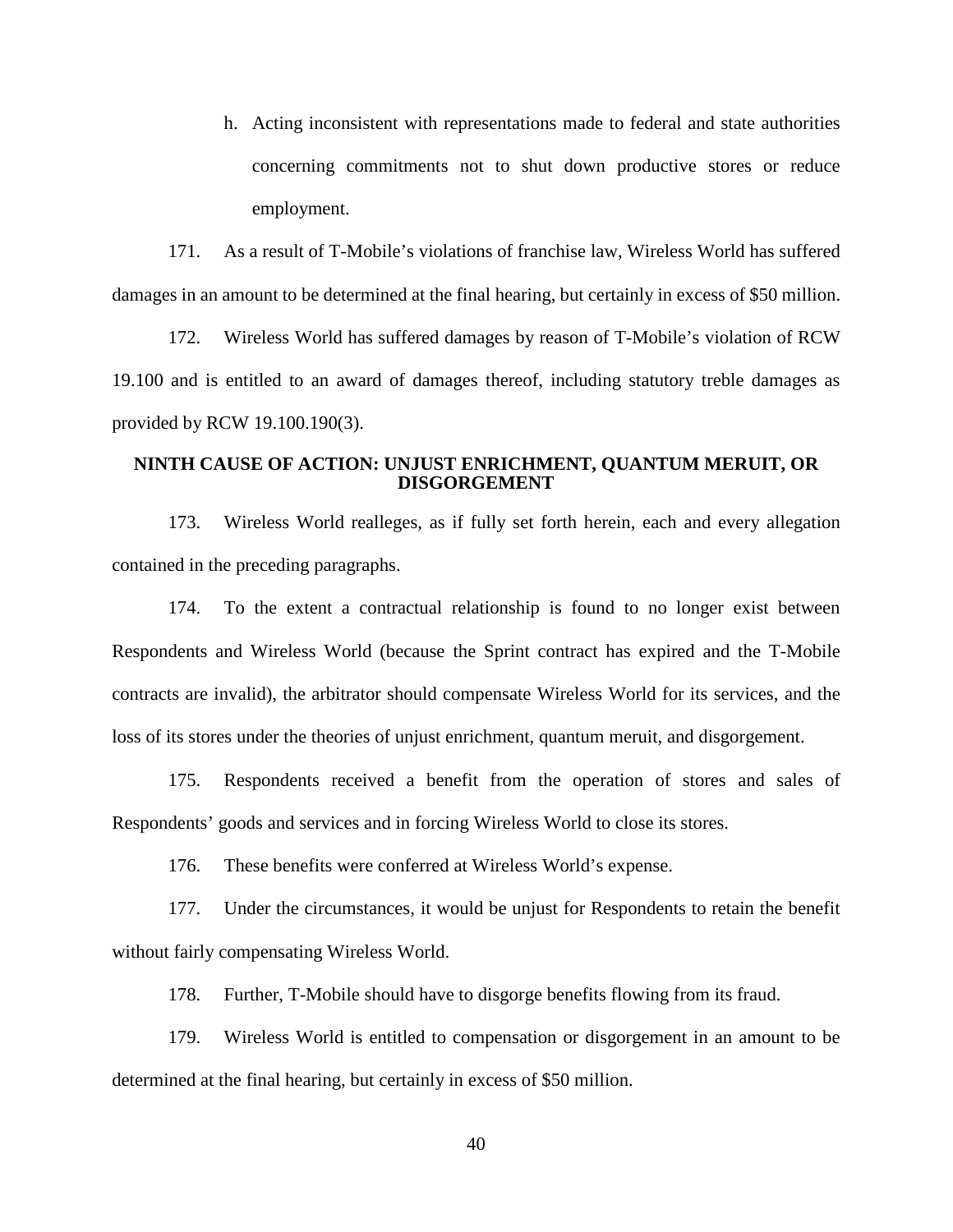### **TENTH CAUSE OF ACTION: INJUNCTIVE RELIEF (INCLUDING EMERGENCY RELIEF UNDER JAMS COMPREHENSIVE RULE 2(c))**

180. Wireless World realleges, as if fully set forth herein, each and every allegation contained in the preceding paragraphs.

181. As part of its asset sale to Verge, Wireless World sold 19 stores for which T-Mobile has unlawfully and improperly given notices of closure to occur on or before October 31, 2021. Of those stores, 17 remain open.

182. Wireless World will not receive payment for the 17 referenced stores under the asset purchase agreement unless an injunction is issued.

183. The store closures are improper and are the product of fraud, unfair and deceptive trade practices, violations of franchise law, anti-competitive misconduct, and other misconduct by Respondents – all of which justify injunctive relief.

184. Further, T-Mobile has informally projected closures of 4 more Wireless World locations to occur in 2022.

185. Pursuant to Rule 24(e) of the JAMS Comprehensive Arbitration Rules, the arbitrator is vested with authority to "grant whatever interim measures are deemed necessary, including injunctive relief and measures for the protection or conservation of property and disposition of disposable goods" in an interim award.

186. An interim award in necessary and proper to conserve property, specifically the stores which T-Mobile seeks to close improperly and for which Wireless World is entitled to payment from a buyer (Verge) if the stores are not closed. Further, allowing T-Mobile to close the stores is tantamount to allowing T-Mobile to destroy evidence of the profitability and utility of the stores during the time while this arbitration is pending.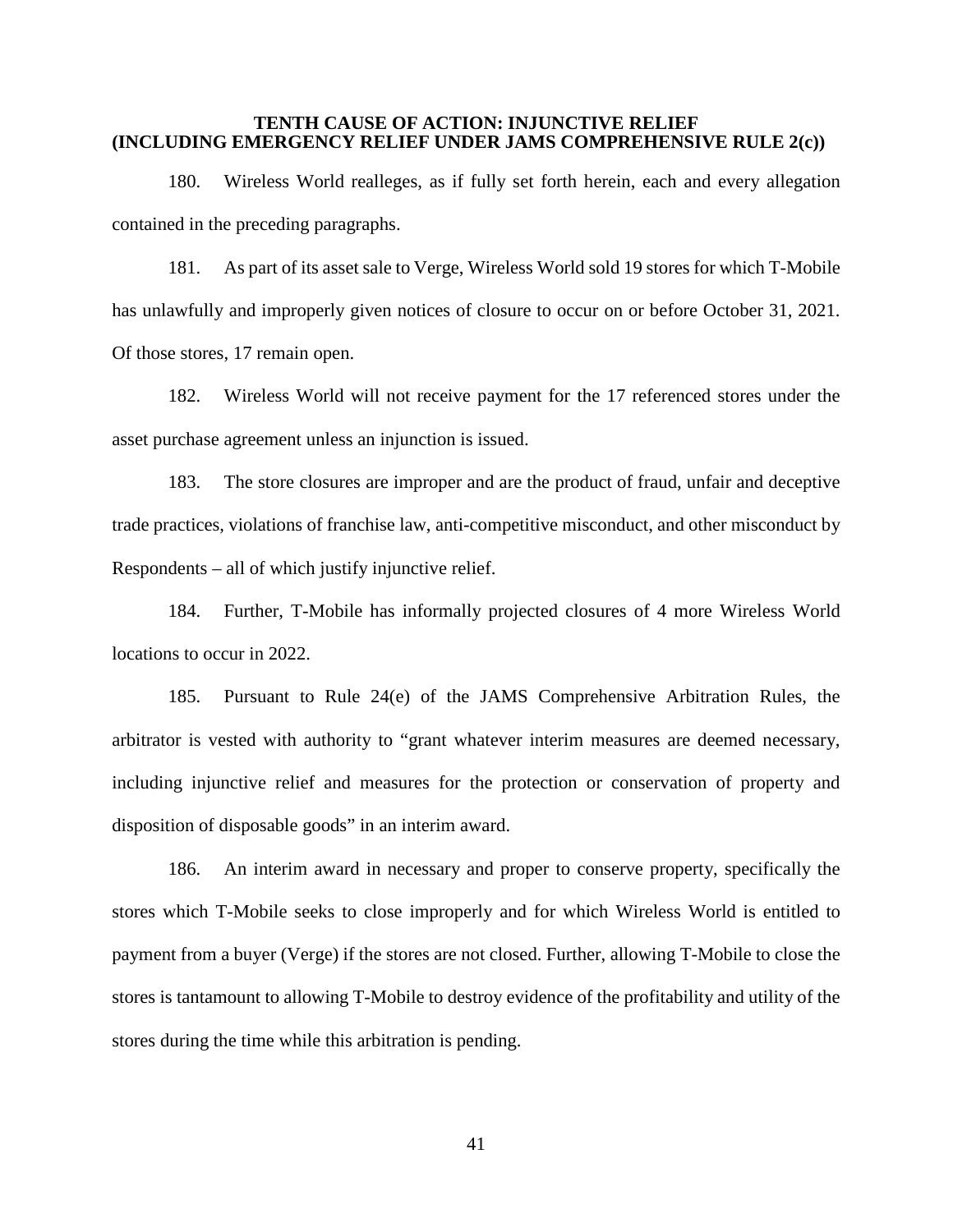187. An interim award in the nature of injunction *pendente lite* also is necessary and proper to prevent T-Mobile from furthering its scheme to perpetrate fraudulent and unfair and deceptive trade practices and violations of franchise law to harm Wireless World and drive it out of the wireless business and to prevent T-Mobile from interfering with Wireless World's transaction with Verge, which T-Mobile has a documented history of doing.

188. Absent an injunction, Wireless World lacks an adequate remedy at law and will suffer irreparable harm if T-Mobile is permitted to close the referenced stores unlawfully. Among other things, each store is unique, and the closure of stores will harm commerce, consumers, and individual employees and will impair a unique asset sale from Wireless World to Verge (in that Verge will be immediately closing 17 stores based on arbitrary, capricious, and tortious closure decisions made by T-Mobile.

189. The balance of the equities, justice, and fairness favor entry of an injunction which prevents the forced closure of the stores. Failing to grant an injunction will further a fraudulent scheme, benefit an anti-competitive diminution in services available to wireless consumers, and benefit a wrongdoer.

190. Emergency relief is consistent with Rule  $2(c)(iv)$  of the JAMS Comprehensive Arbitration Rule because Wireless World will suffer immediate loss or damage absent emergency relief, and Wireless World is entitled to emergency relief.

191. Accordingly, Wireless World is entitled to an interim partial award in the nature of an injunction that prohibits T-Mobile from doing any of the following things during the pendency of this arbitration or for such time as equity requires:

> a. Requiring the closure of the 17 stores for which an October 2021 closure has been improperly mandated by T-Mobile;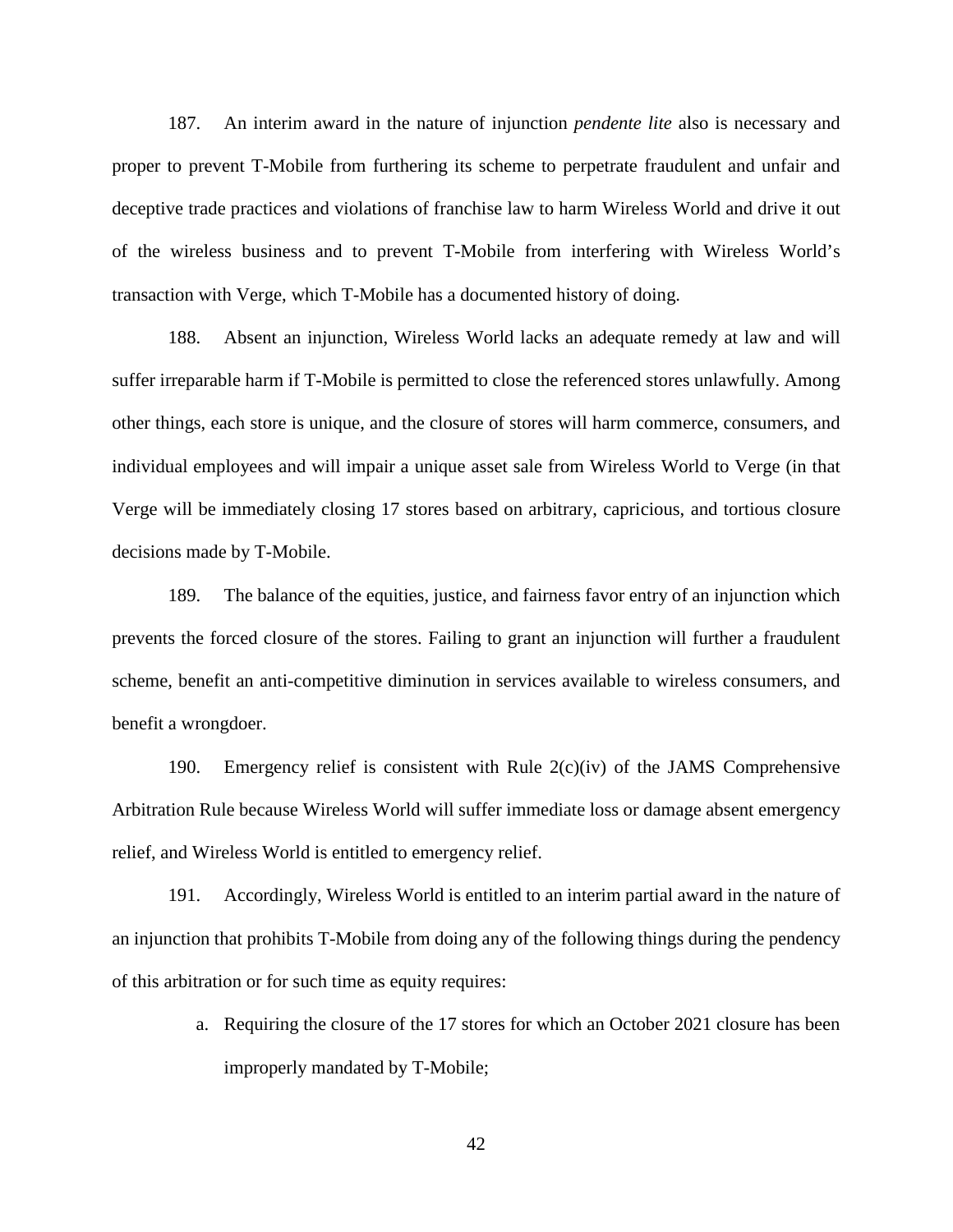- b. Maintaining or requiring that the 4 additional stores should be closed in October 2022;
- c. Engaging in any other actions that would obstruct or impair the Wireless World-Verge asset sale, including by hampering store production or closing additional stores during the next 18 months;
- d. Otherwise improperly closing any legacy Wireless World locations; or
- e. Destroying or disposing of evidence concerning Wireless World's claims.

## **PRAYER FOR RELIEF**

Accordingly, Wireless World respectfully requests that the arbitrator grant it the following relief:

A. Enter an award in favor of Wireless World and against Respondents on each of Wireless World's causes of action;

B. Award Wireless World its actual damages, which exceed \$50 million, plus statutory treble damages, punitive damages, attorneys' fees, and costs as allowed by law;

C. Appoint an emergency arbitrator to hear and decide Wireless World's claim for emergency provisional relief; and

D. Grant the requested injunctive relief to Wireless World, including an interim award that prevents T-Mobile from interfering with the Wireless World asset sale by, *inter alia*, closing more stores;

E. Grant Wireless World such other and further relief as is just and proper.